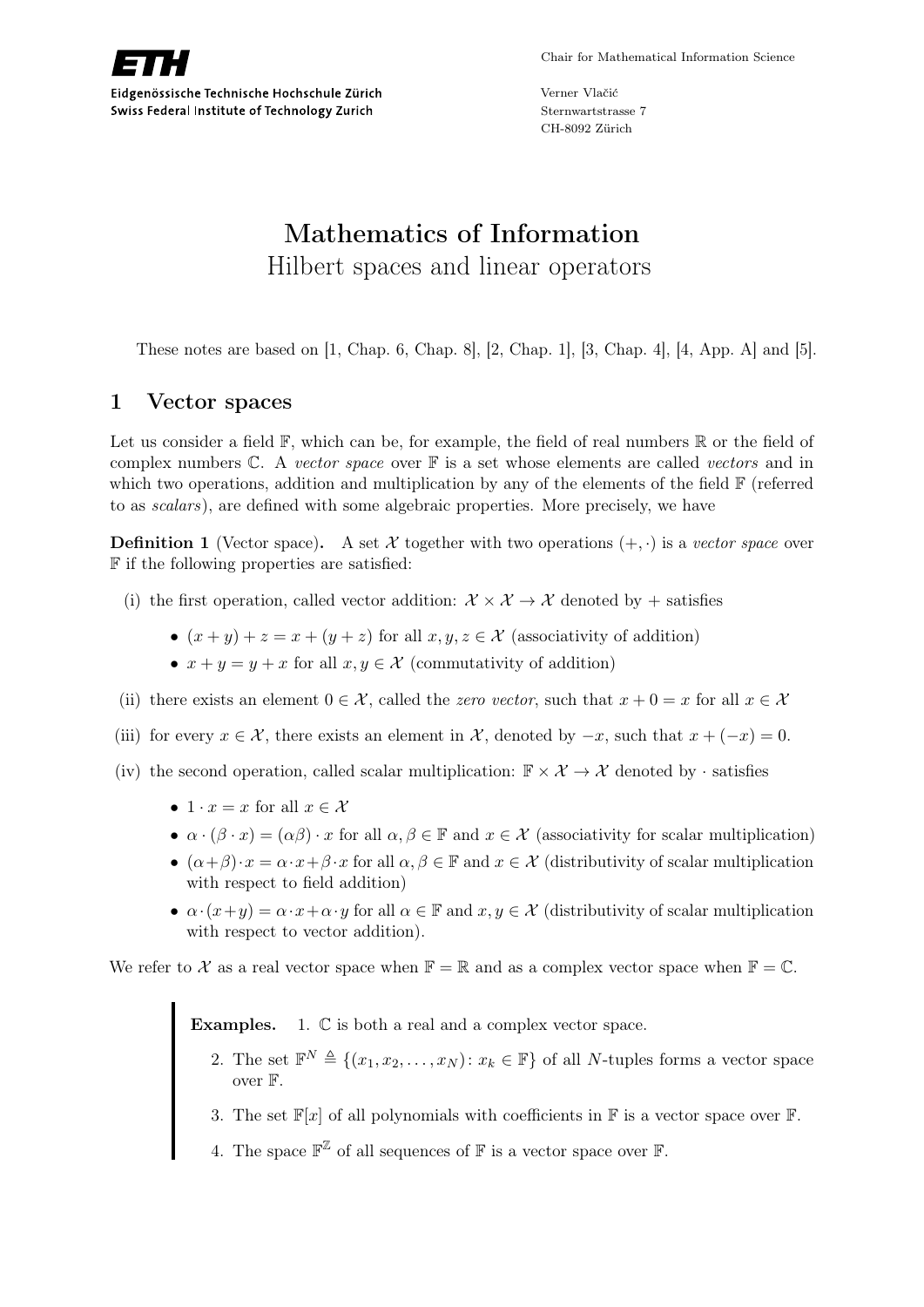- 5. The set  $\mathbb{F}^{M\times N}$  of all matrices of size  $M\times N$  with entries in F forms a vector space over  $\mathbb F$  under the laws of matrix addition and scalar multiplication.
- 6. If X is an arbitrary set and Y an arbitrary vector space over  $\mathbb{F}$ , the set  $\mathcal{F}(\mathcal{X}, \mathcal{Y})$ of all functions  $X \to Y$  is a vector space over F under pointwise addition and multiplication.

A subspace of a vector space X over  $\mathbb F$  is a subset of X which is itself a vector space over  $\mathbb F$ (with respect to the same operations). One can easily verify that a subset  $\mathcal Y$  of  $\mathcal X$  is a subspace using the following proposition.

**Proposition 1.1.** Let X be a vector space over  $\mathbb{F}$  and  $\mathcal{Y}$  a nonempty subset of X. Then  $\mathcal{Y}$  is a subspace of  $X$  if it contains 0 and if it is stable under linear combinations, that is,

$$
\alpha \cdot y + \beta \cdot z \in \mathcal{Y}
$$

for all  $\alpha, \beta \in \mathbb{F}$  and  $y, z \in \mathcal{Y}$ .

**Examples.** 1.  $\mathbb R$  and  $i\mathbb R$  are subspaces of the real vector space  $\mathbb C$ .

- 2. The set of N-tuples  $(x_1, x_2, \ldots, x_{N-1}, 0)$  with  $x_k \in \mathbb{R}$  is a subspace of  $\mathbb{R}^N$ .
- 3. The set  $\ell^p(\mathbb{Z}), p \in [1,\infty]$ , of all complex-valued sequence  $\{u_k\}_{k\in\mathbb{Z}}$  which satisfy

$$
\sum_{k=-\infty}^{+\infty} |u_k|^p < \infty, \quad \text{if } p \in [1, \infty),\\ \sup_{k \in \mathbb{Z}} |u_k| < \infty, \qquad \text{if } p = \infty,
$$

is a subspace of  $\mathbb{C}^{\mathbb{Z}}$ .

- 4. If X is an arbitrary set,  $\mathcal Y$  a vector space over  $\mathbb F$ , and  $\mathcal Z$  a subspace of  $\mathcal Y$ , then the set  $\mathcal{F}(\mathcal{X}, \mathcal{Z})$  of functions  $\mathcal{X} \to \mathcal{Z}$  is a subspace of  $\mathcal{F}(\mathcal{X}, \mathcal{Y})$ .
- 5. The space  $C<sup>n</sup>[a, b]$  of all complex-valued functions with continuous derivatives of order  $0 \leq k \leq n$  on the closed, bounded interval [a, b] of the real line is a subspace of  $\mathcal{F}([a, b], \mathbb{C})$ .
- 6. If  $(S, \Sigma, \mu)$  is a measure space, we let  $L^p(S, \Sigma, \mu)$  denote the space of all measurable functions mapping S to  $\mathbb C$  whose absolute value raised to the p-power is  $\mu$ -integrable, that is,

$$
L^p(\mathcal{S}, \Sigma, \mu) = \left\{ f \colon \mathcal{S} \to \mathbb{C} \text{ measurable: } \int_{\mathcal{S}} |f|^p \mathrm{d}\mu < \infty \right\},\
$$

two elements of  $L^p(\mathcal{S}, \Sigma, \mu)$  being considered as equivalent if they differ only on a set whose measure is zero.  $L^p(\mathcal{S}, \Sigma, \mu)$  is a subspace of  $\mathcal{F}(\mathcal{S}, \mathbb{C})$ . For simplicity, we often use the notation  $L^p(\mathcal{S})$  when S is a subset of  $\mathbb{R}^N$ ,  $\Sigma$  is the Borel σ-algebra over S, and µ the Lebesgue measure on S. In this case, two functions are equivalent when they are equal except possibly on a set of Lebesgue measure zero (e.g., a finite or countable<sup>1</sup> set of points of  $\mathbb{R}^N$ ).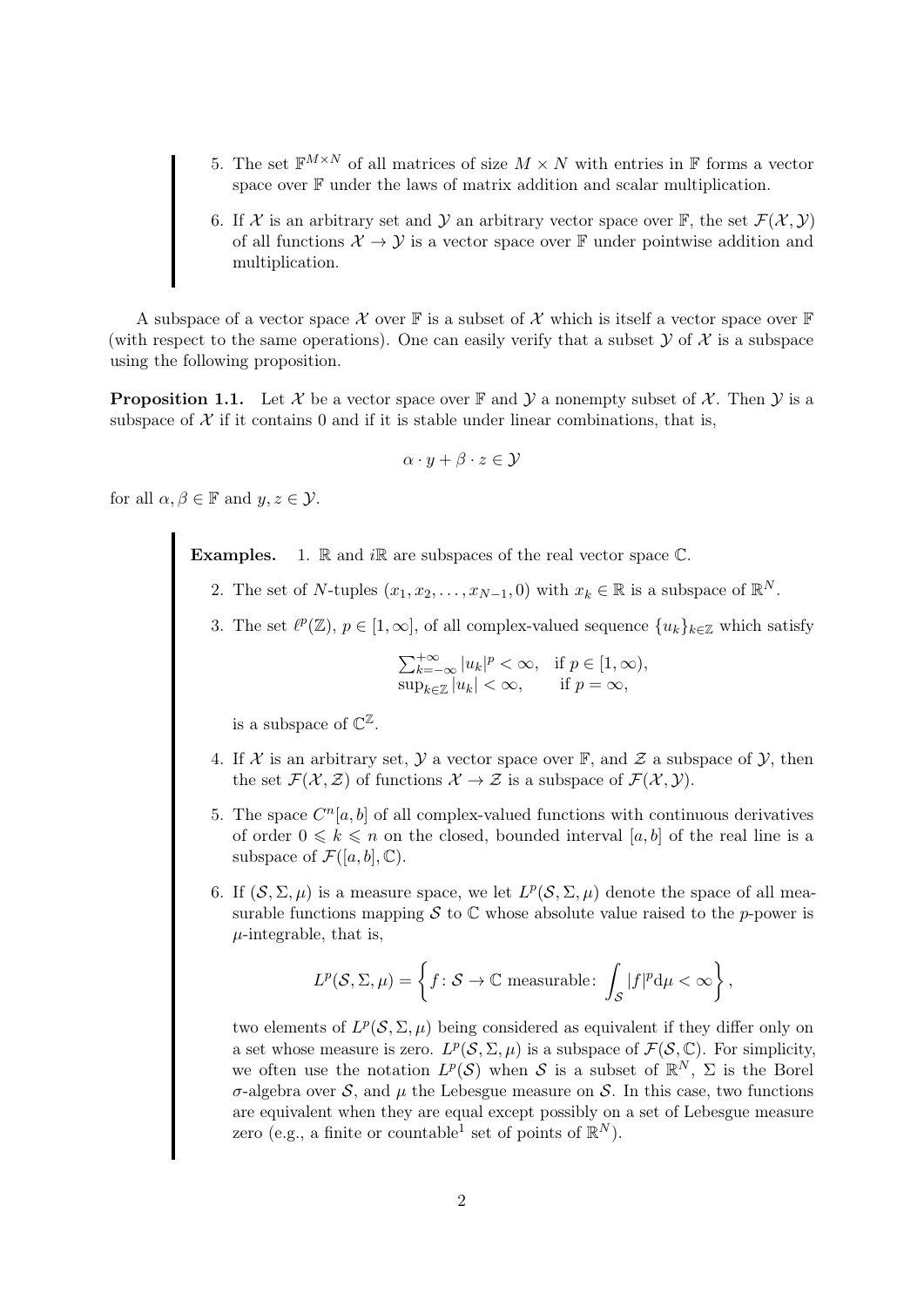Theorem 1 (Intersection of vector spaces). The intersection of any collection of subspaces of a vector space  $\mathcal X$  over  $\mathbb F$  is again a subspace of  $\mathcal X$ .

**Definition 2.** If S and T are linear subspaces of a vector space X with  $S \cap T = \{0\}$ , then we define the *direct* sum  $S \oplus T$  by

$$
\mathcal{S} \oplus \mathcal{T} = \{x + y \mid x \in \mathcal{S}, y \in \mathcal{T}\}.
$$

Note that the union of two subspaces is in general *not* a subspace. Take for example  $\mathcal{X} = \mathbb{R}^2$ . The lines  $\mathbf{x} \mathbb{R}$  and  $\mathbf{y} \mathbb{R}$ , with  $\mathbf{x} = (1,0)$  and  $\mathbf{y} = (0,1)$ , are both subspaces of  $\mathbb{R}^2$ , but  $\mathbf{x} \mathbb{R} \cup \mathbf{y} \mathbb{R}$  is a not subspace, given that  $\mathbf{x} + \mathbf{v} = (1, 1) \notin \mathbf{x} \mathbb{R} \cup \mathbf{v} \mathbb{R}$ .

**Definition 3** (Subspace spanned by  $S$ ). Let S be a (possibly infinite) subset of a vector space  $\mathcal X$  over F. The subspace spanned by S is the intersection of all subspaces containing S. It is the smallest subspace containing S. It is denoted by  $\text{span}(S)$  and may be written the set of all finite combinations of elements of  $S$ , that is,

$$
\mathrm{span}(\mathcal{S}) \triangleq \left\{ \sum_{\ell=1}^k \lambda_\ell x_\ell \colon k \in \mathbb{N}, x_\ell \in \mathcal{S}, \lambda_\ell \in \mathbb{F} \right\}.
$$

**Examples.** 1. If S is empty, then the subspace spanned by S is  $\{0\}$ .

2. In the real vector space  $\mathbb{C}$ , we have the following:

- the subspace spanned by  $\{1\}$  is  $\mathbb{R}$ ,
- the subspace spanned by  $\{i\}$  is  $i\mathbb{R}$ ,
- the subspace spanned by  $\{1, i\}$  is  $\mathbb{C}$ .
- 3. In  $\mathbb{F}[x]$ , the subspace spanned by  $\{1, x, \ldots, x^N\}$  is the space  $\mathbb{F}_N[x]$  of all polynomials whose degree is less than N.

**Definition 4** (Linear independence). Let X be a vector space over F. A finite set  $\{x_1, x_2, \ldots, x_N\}$ of vectors of X is said to be linearly independent if for every  $\lambda_1, \lambda_2, \ldots, \lambda_N \in \mathbb{F}$ , the equality

$$
\lambda_1 x_1 + \lambda_2 x_2 + \ldots + \lambda_N x_N = 0
$$

implies that  $\lambda_1 = \lambda_2 = \ldots = \lambda_N = 0$ . An infinite set S of vectors of X is linearly independent<sup>2</sup> if every *finite* subset of  $S$  is linearly independent.

Examples. 1. Any set of vectors containing the zero vector is linearly dependent.

- 2. The real vector space  $\mathbb{C}$ , the set  $\{1, i\}$  is linearly independent.
- 3. The basic monomials  $\{1, x, x^2, \ldots, x^N\}$  form a linearly independent set of  $\mathbb{F}[x]$ .
- 4. The set of trigonometric functions  $\{1, \cos(x), \sin(x), \cos^2(x), \cos(x)\sin(x), \sin^2(x)\}\$ is linearly dependent.

<sup>&</sup>lt;sup>1</sup>Note, however, that there exist uncountable sets (e.g., the Cantor set) of Lebesgue measure zero.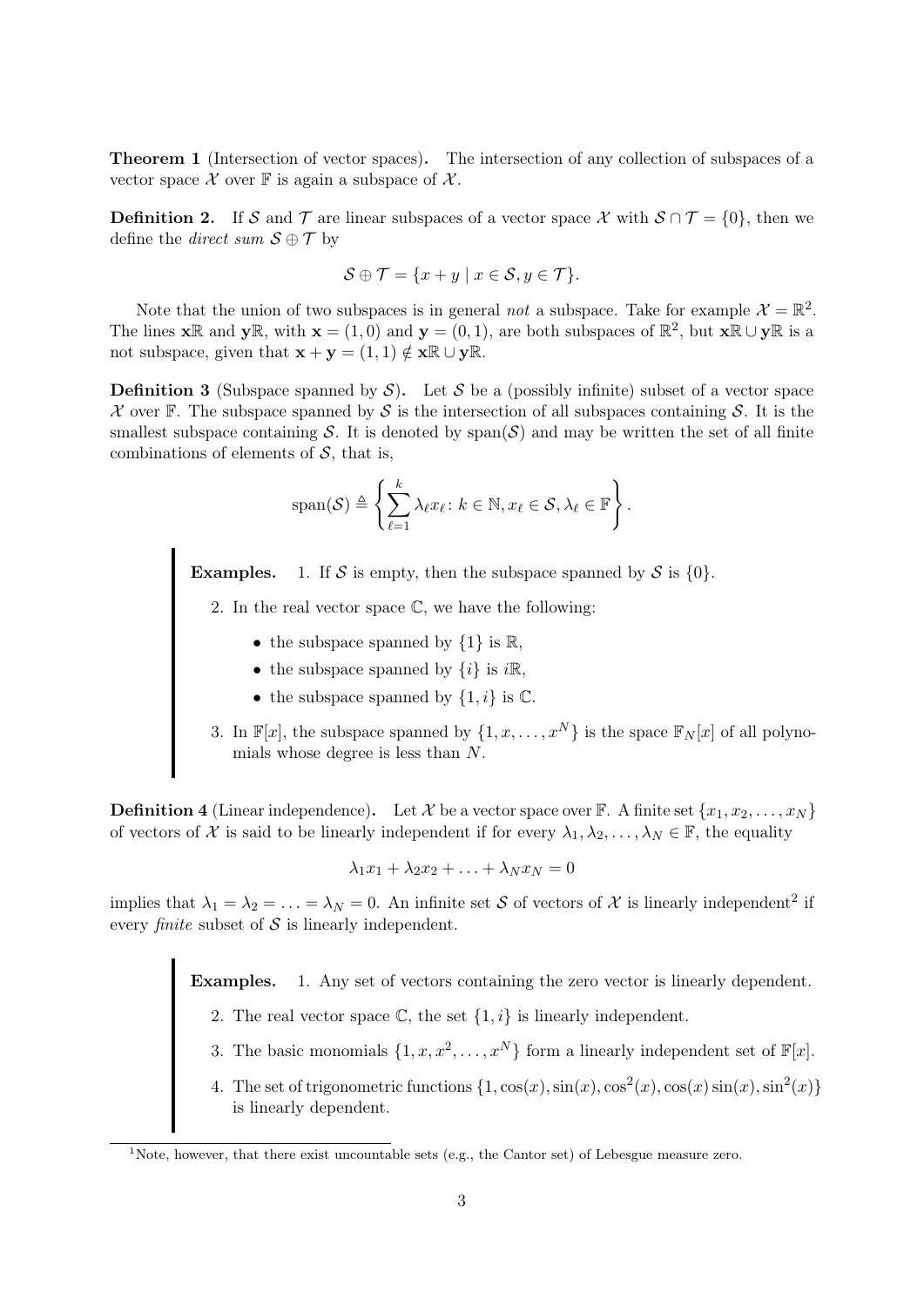**Definition 5** (Dimension). A vector space  $\mathcal{X}$  is N-dimensional if there exists N linearly independent vectors in  $\mathcal X$  and any  $N+1$  vectors in  $\mathcal X$  are linearly dependent.

**Definition 6** (Finite-dimensional space). A vector space  $\mathcal{X}$  is finite-dimensional if  $\mathcal{X}$  is Ndimensional for some integer N. Otherwise,  $\mathcal X$  is infinite dimensional.

> **Examples.** 1. The spaces  $\mathbb{F}^N$  and  $\mathbb{F}_N[x]$  are finite-dimensional (their dimension is  $N$ ).

2. The space  $\mathcal{F}(\mathcal{X}, \mathcal{X}), \mathbb{F}[x], C^n[a, b], \ell^p(\mathbb{Z})$  are infinite-dimensional.

**Definition 7** (Basis). A basis<sup>3</sup> of a vector space X over  $\mathbb{F}$  is a set of linearly independent and spanning vectors of  $\mathcal{X}$ .

> **Examples.** 1. The set  $\{e_k\}_{k=1}^3$ , where  $e_1 = [1 \ 0 \ 0]^T$ ,  $e_2 = [0 \ 1 \ 0]^T$ , and  $e_3 = [0 \ 0 \ 1]^T$ , forms a basis for  $\mathbb{R}^3$ . 2. The set  $\{1, x, x^2, \ldots, x^N\}$  forms a basis for  $\mathbb{F}_N[x]$ . 3. The set  $\{1, x, x^2, x^3, \ldots\}$  forms a basis for  $\mathbb{F}[x]$ .

**Theorem 2.** Let  $\mathcal{X}$  be a finite dimensional vector space. Any set of linearly independent vectors can be extended to a basis of  $\mathcal{X}$ .

## 2 Inner products and norms

From here, we will assume that  $\mathbb{F} = \mathbb{R}$  or  $\mathbb{F} = \mathbb{C}$ .

**Definition 8** (Norm). Let X be a vector space over  $\mathbb{F}$ . A norm on X is a function which maps  $\mathcal X$  to  $\mathbb R$  and satisfies the following properties:

- (i) for all  $x \in \mathcal{X}$ , we have  $||x|| \ge 0$  and  $||x|| = 0$  implies  $x = 0$  (positivity)
- (ii) for all  $x \in \mathcal{X}$  and for all  $\alpha \in \mathbb{F}$ , we have  $\|\alpha x\| = |\alpha| \|x\|$  (homogeneity)
- (iii) for all  $x, y \in \mathcal{X}$ , we have  $||x + y|| \le ||x|| + ||y||$  (triangle inequality).

**Definition 9.** A vector space X over  $\mathbb{F}$  is a normed vector space (or a pre-Banach space) if it is equipped with a norm  $\lVert \cdot \rVert$ .

 $3$ This type of basis is sometimes referred to as an *algebraic basis* or a *Hamel basis* to highlight the difference with Schauder bases in infinite-dimensional Banach spaces, and orthonormal bases in infinite-dimensional Hilbert space. In finite dimensions, all these concepts coincide (cf. notes on bases in infinite-dimensional spaces for more details).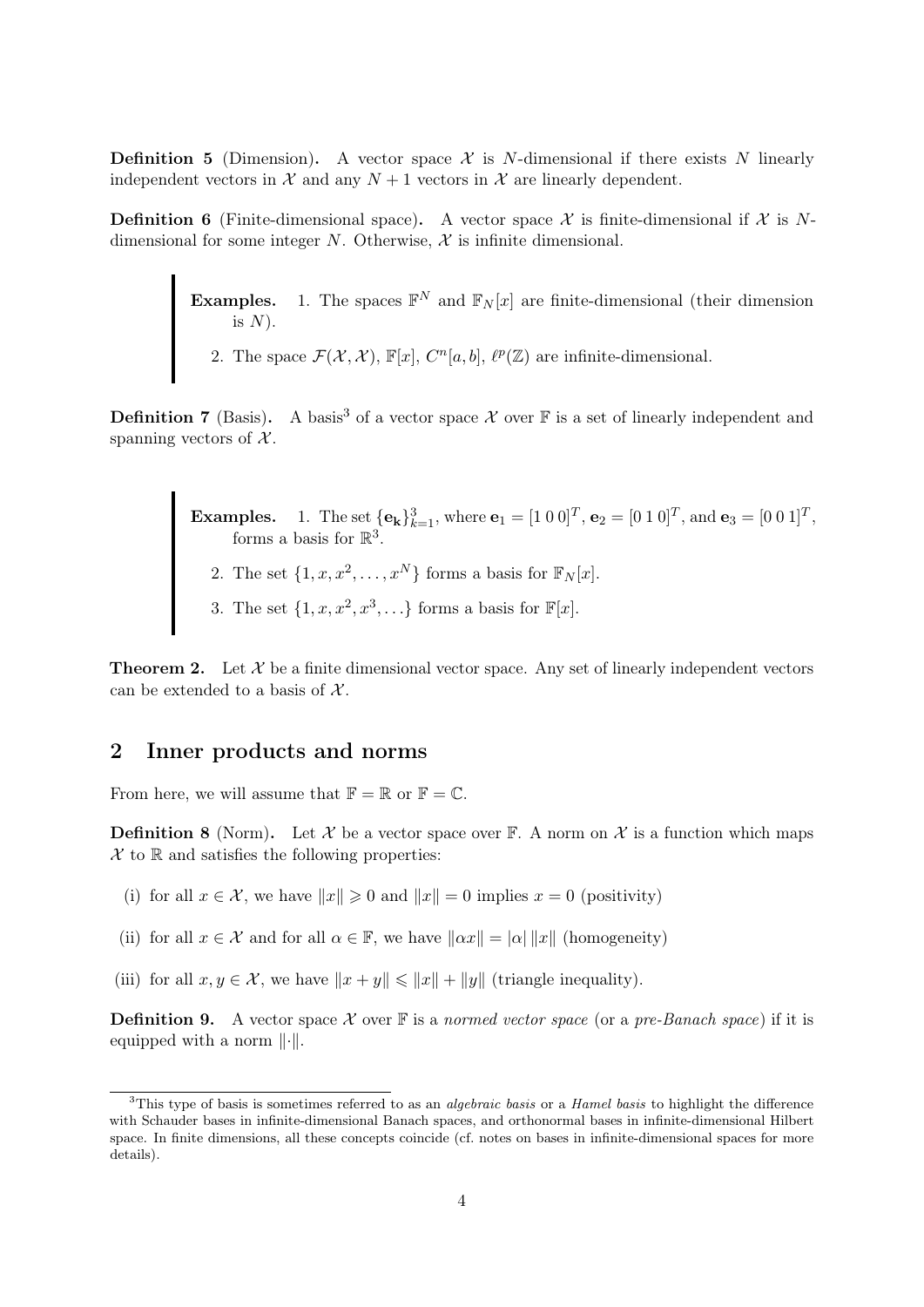**Examples.** 1. We can provide the space  $C^0[a, b]$  with the norm

$$
||f|| = \int_a^b |f(t)| \mathrm{d}t.
$$

2. We can define a norm on  $\mathbb{F}^N$  as follows:

$$
\|\mathbf{x}\|_2 = \left(\sum_{k=1}^N |x_k|^2\right)^{1/2}.
$$

3. If we write  $u = \{u_k\}_{k \in \mathbb{Z}}$ , then the following defines a norm on  $\ell^p(\mathbb{Z})$ ,  $p \in [1, \infty]$ ,

$$
||u||_p = \left(\sum_{k=-\infty}^{+\infty} |u_k|^p\right)^{1/p}, \quad p \in [1, \infty),
$$
  
 $||u||_{\infty} = \sup_{k \in \mathbb{Z}} |u_k|, \qquad p = \infty.$ 

4. We can define the following norm on  $L^p(\mathcal{S}, \Sigma, \mu)$ ,  $p \in [1, \infty)$ :

$$
||f||_p = \left(\int_{\mathcal{S}} |f|^p \mathrm{d}\mu\right)^{1/p}
$$

.

**Definition 10** (Inner product). Let X be a vector space over  $\mathbb{F}$ . An *inner product* (or scalar product) over F is a function  $\mathcal{X} \times \mathcal{X} \to \mathbb{F}$  such that, for all  $x, y \in \mathcal{X}$  and  $\alpha \in \mathbb{F}$ , the following holds

- (i)  $\langle y, x \rangle = \overline{\langle x, y \rangle}$  (symmetry)
- (ii)  $\langle \alpha x, y \rangle = \alpha \langle x, y \rangle$  (sesquilinearity if  $\mathbb{F} = \mathbb{C}$ , bilinearity if  $\mathbb{F} = \mathbb{R}$ )
- (iii)  $\langle x + y, z \rangle = \langle x, z \rangle + \langle y, z \rangle$  (sesquilinearity if  $\mathbb{F} = \mathbb{C}$ , bilinearity if  $\mathbb{F} = \mathbb{R}$ )
- (iv)  $\langle x, x \rangle \in \mathbb{R}$  and  $\langle x, x \rangle \geq 0$  (positivity)
- (v)  $\langle x, x \rangle = 0$  implies that  $x = 0$  (positivity).

The inner product on a vector space  $\mathcal X$  induces a norm on  $\mathcal X$ . But note that not all norms come from an inner product (see Problem 3 of Homework 1).

**Theorem 3.** Let X be a vector space. If  $\langle \cdot, \cdot \rangle$  is an inner product on X, then,  $||x|| = \sqrt{\langle x, x \rangle}$  is a norm on  $\mathcal X$  fulfilling the parallelogram law:

$$
2||x||^{2} + 2||y||^{2} = ||x + y||^{2} + ||x - y||^{2}, \quad x, y \in \mathcal{X}.
$$

On the other hand, every norm  $||x||$  on X fulfilling the parallelogram law is the induced norm of exactly one inner product, which is defined as

$$
\langle x, y \rangle = \frac{1}{4} (||x + y||^2 - ||x - y||^2), \quad \mathbb{F} = \mathbb{R}
$$
 (1)

$$
\langle x, y \rangle = \frac{1}{4} (\|x + y\|^2 - \|x - y\|^2 + i \|x + iy\|^2 - i \|x - iy\|^2), \quad \mathbb{F} = \mathbb{C}.
$$
 (2)

Formulas (1) and (2) are called polarization formulas.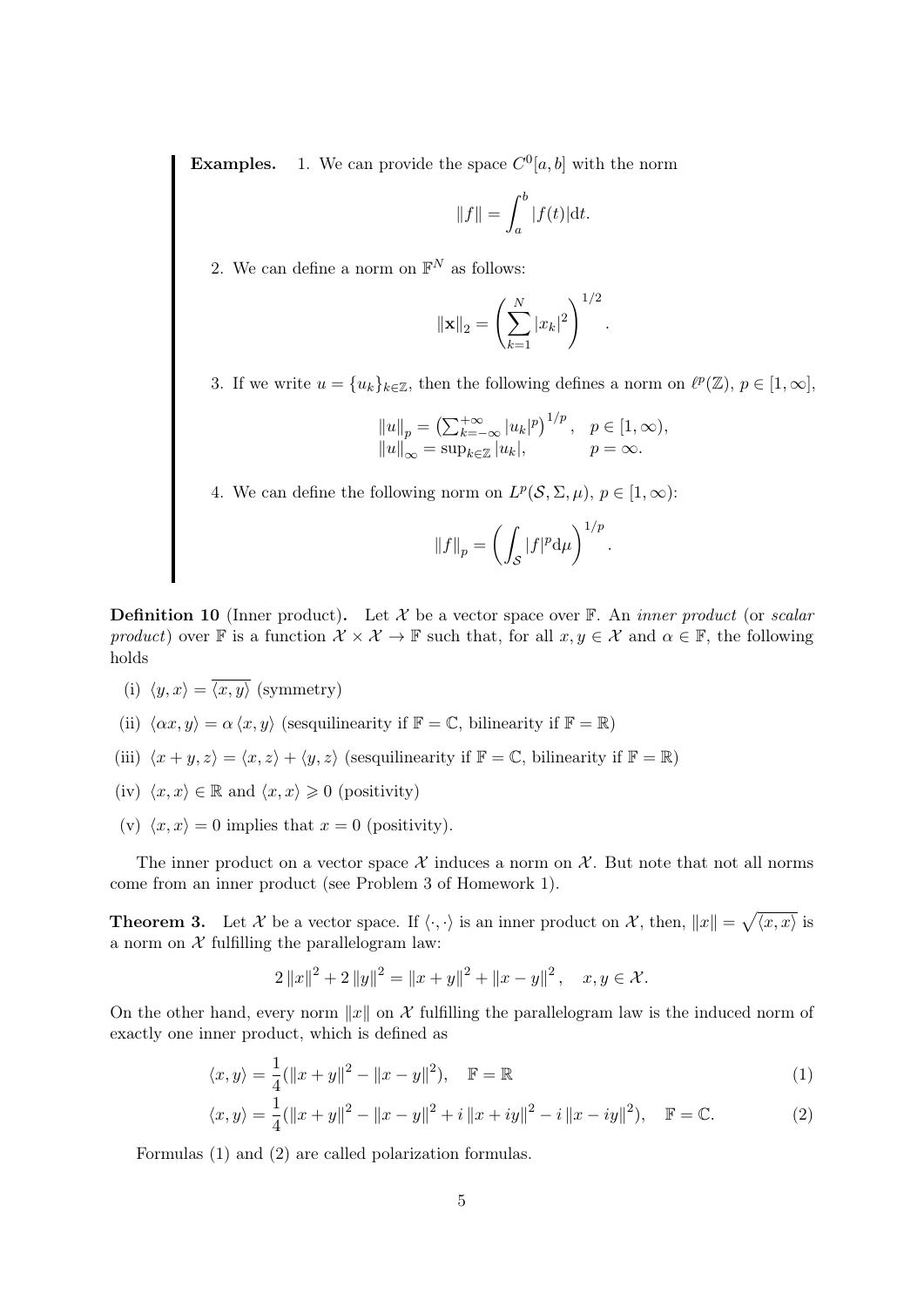**Definition 11** (Inner product space). A vector space X over  $\mathbb{F}$  is an *inner product space* or a pre-Hilbert space if it is equipped with an inner product  $\langle \cdot, \cdot \rangle$ .

**Theorem 4** (Cauchy-Schwarz inequality). Let  $\mathcal{X}$  be an inner product space. Then, we have

$$
|\langle x, y \rangle| \leq \|x\| \|y\|, \quad x, y \in \mathcal{X}
$$

with equality if and only if  $x$  and  $y$  are linearly dependent.

In what follows, we will always assume that for an inner product space,  $\|\cdot\|$  is the norm induced by the corresponding inner product.

**Examples.** 1. The space  $\mathbb{C}^N$  can be equipped with the inner product

$$
\langle \mathbf{x}, \mathbf{y} \rangle \triangleq \sum_{k=1}^{N} x_k \overline{y_k},
$$

where  $\mathbf{x} = (x_1, x_2, \dots, x_N)$  and  $\mathbf{y} = (y_1, y_2, \dots, y_N)$  are in  $\mathbb{C}^N$ . The norm induced is the one given in the previous set of examples.

2. The space  $\ell^2(\mathbb{Z})$  of square summable sequences is an inner product space. If we write  $u = \{u_k\}_{k \in \mathbb{Z}}$  and  $v = \{v_k\}_{k \in \mathbb{Z}}$ , the inner product on  $\ell^2(\mathbb{Z})$  and the norm induced are

$$
\langle u, v \rangle \triangleq \sum_{k \in \mathbb{Z}} u_k \overline{v_k}
$$
 and  $||u||_2 \triangleq \left(\sum_{k=-\infty}^{+\infty} |u_k|^2\right)^{1/2}$ 

.

3. When  $(S, \Sigma, \mu)$  is a measure space, the space  $L^2(S, \Sigma, \mu)$  is an inner product space if it is equipped with the inner product:

$$
\langle f, g \rangle \triangleq \int_{\mathcal{S}} f \overline{g} \, \mathrm{d}\mu
$$

with the induced norm

$$
||f||_2 \triangleq \left(\int_{\mathcal{S}} |f|^2 \mathrm{d}\mu\right)^{1/2}
$$

.

4. The space  $C[0, 1]$  of all continuous functions on  $[0, 1]$  can be equipped with the inner product

$$
\langle f, g \rangle = \int_0^1 f(x) \overline{g(x)} \mathrm{d}x.
$$

**Definition 12** (Convergence of a sequence). Let  $\mathcal{X}$  be a normed space equipped with the norm  $\lVert \cdot \rVert$ . A sequence  $\{x_n\}_{n\in\mathbb{N}}$  of elements of X converges to x if for every  $\varepsilon > 0$  there exists an integer  $N(\varepsilon)$  such that  $||x_n - x|| \leq \varepsilon$  whenever  $n \geq N(\varepsilon)$ .

**Theorem 5** (Norm is continuous). Let X be a normed vector space. Then,  $\|\cdot\|$  is continuous, i.e., if a sequence  $\{x_n\}_{n\in\mathbb{N}}$  of elements of X converges to  $x \in \mathcal{X}$ , then  $||x_n||$  converges to  $||x||$ .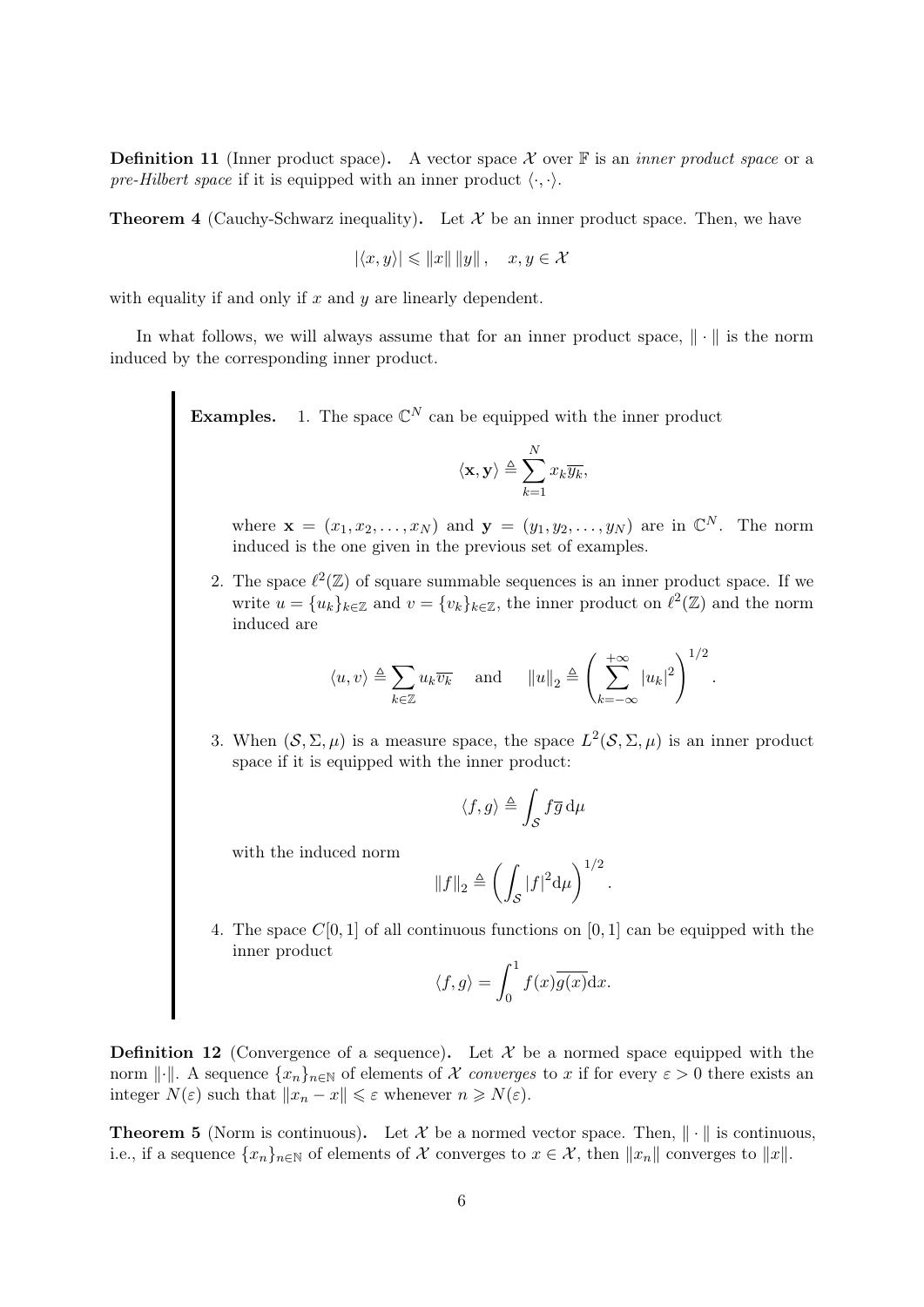**Theorem 6** (Inner product is continuous). Let X be an inner product space. Then,  $\langle \cdot, \cdot \rangle$  is continuous, i.e., if two sequences  $\{x_n\}_{n\in\mathbb{N}}$  and  $\{y_n\}_{n\in\mathbb{N}}$  of elements of X converge to  $x \in \mathcal{X}$  and  $y \in \mathcal{X}$ , respectively, then  $\langle x_n, y_n \rangle$  converges to  $\langle x, y \rangle$ .

# 3 Banach and Hilbert spaces

**Definition 13** (Cauchy sequence). Let X be a normed space equipped with the norm  $\|\cdot\|$ . A sequence  $\{x_n\}_{n\in\mathbb{N}}$  of elements of X is called a *Cauchy sequence* if for every  $\varepsilon > 0$  there exists an integer  $N(\varepsilon)$  such that  $||x_n - x_m|| \leq \varepsilon$  whenever  $n, m \geq N(\varepsilon)$ .

Theorem 7. Every convergent sequence is Cauchy.

**Definition 14** (Complete space). A normed space  $\mathcal{X}$  is complete if every Cauchy sequence in  $\mathcal X$  converges in  $\mathcal X$ .

Definition 15 (Banach space). A Banach space is a complete normed space.

Definition 16 (Hilbert space). A Hilbert space is a complete inner product space.

**Definition 17.** A subset  $S \subseteq \mathcal{X}$  of a normed space  $\mathcal{X}$  is called a closed set if it contains all limit points, i.e., if  $\{x_n\}_{n\in\mathbb{N}}$  is a sequence of points  $x_n \in \mathcal{S}$  with  $\lim_{n\to\infty} x_n = x \in \mathcal{X}$ , then  $x \in \mathcal{S}$ . We write  $\overline{S}$  for the smallest closed subset of X containing S in the following sense: if A is any other closed subset of X such that  $A \supset S$ , then  $A \supset \overline{S}$ . We say  $\overline{S}$  is the closure of S in X.

- **Examples.** 1. Consider  $\mathbb{R}^2$  with norm  $\|\cdot\|_2$ . The open disk  $\mathcal{D} = \{ \mathbf{x} \in \mathbb{R}^2 \mid ||\mathbf{x}||_2 < 1 \}$ is not a closed set (consider the sequence  $\{(1 - 1/n, 0)\}_{n \in \mathbb{N}}$ ). The closure of  $\mathcal{D}$ is the closed disk  $\overline{\mathcal{D}} = \{ \mathbf{x} \in \mathbb{R}^2 \mid ||\mathbf{x}||_2 \leqslant 1 \}.$ 
	- 2. Let  $\mathcal{X} = L^2[0,1]$  be the space of square-integrable functions  $[0,1] \to \mathbb{C}$  with the inner product

$$
\langle f, g \rangle = \int_0^1 f(x) \overline{g(x)} dx,\tag{3}
$$

and let  $S = C[0, 1] \subset \mathcal{X}$  be the set of all continuous functions  $[0, 1] \to \mathbb{C}$ . Then  $\overline{S} = \mathcal{X}$ . To see this, fix a function  $f \in \mathcal{X}$  and let  $\hat{f}_n = \langle f, e^{2\pi i n} \rangle$  denote its *n*-th Fourier coefficient. Then we have  $||f - f_N|| \to 0$ , where  $f_N = \sum_{n=-N}^{N} \hat{f}_n e^{2\pi i n}$  is the N-th partial Fourier sum. But, since  $f_N$  is a linear combination of continuous functions  $x \to e^{2\pi i nx}$ ,  $f_N$  is itself continuous, for each  $N \in \mathbb{N}$ . Therefore  $f \in \overline{S}$ . Since f was arbitrary, we obtain  $\mathcal{X} \subset \overline{\mathcal{S}}$ . But  $\overline{\mathcal{S}} \subset \mathcal{X}$  in general, so  $\overline{\mathcal{S}} = \mathcal{X}$ , as desired.

3. To say that a set S is closed only makes sense relative to the space X that S is a subset of. To see this, let  $\mathcal{X}_1 = C[0, 1]$  be the space of all continuous functions from [0, 1] to  $\mathbb C$  with the inner product (3), and let  $\mathcal{X}_2 = L^2[0,1]$  be the space of all square-integrable functions  $f : [0, 1] \to \mathbb{C}$  with the same inner product. Let  $\mathcal{S} = \{f \in C[0,1]: f(x) = 0 \text{ for } x \in [0, \frac{1}{2}]$  $\frac{1}{2}$ } and note that S is a subset of both  $\mathcal{X}_1$ and  $\mathcal{X}_2$ . However, S is closed in  $\mathcal{X}_1$ , but it is not closed in  $\mathcal{X}_2$ . Indeed, suppose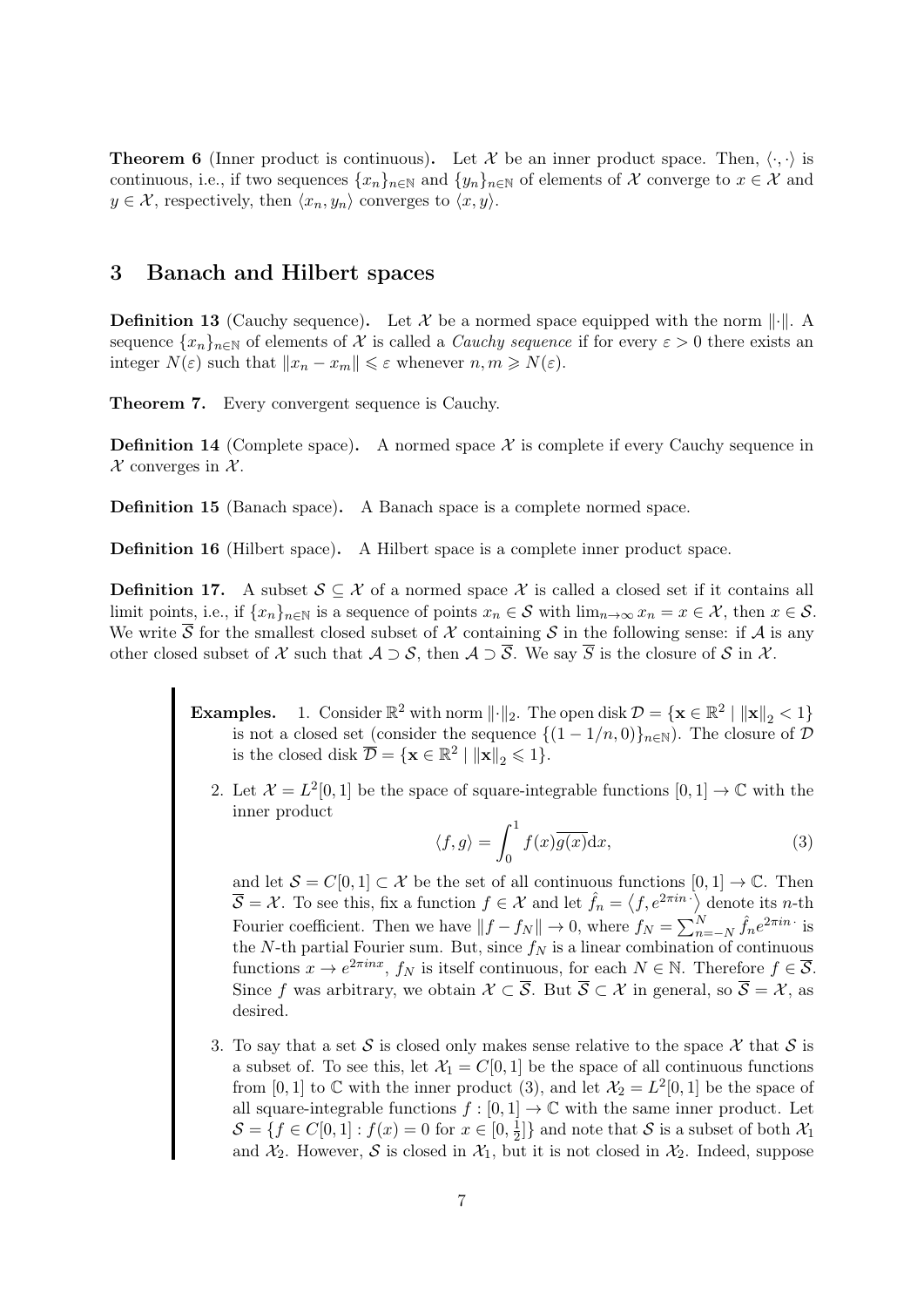${f_n}_{n\in\mathbb{N}}$  is a sequence in S that converges to some  $f \in \mathcal{X}_1 = C[0, 1]$ . Then

$$
\int_0^{\frac{1}{2}} |f(x)|^2 dx = \int_0^{\frac{1}{2}} |f(x) - f_n(x)|^2 dx \le \int_0^1 |f(x) - f_n(x)|^2 dx = ||f - f_n||^2 \to 0,
$$

as  $n \to \infty$ , so  $f(x) = 0$ , for all  $x \in [0, \frac{1}{2}]$  $\frac{1}{2}$ . Since we have assumed  $f \in C[0,1]$ , we have  $f \in S$  and so S is closed in  $\mathcal{X}_1$ . To see that S is not closed in  $\mathcal{X}_2$ , consider the following sequence of functions:

$$
f_n(x) := \begin{cases} 0 & x \in [0, \frac{1}{2}], \\ n(x - \frac{1}{2}) & x \in (\frac{1}{2}, \frac{1}{2} + \frac{1}{n}], \\ 1 & x \in (\frac{1}{2} + \frac{1}{n}, 1]. \end{cases}
$$

Note that  $f_n \in \mathcal{S}$  for all  $n \in \mathbb{N}$ . Moreover we have

$$
\int_0^1 |f_n(x) - 1\!\!1_{[\frac{1}{2},1]}(x)|^2 dx \leqslant \int_{\frac{1}{2}}^{\frac{1}{2} + \frac{1}{n}} 1 dx = \frac{1}{n} \to 0,
$$

as  $n \to \infty$ , so  $f_n \to 1_{[\frac{1}{2},1]}$  in  $\mathcal{X}_2$ . But  $1_{[\frac{1}{2},1]} \notin \mathcal{S}$ , so  $\mathcal{S}$  is not closed in  $\mathcal{X}_2$ .

4. Since the concept of closedness depends on the ambient space, so does the concept of closure. In the above example, the closure of  $S$  in  $\mathcal{X}_1$  is the set  $S$  itself, whereas the closure of S in  $\mathcal{X}_2$  is the set  $\overline{S} = \{f \in L^2[0,1]: f(x) = 0 \text{ for } x \in [0, \frac{1}{2}]\}$  $\frac{1}{2}$ ]  $\supsetneq$  S.

**Definition 18.** Let  $A \subset B$  be subsets of a normed space X. We say that A is dense in B if  $\overline{\mathcal{A}} = \mathcal{B}$ . Equivalently,  $\mathcal{A}$  is dense in  $\mathcal{B}$  if, for every  $x \in \mathcal{B}$  and every  $\epsilon > 0$ , there exists a  $y \in \mathcal{A}$ such that  $||x - y|| < \epsilon$ .

**Theorem 8** (Completion of normed space). Let X be a normed space with norm  $\|\cdot\|$ . Then, there exists a Banach space  $\hat{\mathcal{X}}$  with norm  $\widehat{\|\cdot\|}$  such that the following properties hold.

- $\mathcal X$  is a subspace of  $\widehat{\mathcal X}$ ;
- On  $\mathcal{X}, \widehat{\|\cdot\|} = \|\cdot\|;$
- $\hat{\mathcal{X}}$  is the closure of  $\mathcal{X}$ .

**Theorem 9** (Completion of inner product spaces). Let  $\mathcal{X}$  be an inner product space with inner product  $\langle \cdot, \cdot \rangle$ . Then, there exists a Hilbert space  $\hat{\mathcal{X}}$  with inner product  $\langle \cdot, \cdot \rangle$  such that the following properties hold.

- X is a subspace of  $\widehat{\mathcal{X}}$ ;
- On  $\mathcal{X}, \widehat{\langle \cdot, \cdot \rangle} = \langle \cdot, \cdot \rangle;$
- $\hat{\mathcal{X}}$  is the closure of  $\mathcal{X}$ .

Furthermore,  $\hat{\mathcal{X}}$  is unique up to linear isometries.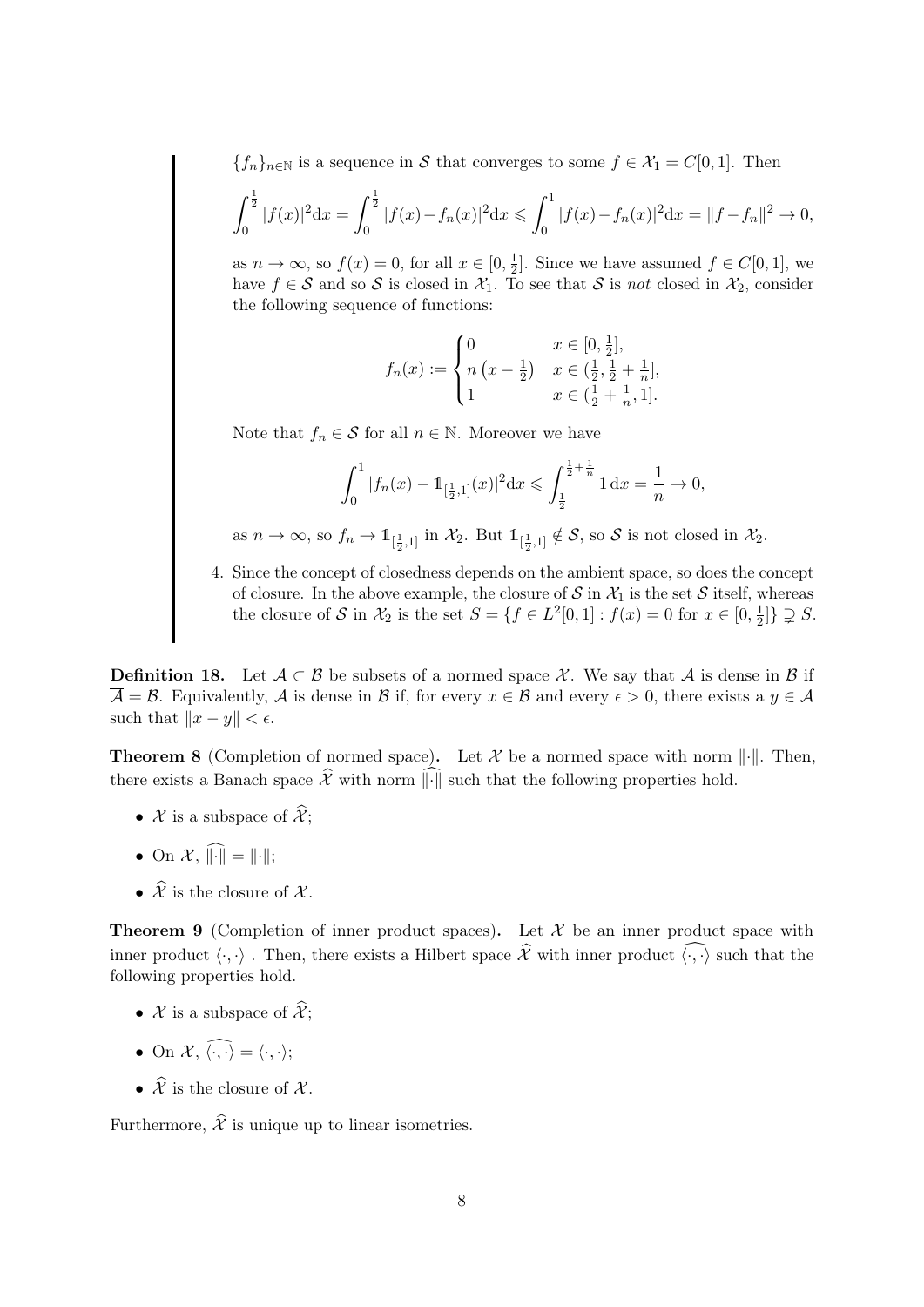- **Examples.** 1. The set of rational numbers  $\mathbb Q$  is an inner product space with inner product equal to pq for  $p, q \in \mathbb{Q}$ . This space is not complete.
	- 2. The set of real numbers  $\mathbb R$  is a Hilbert space space with inner product equal to *rs* for  $r, s \in \mathbb{R}$ .
	- 3.  $\mathbb{C}^N$  is a Hilbert space.
	- 4.  $\ell^2(\mathbb{Z})$  is a Hilbert space.
	- 5. When  $(S, \Sigma, \mu)$  is a measure space,  $L^2(S, \Sigma, \mu)$  is a Hilbert space.
	- 6. The space  $C[0, 1]$  equipped with the inner product

$$
\langle f, g \rangle = \int_0^1 f(x) \overline{g(x)} \mathrm{d}x.
$$

is not a Hilbert space, because it is not complete. The completion of  $C[0, 1]$  is  $L^2([0,1]).$ 

 $\Box$ 

# 4 Orthogonality in Hilbert spaces

**Definition 19.** Two vectors x and y in an inner product space  $\mathcal{X}$  are called orthogonal if  $\langle x, y \rangle = 0$ . In this case we write  $x \perp y$ . Two sets  $\mathcal{U}, \mathcal{V} \subseteq \mathcal{X}$  are called orthogonal if  $\langle x, y \rangle = 0$  for all  $x \in \mathcal{U}$  and  $y \in \mathcal{V}$ . We write  $\mathcal{U} \perp \mathcal{V}$  if the sets  $\mathcal{X}, \mathcal{Y}$  are orthogonal.

**Definition 20.** Let S be a nonempty subset of the inner product space  $\mathcal{X}$ . We define the orthogonal complement  $S^{\perp}$  of S as  $S^{\perp} = \{x \in \mathcal{X} : x \perp S\}.$ 

**Lemma 1.** Let S be a nonempty subset of the inner product space X. Then  $S^{\perp}$  is a closed linear subspace of  $\mathcal{X}$ .

Proof. Follows from the linearity and continuity of the inner product.

The following theorem expresses one of the fundamental geometrical properties of Hilbert spaces. While the result may appear obvious (see Figure 1), the proof is not trivial.

**Theorem 10** (Projection on closed subspaces). Let S be a closed subspace of a Hilbert space  $X$ . Then, the following properties hold.

(a) For each  $x \in \mathcal{X}$  there is a unique closest point  $y \in \mathcal{S}$  such that

$$
||x - y|| = \min_{z \in S} ||x - z||.
$$

(b) The point  $y \in \mathcal{S}$  closest to  $x \in \mathcal{X}$  is the unique element of  $\mathcal{S}$  such that the "error"  $(x-y) \in \mathcal{S}^{\perp}$ .

**Corollary 4.1.** Let S be a closed subspace of a Hilbert space X. Then  $\mathcal{X} = \mathcal{S} \oplus \mathcal{S}^{\perp}$  and  $S^{\perp \perp} = S.$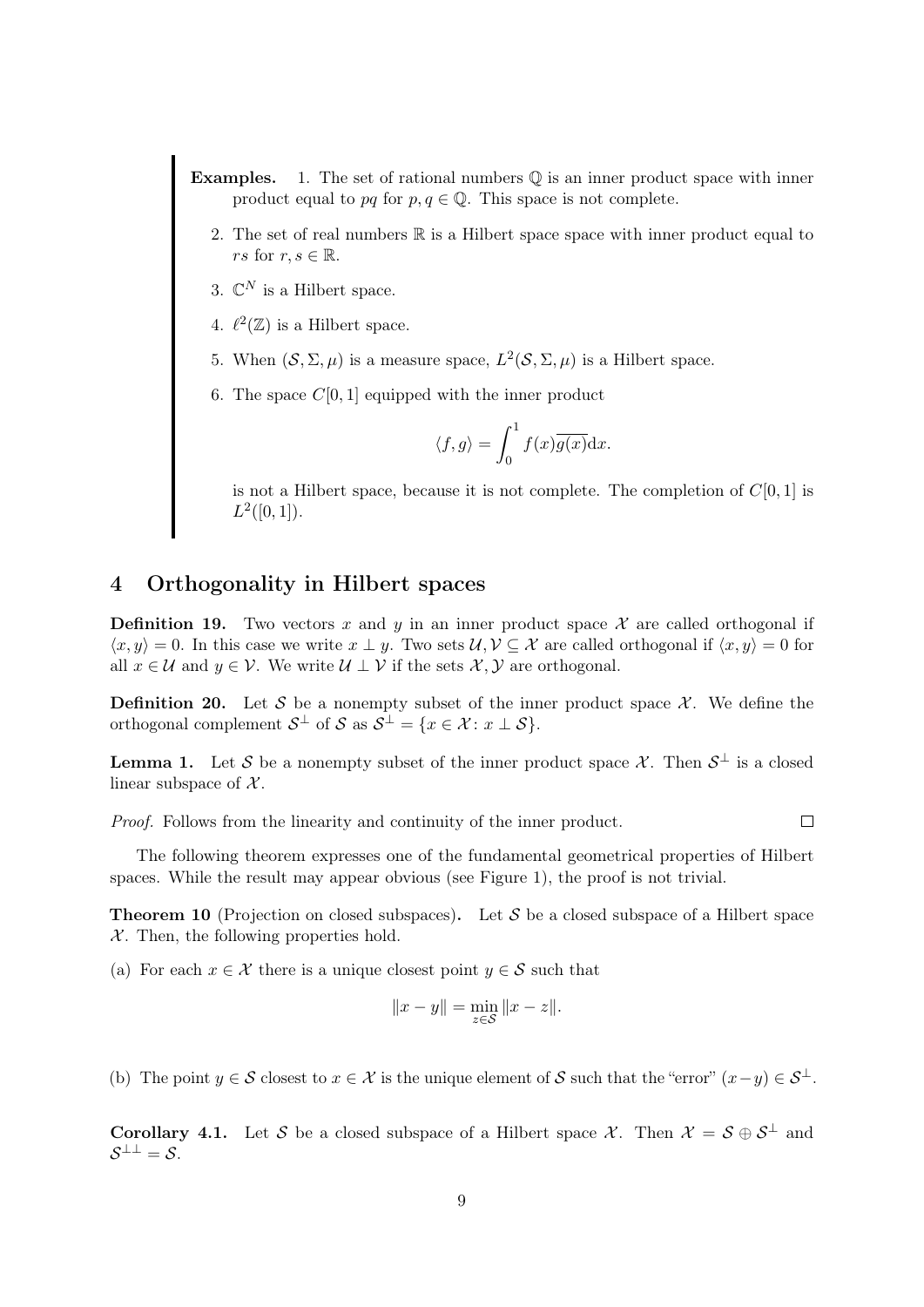

Figure 1:  $y \in S$  is the point in the closed subspace S closest to x and the unique point such that the "error"  $(x - y) \in S^{\perp}$ .

**Lemma 2.** Let S be a subset of a Hilbert space  $\mathcal{X}$ . Then, the following properties hold.

- (a)  $S^{\perp} = \overline{\text{span}(\mathcal{S})^{\perp}};$
- (b)  $S^{\perp \perp} = \overline{\text{span}(\mathcal{S})}$ ;
- (c)  $S^{\perp} = \{0\}$  if and only if  $\overline{\text{span}(\mathcal{S})} = \mathcal{X}$ .
- *Proof.* Proof of (a):  $\overline{\text{span}(\mathcal{S})}^{\perp} \subseteq \mathcal{S}^{\perp}$  follows from  $\mathcal{S} \subseteq \overline{\text{span}(\mathcal{S})}$ . It remains to show that  $S^{\perp} \subseteq \overline{\text{span}(\mathcal{S})^{\perp}}$ , which follows from the linearity and continuity of the inner product.
	- Proof of (b): Follows from (a) and Corollary  $(4.1)$ .

Proof of (c): Follows from (a) and Corollary (4.1).

Corollary 4.1 and Lemma 2 tell us that subspaces of Hilbert spaces behave analogously to subspaces of finite-dimensional vector spaces familiar to us. In these results the completeness of  $X$  is crucial, as illustrated by the following example:

> Example. Let  $\mathcal{X} = C[0,1]$  equipped with the inner product

$$
\langle f, g \rangle = \int_0^1 f(x) \overline{g(x)} dx.
$$

 $\Box$ 

As we have already seen,  $\mathcal X$  is an inner product space, but not a Hilbert space. Let  $\mathcal{S} = \{f \in C[0,1]: f(x) = 0 \text{ for } x \in [0, \frac{1}{2}]$  $\frac{1}{2}$ } and note that this is a closed subspace of X. Its orthogonal complement is  $S^{\perp} = \{f \in C[0,1]: f(x) = 0 \text{ for } x \in \left[\frac{1}{2}\right]$  $\frac{1}{2}, 1]$ , but  $\mathcal{X} \neq \mathcal{S} \oplus \mathcal{S}^{\perp}.$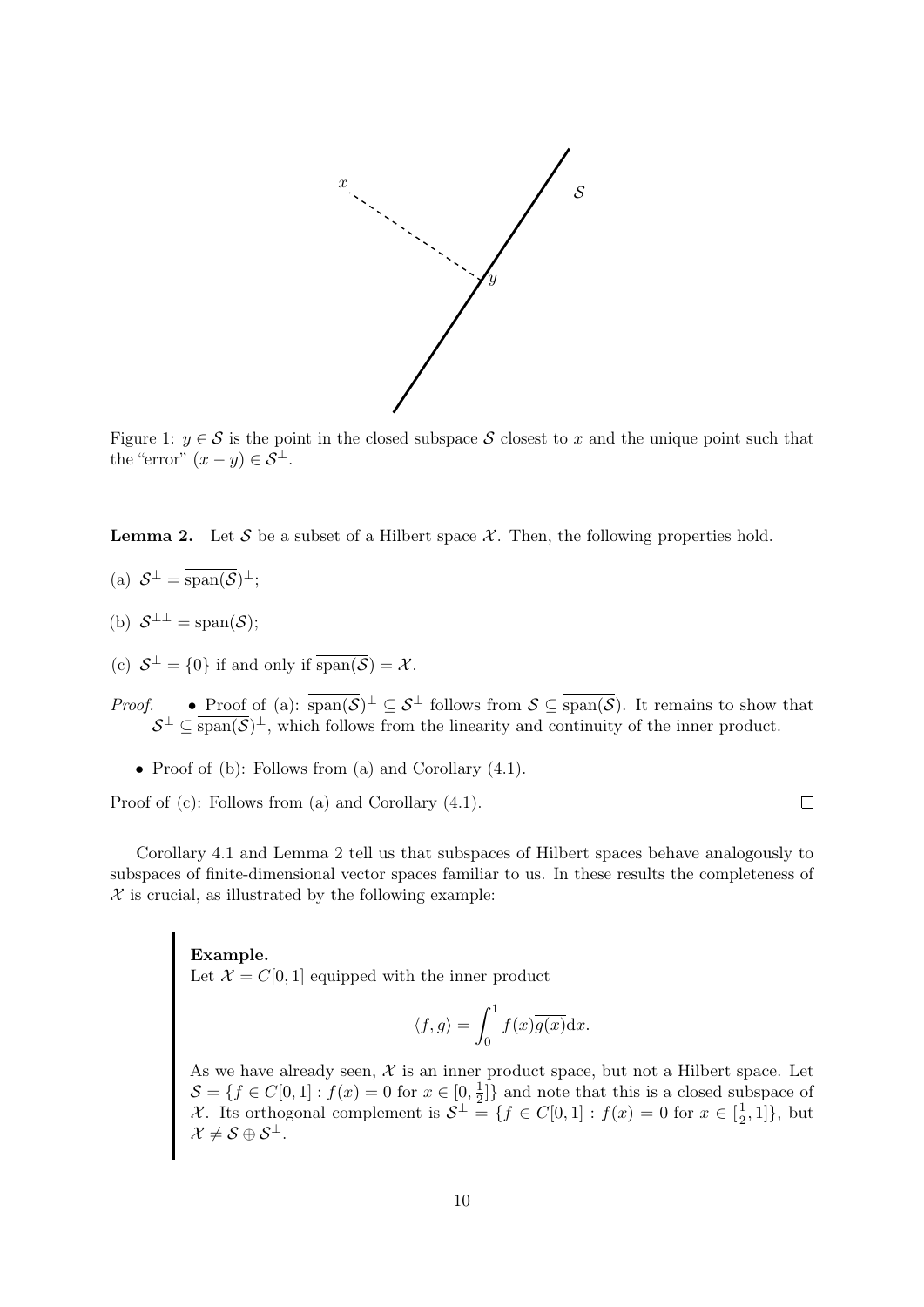## 5 Orthonormal bases in Hilbert spaces

**Definition 21** (Orthogonal/orthonormal set). A subset S of nonzero vectors of a Hilbert space  $\mathcal X$  is orthogonal if any two distinct elements in  $\mathcal S$  are orthogonal. An orthogonal set  $\mathcal S$  is called orthonormal if  $||x|| = 1$  for all  $x \in \mathcal{S}$ .

> **Examples.** 1. The set  $\{t \mapsto e^{2i\pi nt}\}_{n\in\mathbb{Z}}$  of complex exponentials is orthonormal in  $L^2[0,1].$

- 2. The set  $\{\mathbf{e}_n\}_{n=0}^{N-1}$ , with  $\mathbf{e}_n[k] = e^{2i\pi k n/N}/\sqrt{N}$  for  $0 \leq k \leq N-1$ , is an orthonormal set in  $\mathbb{C}^N$ .
- 3. Considering the space

$$
L_w^2(\mathbb{R}) = \left\{ f : \mathbb{R} \to \mathbb{R} : \int_{-\infty}^{+\infty} |f(x)|^2 w(x) dx < \infty \right\}
$$

equipped with the inner product

$$
\langle f, g \rangle = \int_{-\infty}^{+\infty} f(x)g(x)w(x) \mathrm{d}x
$$

with  $w(x) = e^{-x^2/2}$ . We define the polynomial  $H_n$ ,  $n \in \mathbb{N}$  such that

$$
\frac{\mathrm{d}^n}{\mathrm{d}x^n}e^{-x^2/2} = (-1)^n H_n(x)e^{-x^2/2}.
$$

The polynomials  $H_n$ ,  $n \in \mathbb{N}$ , are the *Hermite polynomials* and they an orthogonal set in  $L^2_w(\mathbb{R})$ .

4. A function that is a sum of finitely many periodic functions is said to be quasiperiodic. If the ratios of the periods of the terms in the sum are rational, then the sum is itself periodic, but if at least one of the ratios is irrational, then the sum is not periodic. For example,

$$
f(t) = e^{it} + e^{i\pi t}
$$

is quasiperiodic but not periodic. Let  $\mathcal X$  be the space of quasiperiodic functions  $f: \mathbb{R} \to \mathbb{C}$  of the form

$$
f(t) = \sum_{k=1}^{n} a_k e^{i\omega_k t}, \quad n \in \mathbb{N}, a_k \in \mathbb{C}, \omega_k \in \mathbb{R}.
$$

Then  $\mathcal X$  is a vector space. Furthermore,  $\mathcal X$  is an inner product space with inner product

$$
\langle f, g \rangle = \lim_{T \to \infty} \frac{1}{T} \int_{-T}^{T} f(t) \overline{g(t)}.
$$
 (4)

The set of functions

$$
\{e^{i\omega t} \mid \omega \in \mathbb{R}\}\tag{5}
$$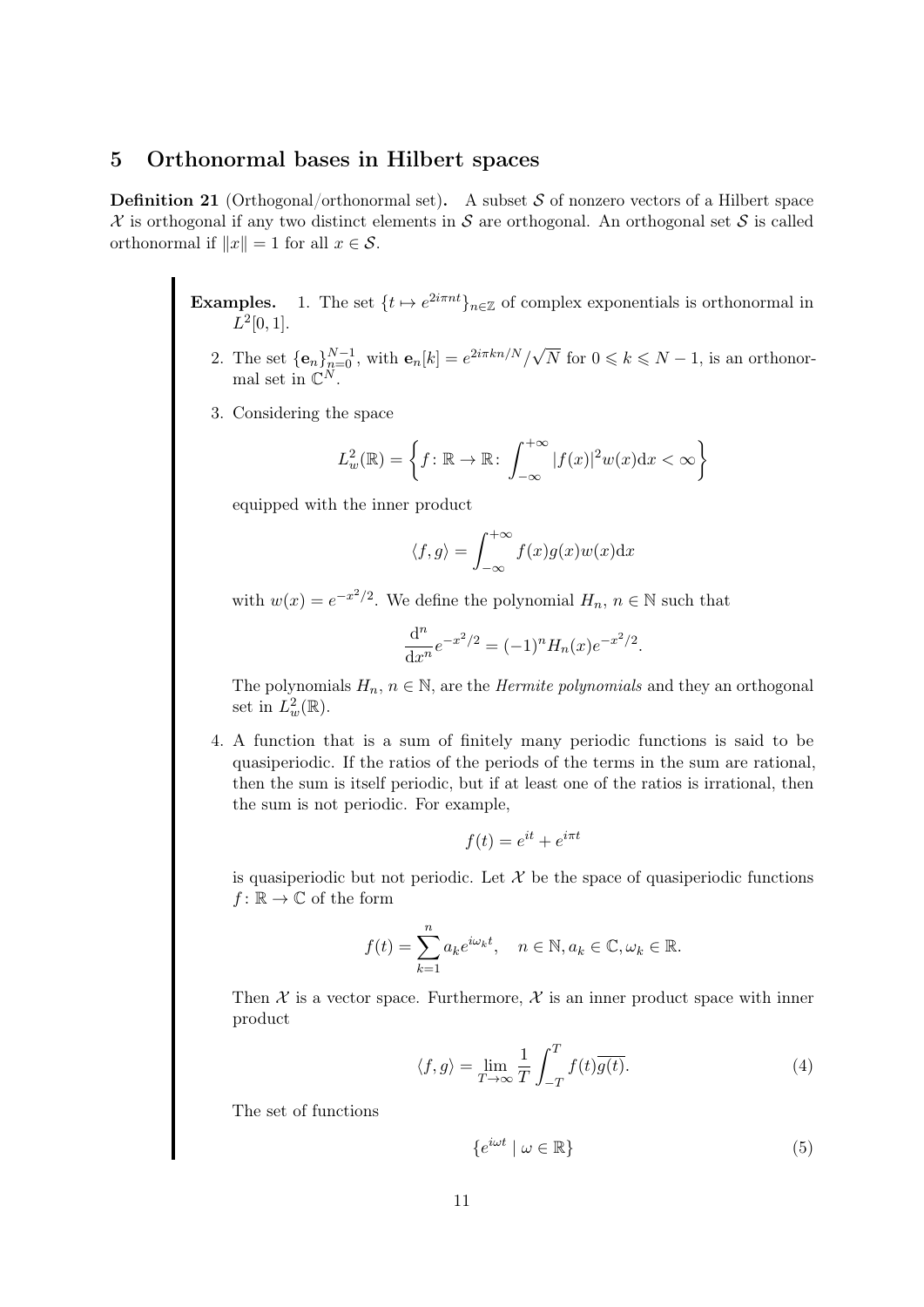is orthonormal in  $\mathcal X$ . Note that  $\mathcal X$  is an inner product space but not complete. The completion of  $\mathcal X$  is the space of  $L^2$ -almost periodic functions and consists of equivalence classes of functions of the form

$$
f(t) = \sum_{k=1}^{\infty} a_k e^{i\omega_k t}, \quad a_k \in \mathbb{C}, \omega_k \in \mathbb{R},
$$

where  $\sum_{k=1}^{\infty} |a_k|^2 < \infty$ . The set in (5) is an uncountable orthogonal subset of this Hilbert space.

We next introduce the concept of unconditional convergence, which allows us to define sums of uncountable number of terms.

**Definition 22** (Unconditional convergence). Let  $\{x_\alpha \in \mathcal{X} \mid \alpha \in \mathcal{I}\}\)$  be an indexed subset of a normed space  $\mathcal{X}$ , where  $\mathcal{I}$  may be countable or not. For each finite subset  $\mathcal{J}$  of  $\mathcal{I}$ , we define the partial sum

$$
S_{\mathcal{J}} = \sum_{\alpha \in \mathcal{J}} x_{\alpha}.
$$

The unordered sum  $\sum_{\alpha \in \mathcal{I}} x_{\alpha}$  converges to  $x \in \mathcal{X}$ , written as

$$
x = \sum_{\alpha \in \mathcal{I}} x_{\alpha},
$$

if for every  $\varepsilon > 0$  there exists a *finite* subset  $\mathcal{J}_{\varepsilon} \subseteq \mathcal{I}$  such that  $||S_{\mathcal{J}} - x|| < \varepsilon$  for all *finite* subsets  $\mathcal{J} \subseteq \mathcal{I}$  containing  $\mathcal{J}_{\varepsilon}$ .

Note that unconditional convergence is independent of permutations of the index set  $\mathcal{I}$ .

Example. Let  $\{x_\alpha \in \mathcal{X} \mid \alpha \in \mathcal{I}\}\$ be an indexed set of non-negative real numbers  $x_\alpha \geqslant 0$  and set

$$
M = \sup \Big\{ \sum_{\alpha \in \mathcal{J}} x_{\alpha} \mid \mathcal{J} \subseteq \mathcal{I}, \mathcal{J} \text{ finite} \Big\}.
$$

- If  $M = \infty$ , then  $\sum_{\alpha \in \mathcal{J}} x_{\alpha}$  is arbitrarily large for sufficiently large  $\mathcal{J}$ . Therefore,  $\sum_{\alpha \in \mathcal{I}} x_{\alpha}$  does not converge unconditionally.
- Suppose that  $0 \leqslant M < \infty$ . Then, for each  $\varepsilon > 0$  there exists a finite set  $\mathcal{J}_{\varepsilon} \subseteq \mathcal{J}$ such that

$$
M - \varepsilon < \sum_{\alpha \in \mathcal{J}_\varepsilon} x_\alpha \leqslant M.
$$

It follows that for each finite set  $\mathcal{J} \subseteq \mathcal{I}$  containing  $J_{\varepsilon}$  we have

$$
M - \varepsilon < \sum_{\alpha \in \mathcal{J}} x_{\alpha} \leqslant M,\tag{6}
$$

showing that the unordered sum converges to M.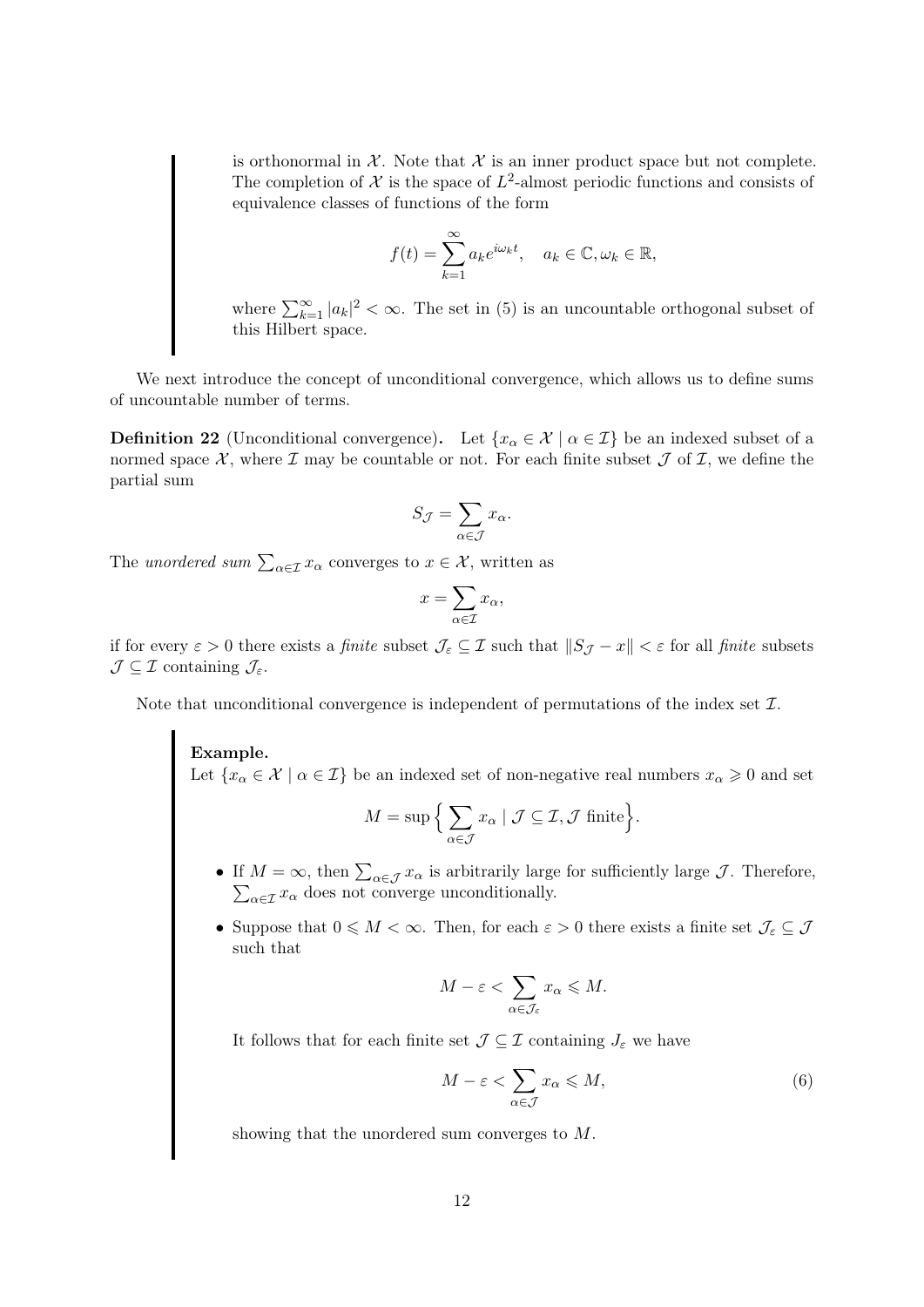**Definition 23.** An unordered sum  $\sum_{\alpha \in \mathcal{I}} x_{\alpha}$  is Cauchy if for every  $\varepsilon > 0$  there exists a finite subset  $\mathcal{J}_{\varepsilon} \subseteq \mathcal{I}$  such that  $||S_{\mathcal{K}}|| < \varepsilon$  for all finite sets  $\mathcal{K} \subseteq \mathcal{I} \setminus \mathcal{J}_{\varepsilon}$ .

Proposition 5.1. An unordered sum in a Banach space converges if and only if it is Cauchy. If an unordered sum in a Banach space converges then  $\{\alpha \in \mathcal{I} \mid x_{\alpha} \neq 0\}$  is at most countable.

**Lemma 3.** Let  $S = \{x_\alpha \in \mathcal{X} \mid \alpha \in \mathcal{I}\}\$ be an indexed orthogonal subset of a Hilbert space  $\mathcal{X}$ . Then, the sum  $\sum_{\alpha \in \mathcal{I}} x_{\alpha}$  converges unconditionally to some  $x \in \mathcal{X}$  if and only if  $\sum_{\alpha \in \mathcal{I}} ||x_{\alpha}||^2 < \infty$ . In that case, we have

$$
\left\| \sum_{\alpha \in \mathcal{I}} x_{\alpha} \right\|^{2} = \sum_{\alpha \in \mathcal{I}} \| x_{\alpha} \|^{2}.
$$
 (7)

*Proof.* For every finite set  $\mathcal{K} \subseteq \mathcal{I}$  we have

$$
\left\|\sum_{\alpha\in\mathcal{K}}x_{\alpha}\right\|^{2}=\sum_{\alpha,\beta\in\mathcal{K}}\left\langle x_{\alpha},x_{\beta}\right\rangle=\sum_{\alpha\in\mathcal{K}}\|x_{\alpha}\|^{2}.
$$

Therefore,  $\sum_{\alpha \in \mathcal{I}} x_{\alpha}$  is Cauchy if and only if  $\sum_{\alpha \in \mathcal{I}} ||x_{\alpha}||^2$  is Cauchy. Thus, one of the sums converges unconditionally if and only if the other does. Finally, (7) follows from the continuity of the norm and the fact that the sum is the limit of a sequence of finite partial sums.  $\Box$ 

**Proposition 5.2** (Bessel's inequality). Let X be a Hilbert space,  $S = \{x_{\alpha} \in \mathcal{X} \mid \alpha \in \mathcal{I}\}\$ an orthonormal subset of  $\mathcal{X}$ , and  $x \in \mathcal{X}$ . Then

- (a)  $\sum_{\alpha \in \mathcal{I}} |\langle x, x_{\alpha} \rangle|^2 \leq \|x\|^2;$
- (b)  $x_{\mathcal{S}} \triangleq \sum_{\alpha \in \mathcal{I}} \langle x, x_{\alpha} \rangle x_{\alpha}$  converges unconditionally;

(c) 
$$
x - x_{\mathcal{S}} \in \mathcal{S}^{\perp}
$$
.

*Proof.* Let  $\mathcal{J} \subseteq \mathcal{I}$  be a finite set. It follows immediately from the orthogonality that

$$
\sum_{\alpha \in \mathcal{J}} |\langle x, x_{\alpha} \rangle|^2 = ||x||^2 - \left\| x - \sum_{\alpha \in \mathcal{J}} \langle x, x_{\alpha} \rangle x_{\alpha} \right\|^2 \le ||x||^2. \tag{8}
$$

Therefore, (see Example 5) (a) holds. Furthermore, (a) implies (b) because of Lemma 3. Finally, the statement (c) means that  $\langle x - x_{\mathcal{S}}, x_{\alpha} \rangle = 0$  for all  $\alpha \in \mathcal{I}$ , which is true by the continuity of the inner product and the fact that  $x - \sum_{\beta \in \mathcal{K}} \langle x, x_{\beta} \rangle x_{\beta} \perp x_{\alpha}$  for all finite subsets K of I and all  $\alpha \in \mathcal{A}$ .  $\Box$ 

**Definition 24** (Closed linear span). Given a subset S of a Hilbert space X, we define the closed linear span  $[\mathcal{S}]$  of  $\mathcal{S}$  by

$$
[\mathcal{S}] = \Big\{ \sum_{x \in \mathcal{S}} c_x x \mid c_x \in \mathbb{F}, \sum_{x \in \mathcal{S}} c_x x \text{ converges unconditionally} \Big\}.
$$

Lemma 3 implies that the closed linear span  $[\mathcal{S}]$  of an orthonormal subset  $\mathcal{S} = \{x_{\alpha} \in \mathcal{X} \mid \alpha \in \mathcal{I}\}\$ of a Hilbert space  $X$  can be written as

$$
[\mathcal{S}] = \Big\{ \sum_{\alpha \in \mathcal{I}} c_{\alpha} x_{\alpha} \mid c_{\alpha} \in \mathbb{F}, \sum_{\alpha \in \mathcal{I}} |c_{\alpha}|^2 < \infty \Big\}.
$$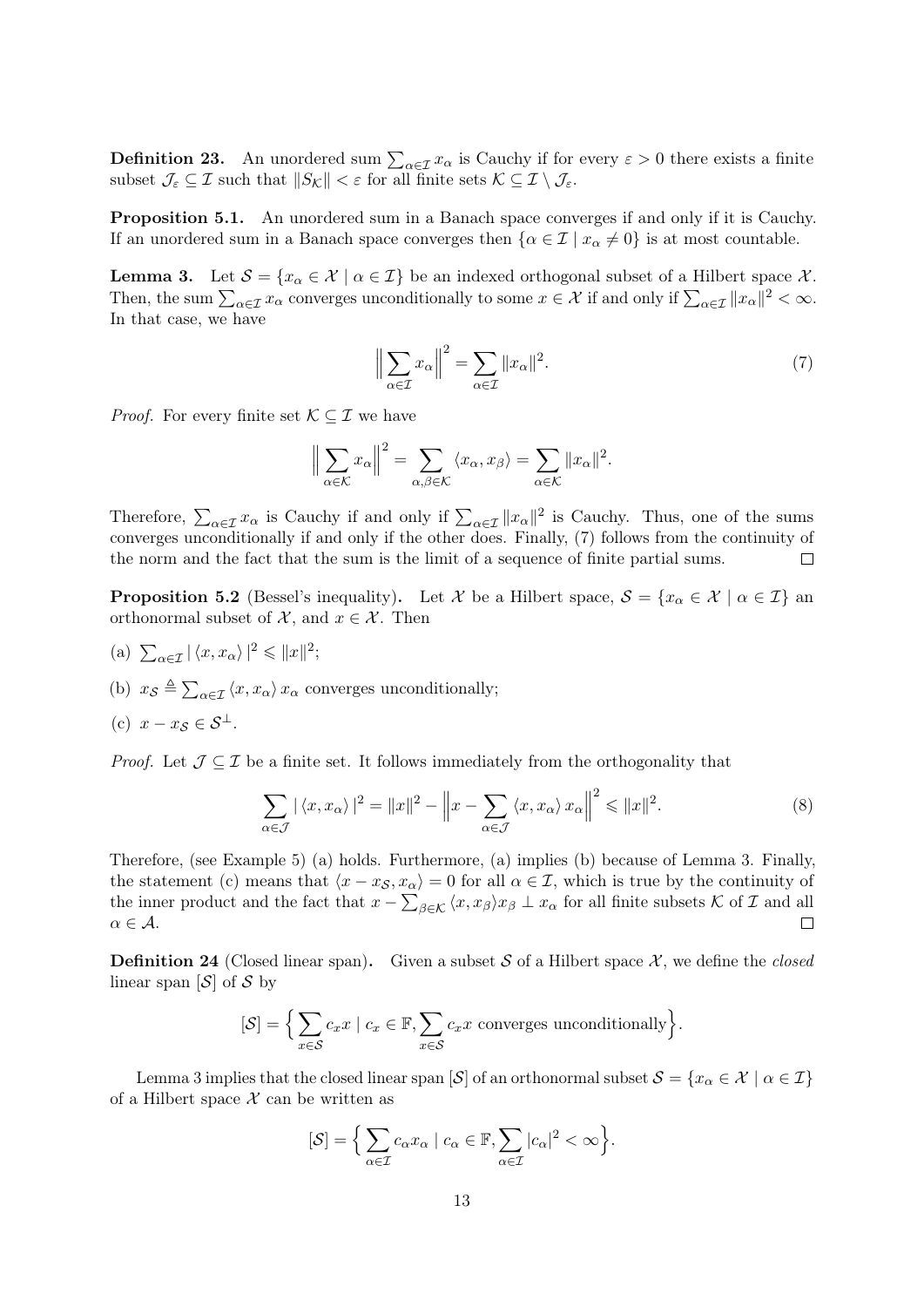**Theorem 11.** If  $S = \{x_\alpha \in \mathcal{X} \mid \alpha \in \mathcal{I}\}\$ is an orthonormal subset of a Hilbert space X, then the following conditions are equivalent:

- (a)  $\langle x, x_\alpha \rangle = 0$  for all  $\alpha \in \mathcal{I}$  implies that  $x = 0$ ;
- (b)  $x = \sum_{\alpha \in \mathcal{I}} \langle x, x_{\alpha} \rangle x_{\alpha}$  for all  $x \in \mathcal{X}$ ;
- (c)  $||x||^2 = \sum_{\alpha \in \mathcal{I}} |\langle x, x_{\alpha} \rangle|^2$  for all  $x \in \mathcal{X}$ ;

(d) 
$$
[\mathcal{S}] = \mathcal{X};
$$

(e) S is a maximal orthonormal set, i.e. it has the property that if  $S' \supset S$  is another orthonormal set, then necessarily  $S' = S$ .

*Proof.* • (a) implies (b): (a) states that  $S^{\perp} = \{0\}$ . Therefore, Proposition 5.2 implies (b);

- (b) implies (c): Follows from Lemma 3;
- (c) implies (d): (c) implies that  $S^{\perp} = \{0\}$ . Therefore, we also have  $|S^{\perp} = \{0\}$ ;
- (d) implies (e): (d) implies that  $x = \sum_{\alpha \in \mathcal{I}} c_{\alpha} x_{\alpha}$  for all  $x \in \mathcal{X}$ . Therefore, if  $x \perp x_{\alpha}$  for all  $\alpha \in \mathcal{I}$ , then  $x = 0$ .
- (e) implies (a): Suppose for a contradiction that there exists an  $x \in \mathcal{X}$  such that  $\langle x, x_\alpha \rangle = 0$ for all  $\alpha \in \mathcal{I}$ , but  $x \neq 0$ . Then  $\mathcal{S} \cup \{x/||x||\}$  is an orthonormal set and is a strict superset of  $S$ .

 $\Box$ 

**Definition 25.** An orthonormal subset  $S = \{x_{\alpha} \in \mathcal{X} \mid \alpha \in \mathcal{I}\}\$  of a Hilbert space X is complete if it satisfies any of the equivalent conditions  $(a)$ –(e) in Theorem 11. A complete orthonormal subset of  $X$  is called *orthonormal basis* of  $X$ .

Condition (a) is the easiest to verify. Condition (b) is used most often. Condition (c) is called Parseval's identity. Condition (d) simply expresses completeness. Condition (e) can be used to prove that every Hilbert space has an orthonormal basis using Zorn's lemma.

If a Hilbert space X has an orthonormal basis  $S = \{x_\alpha \in X \mid \alpha \in \mathcal{I}\}\)$ , then it is isomorphic to the sequence space  $l^2(\mathcal{I})$ . In what follows, we are mostly interested in Hilbert spaces that have a countable orthonormal bases, which are called separable.

- **Examples.** 1. The set  $\{t \mapsto e^{2i\pi nt}\}_{n \in \mathbb{Z}}$  of complex exponentials forms an orthonormal basis for  $L^2[0,1]$ .
	- 2. The set  $\{H_n\}_{n\in\mathbb{N}}$  of Hermite polynomials forms an orthogonal basis for  $L_w(\mathbb{R})$ . It can be transformed into an orthonormal basis by noting that  $||H_n||^2 = \sqrt{2\pi}n!$ for all  $n \in \mathbb{N}$ .

### 6 Bounded linear operators on a Hilbert space

**Definition 26.** Let  $\mathcal{X}, \mathcal{Y}$  be vector spaces over  $\mathbb{F}$ . A linear operator (or linear transformation, or linear map) from X to Y is a function  $\mathbb{T} : \mathcal{X} \to \mathcal{Y}$  that satisfies

$$
\mathbb{T}(\alpha x + \beta y) = \alpha \mathbb{T}x + \beta \mathbb{T}y
$$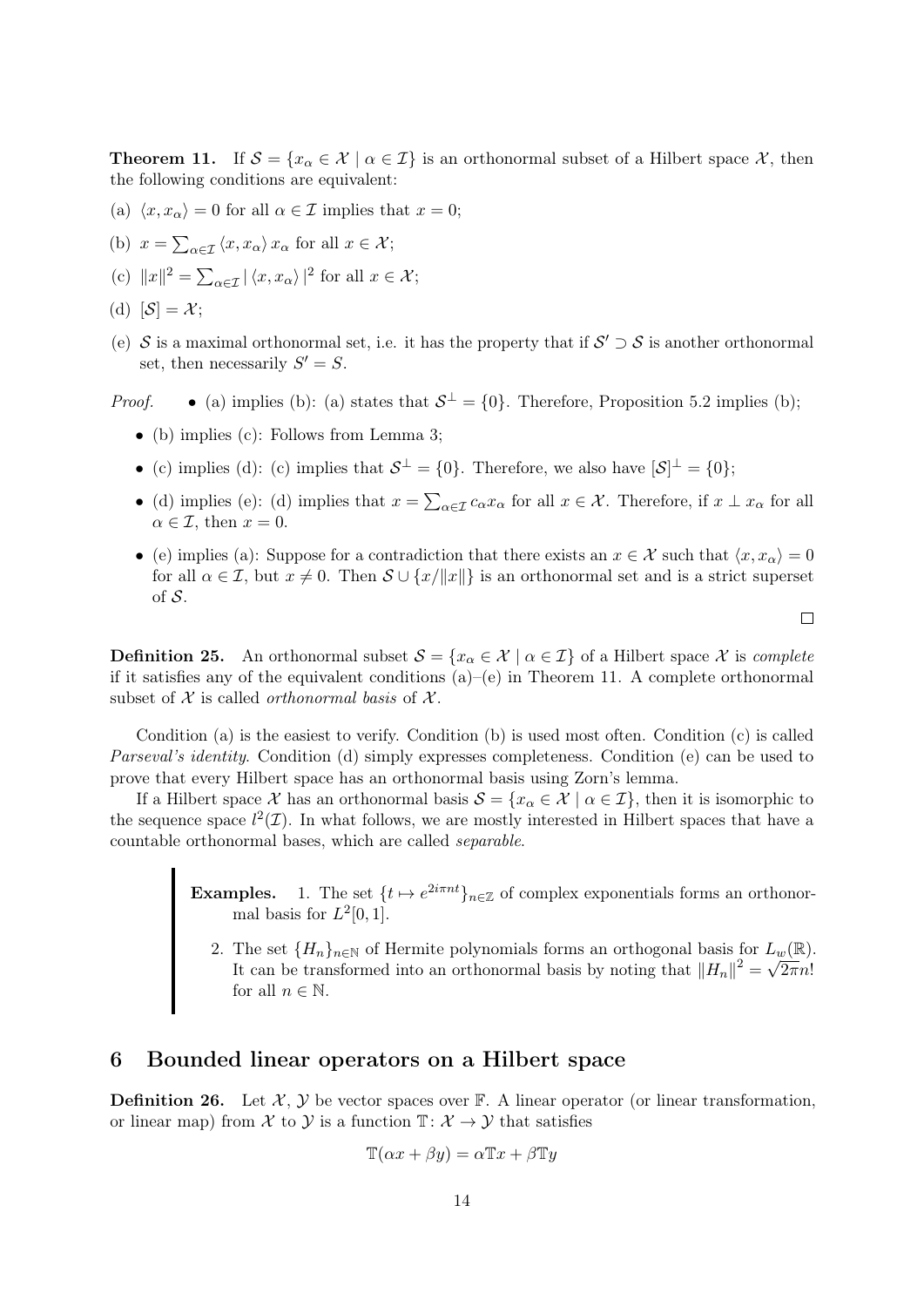for all  $x, y \in \mathcal{X}$  and  $\alpha, \beta \in \mathbb{F}$ . The set  $\mathcal{R}(\mathbb{T}) = {\mathbb{T}x \colon x \in \mathcal{X}}$  is called the *range* of  $\mathbb{T}$ . The dimension of  $\mathcal{R}(\mathbb{T})$  is called the *rank*. The set  $\mathcal{N}(\mathbb{T}) = \{x \in \mathcal{X} : \mathbb{T}x = 0\}$  is called the *null space* or kernel of T.

#### Example.

If X is N-dimensional with basis  $\{x_n\}_{n=1}^N$  and Y is M-dimensional with basis  $\{y_m\}_{m=1}^M$ , then  $\mathbb{T}$  is completely determined by its matrix representation  $\mathbf{U} = \{U_{n,m}\}_{\substack{1 \leq n \leq N \\ 1 \leq m \leq M}}$ with respect to these two bases:

$$
\mathbb{T}x_n = \sum_{m=1}^{M} U_{n,m} y_m, \quad n = 1, 2, ..., N.
$$

Therefore, if  $x = \sum_{n=1}^{N} \alpha_n x_n$  and  $y = \mathbb{T}x$ , we have

$$
y = \sum_{m=1}^{M} \beta_m y_m
$$
 with  $\beta_m = \sum_{n=1}^{N} U_{m,n} \alpha_n$ .

That is, if  $\boldsymbol{\alpha} = (\alpha_1, \dots, \alpha_N) \in \mathbb{F}^N$  and  $\boldsymbol{\beta} = (\beta_1, \dots, \beta_M) \in \mathbb{F}^M$  are the coefficient vectors of x and y with respect to the bases  ${x_n}_{n=1}^N$  and  ${y_m}_{m=1}^M$ , respectively, then we have the matrix-vector relation:  $\beta = U\alpha$ .

**Proposition 6.1.**  $\mathcal{N}(\mathbb{T})$  is a subspace of X and  $\mathcal{R}(\mathbb{T})$  is a subspace of Y. Furthermore, if T is continuous then  $\mathcal{N}(\mathbb{T})$  is closed.

**Definition 27** (Bounded linear operators). A linear operator  $\mathbb{T}$ :  $\mathcal{X} \to \mathcal{Y}$  is bounded if there exists a constant  $K > 0$  such that

$$
\|\mathbb{T}x\|_{\mathcal{Y}} \leqslant K\,\|x\|_{\mathcal{X}}\,. \tag{9}
$$

The set of bounded linear operators  $\mathbb{T} : \mathcal{X} \to \mathcal{Y}$  is denoted by  $\mathcal{B}(\mathcal{X}, \mathcal{Y})$ .

**Theorem 12.** Let  $\mathcal{X}, \mathcal{Y}$  be normed spaces. Then,  $\mathcal{B}(\mathcal{X}, \mathcal{Y})$  is a normed space with norm

$$
\|\mathbb{T}\| = \sup_{\|x\|_{\mathcal{X}}=1} (\|\mathbb{T}x\|_{\mathcal{Y}}).
$$

This is called the operator norm of an operator between two normed vector spaces. Furthermore, if  $Y$  is a Banach space, then  $\mathcal{B}(\mathcal{X}, \mathcal{Y})$  is a Banach space.

**Proposition 6.2.** Let  $\mathcal{X}, \mathcal{Y}$  be normed spaces and  $\mathbb{T}: \mathcal{X} \to \mathcal{Y}$  a linear operator. The following properties are equivalent.

- (a)  $\mathbb T$  is continuous;
- (b)  $\|\mathbb{T}\| < \infty;$
- $(c)$  T is bounded.

Proof.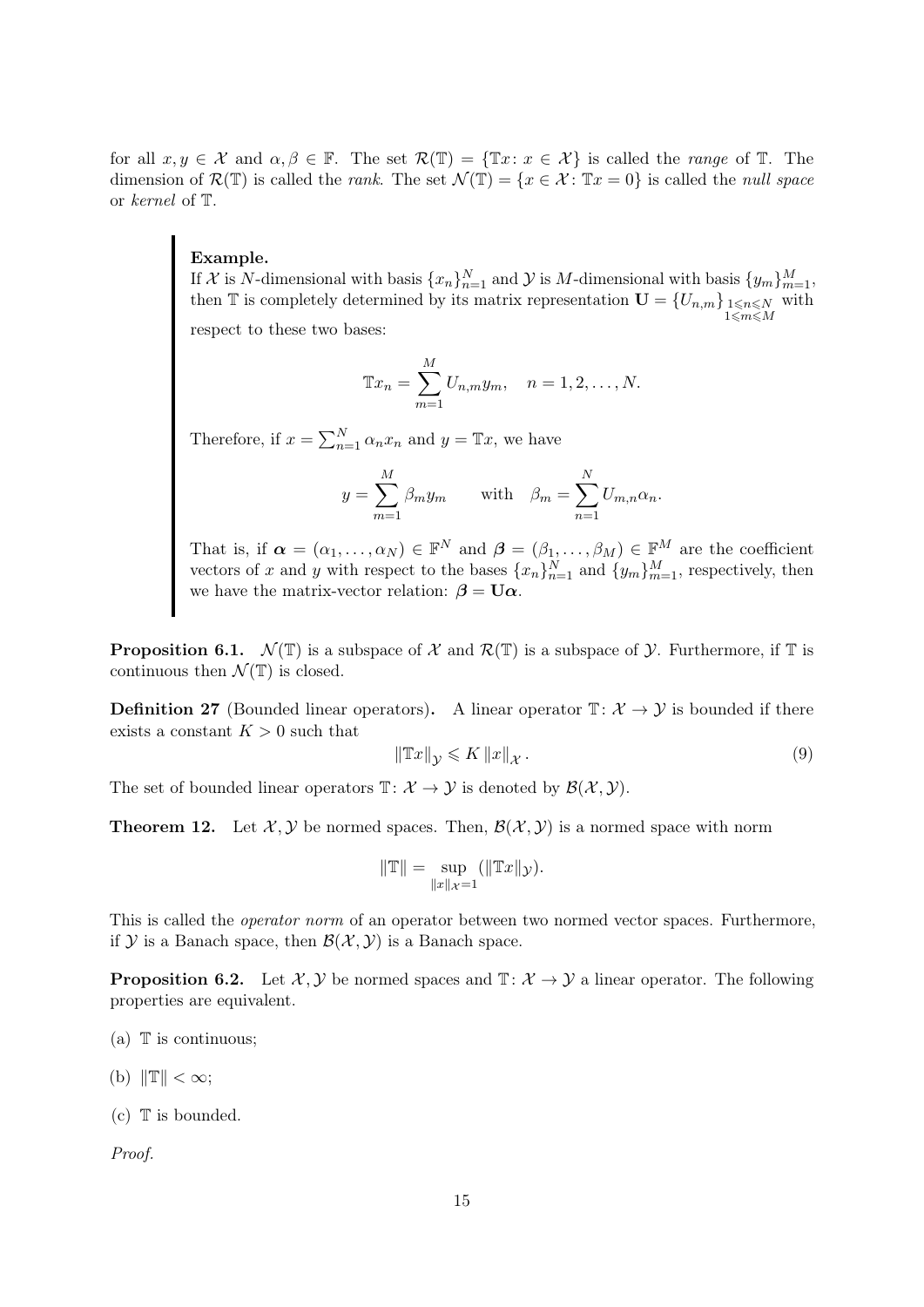(a) implies (b): Suppose that (b) does not hold. Then, there exists a sequence  $\{x_n\}_{n=1}^{\infty}$  of elements  $x_n \in \mathcal{X}$  with  $||x_n||_{\mathcal{X}} = 1$  such that  $||Tx_n||_{\mathcal{Y}} > n$ . Set  $y_n = x_n/n$ . Then,  $y_n \to 0$ , but  $\|\mathbb{T} y_n\|_{\mathcal{V}} \geq 1$ . Therefore,  $\mathbb{T}$  is not continuous as  $\lim_{n\to\infty} \mathbb{T} y_n \neq \mathbb{T} 0=0;$ 

(b) implies (c): Obvious for  $x = 0$ . For  $x \neq 0$ , we have

$$
\|\mathbb{T}x\|_{\mathcal{Y}} = \|x\|_{\mathcal{X}} \left\|\mathbb{T}\frac{x}{\|x\|_{\mathcal{X}}}\right\|_{\mathcal{Y}} \le \|\mathbb{T}\| \|x\|_{\mathcal{X}} ;
$$

(c) implies (a): (c) implies that  $\mathbb T$  is uniformly continuous.

**Lemma 4.** Let  $\mathcal{X}, \mathcal{Y}$  be normed spaces and  $\mathbb{T}: \mathcal{X} \to \mathcal{Y}$  a linear operator. Then,

$$
\|\mathbb{T}x\|_{\mathcal{Y}} \leqslant \|\mathbb{T}\| \|x\|_{\mathcal{X}}, \quad x \in \mathcal{X}.
$$

*Proof.* Obvious for  $x = 0$ . For  $x \neq 0$ , we have

$$
\|\mathbb{T}x\|_{\mathcal{Y}} = \|x\|_{\mathcal{X}} \left\|\mathbb{T}\frac{x}{\|x\|_{\mathcal{X}}}\right\|_{\mathcal{Y}} \le \|\mathbb{T}\| \|x\|_{\mathcal{X}}.
$$

 $\Box$ 

**Lemma 5.** If  $\mathbb{T}_1$  and  $\mathbb{T}_2$  are linear operators between normed spaces for which the range of  $\mathbb{T}_2$ is contained in the domain of  $\mathbb{T}_1$ , we can consider the composed operator  $\mathbb{T}_1 \mathbb{T}_2$ . If  $\mathbb{T}_1$  and  $\mathbb{T}_2$  are bounded, then also  $T_1T_2$  is bounded and

$$
\|T_1T_2\| \leq \|T_1\| \|T_2\|.
$$

Proof.

$$
\|\mathbb{T}_1\mathbb{T}_2\| = \sup_{\|x\|=1} (\|\mathbb{T}_1(\mathbb{T}_2 x)\|)
$$
  
\$\leq\$ sup ( $\|\mathbb{T}_1\| \|(\mathbb{T}_2 x)\|$ )  
\$\leq\$  $\|x\|=1$   
 $= \|\mathbb{T}_1\| \|\mathbb{T}_2\|.$ 

 $\Box$ 

**Definition 28.** Let  $\mathcal{X}, \mathcal{Y}$  be a normed space with norms  $\lVert \cdot \rVert_{\mathcal{X}}$  and  $\lVert \cdot \rVert_{\mathcal{Y}}$ , and let  $\mathbb{T} : \mathcal{X} \to \mathcal{Y}$  be a linear operator. We say that  $\mathbb T$  is a linear isometry if  $\|\mathbb Tx\|_{\mathcal Y} = \|x\|_{\mathcal X}$ , for all  $x \in \mathcal X$ .

#### 6.1 (Orthogonal) projections

**Definition 29.** A projection on a vector space X is a linear operator  $\mathbb{P} \colon \mathcal{X} \to \mathcal{X}$  such that  $\mathbb{P}^2 = \mathbb{P}.$ 

**Theorem 13.** Let  $\mathcal{X}$  be a vector space.

- (a) If  $\mathbb{P}: \mathcal{X} \to \mathcal{X}$  is a projection, then  $\mathcal{X} = \mathcal{R}(\mathbb{P}) \oplus \mathcal{N}(\mathbb{P})$ ;
- (b) If  $\mathcal{X} = \mathcal{S} \oplus \mathcal{T}$ , then there exists a unique projection  $\mathbb{P}: \mathcal{X} \to \mathcal{X}$  such that  $\mathcal{S} = \mathcal{R}(\mathbb{P})$  and  $\mathcal{T} = \mathcal{N}(\mathbb{P})$ , called the projection onto S along T.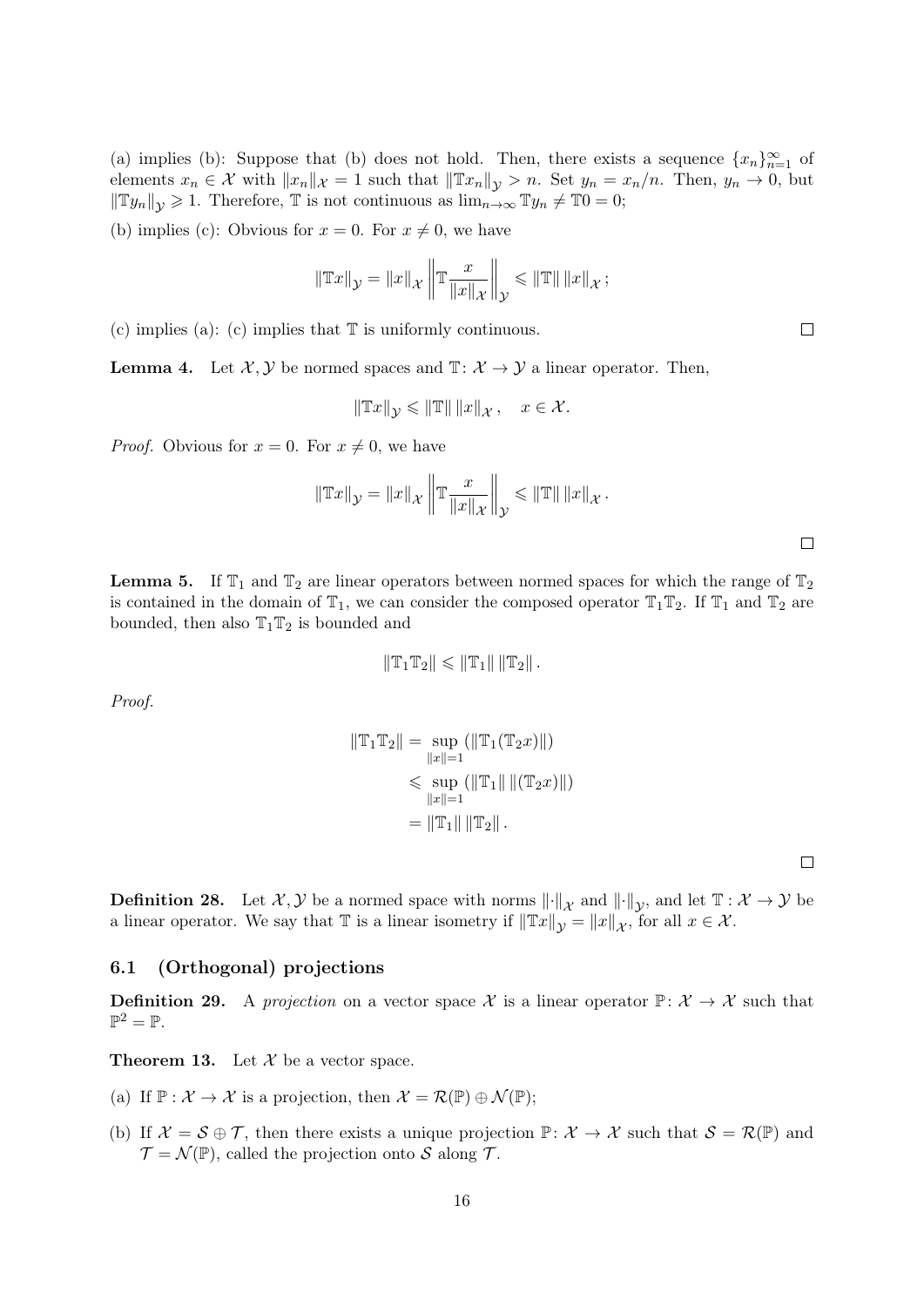*Proof.* We first show that  $x \in \mathcal{R}(\mathbb{P})$  if and only if  $x = \mathbb{P}x$ . Clearly,  $\mathbb{P}x \in \mathcal{R}(\mathbb{P})$ . Suppose that  $x \in \mathcal{R}(\mathbb{P})$ . Then  $x = \mathbb{P}z$  for some  $z \in \mathcal{X}$  and, therefore,  $\mathbb{P}x = \mathbb{P}\mathbb{P}z = \mathbb{P}z = x$ .

Now we prove (a). Let  $x \in \mathcal{N}(\mathbb{P}) \cap \mathcal{R}(\mathbb{P})$ . Then  $x = \mathbb{P}x$  and  $\mathbb{P}x = 0$ , which implies that  $x = 0$ . Therefore,  $\mathcal{N}(\mathbb{P}) \cap \mathcal{R}(\mathbb{P}) = \{0\}$ . Furthermore, we can decompose each  $x \in \mathcal{X}$  as  $x = \mathbb{P}x + (\mathbb{I} - \mathbb{P})x$ with  $\mathbb{P}x \in \mathcal{R}(\mathbb{P})$  and  $(\mathbb{I} - \mathbb{P})x \in \mathcal{N}(\mathbb{P})$ . Therefore,  $\mathcal{X} = \mathcal{R}(\mathbb{P}) \oplus \mathcal{N}(\mathbb{P})$ .

Now we show that (b) holds. Each  $x \in \mathcal{X}$  has a unique decomposition  $x = s + t$  with  $s \in \mathcal{S}$ and  $t \in \mathcal{T}$ , and  $P(x) = s$  defines the required projection.  $\Box$ 

> Example. Let

$$
S = \left\{ \begin{pmatrix} x \\ 0 \end{pmatrix} \mid x \in \mathbb{R} \right\} \subseteq \mathbb{R}^2
$$

$$
\mathcal{T} = \left\{ \begin{pmatrix} x \\ x \end{pmatrix} \mid x \in \mathbb{R} \right\} \subseteq \mathbb{R}^2.
$$

Then, S and T are linear subspaces of  $\mathbb{R}^2$  with  $S \cap T = \{0\}$ . Furthermore, we can decompose each vector in  $\mathbb{R}^2$  as

$$
\begin{pmatrix} x \\ y \end{pmatrix} = \underbrace{\begin{pmatrix} x - y \\ 0 \end{pmatrix}}_{\in \mathcal{S}} + \underbrace{\begin{pmatrix} y \\ y \end{pmatrix}}_{\in \mathcal{T}}.
$$

Therefore,  $\mathbb{R}^2 = \mathcal{S} \oplus \mathcal{T}$ . Define the operator

$$
\mathbb{P}: \mathbb{R}^2 \to \mathbb{R}^2
$$

$$
\begin{pmatrix} x \\ y \end{pmatrix} \mapsto \begin{pmatrix} x - y \\ 0 \end{pmatrix}.
$$

This operator is linear and  $\mathbb{P}^2 = \mathbb{P}$ . Therefore,  $\mathbb P$  is a projection.

**Definition 30.** An orthogonal projection on a Hilbert space X is a linear operator  $\mathbb{P} \colon \mathcal{X} \to \mathcal{X}$ such that  $\mathbb{P}^2 = \mathbb{P}$  and

$$
\langle \mathbb{P}x, y \rangle = \langle x, \mathbb{P}y \rangle, \quad x, y \in \mathcal{X}.
$$

**Theorem 14.** Let  $\mathcal X$  be a Hilbert space.

- (a) If  $\mathbb{P} \colon \mathcal{X} \to \mathcal{X}$  is an orthogonal projection, then  $\mathcal{R}(\mathbb{P})$  is closed and  $\mathcal{R}(\mathbb{P})^{\perp} = \mathcal{N}(\mathbb{P})$ . Therefore,  $\mathcal{X} = \mathcal{R}(\mathbb{P}) \oplus \mathcal{N}(\mathbb{P})$  is an orthogonal direct sum;
- (b) If S is a closed subspace, then there exists a unique orthogonal projection  $\mathbb{P} \colon \mathcal{X} \to \mathcal{X}$  such that  $\mathcal{S} = \mathcal{R}(\mathbb{P})$  and  $\mathcal{S}^{\perp} = \mathcal{N}(\mathbb{P})$ .

*Proof.* We first prove (a). Let  $\mathbb{P} \colon \mathcal{X} \to \mathcal{X}$  be an orthogonal projection. According to Property (a) in Theorem 13,  $\mathcal{X} = \mathcal{R}(\mathbb{P}) \oplus \mathcal{N}(\mathbb{P})$ . If  $x = \mathbb{P}z \in \mathcal{R}(\mathbb{P})$  and  $y \in \mathcal{N}(\mathbb{P})$ , we have

$$
\langle x, y \rangle = \langle \mathbb{P}z, y \rangle = \langle z, \mathbb{P}y \rangle = 0.
$$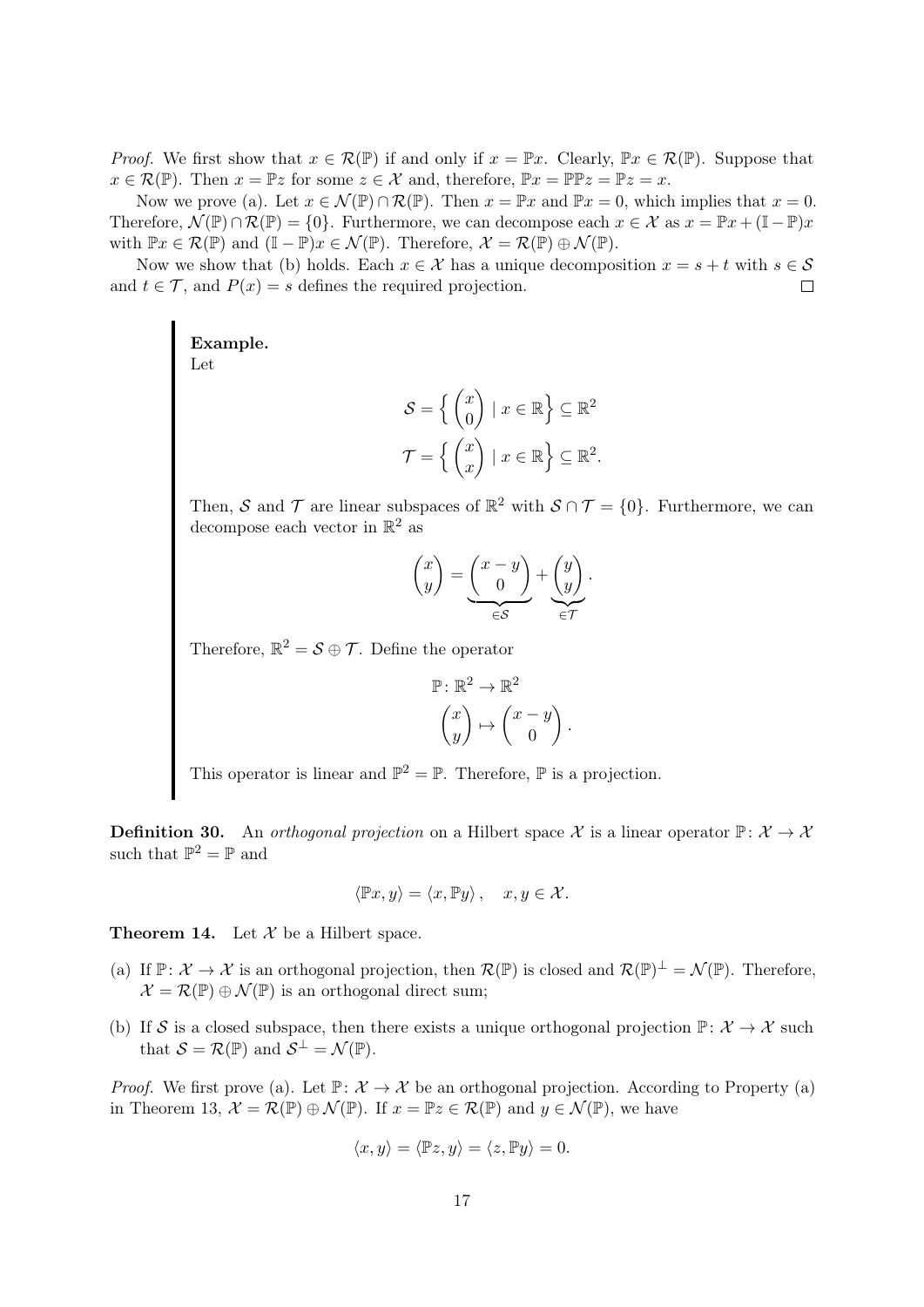Therefore,  $\mathcal{R}(\mathbb{P}) = \mathcal{N}(\mathbb{P})^{\perp}$  and, in particular, a closed subspace.

Now we show that (b) holds. Let S be a closed subspace of X. Then, Corollary 4.1 implies that  $\mathcal{X} = \mathcal{S} \oplus \mathcal{S}^{\perp}$ . We define the projection  $\mathbb{P}$  by

$$
\mathbb{P}x = s, \quad \text{where } x = s + t \text{ with } s \in \mathcal{S}, t \in \mathcal{S}^{\perp}.
$$

Then,  $\mathcal{R}(\mathbb{P}) = \mathcal{S}$  and  $\mathcal{N}(\mathbb{P}) = \mathcal{S}^{\perp}$ . Now let  $x_1, x_2 \in \mathcal{X}$  and  $x_i = s_i + t_i$  be the unique decomposition of  $x_i$  with  $s_i \in S$  and  $t_i \in S^{\perp}$ ,  $i = 1, 2$ . Then, we have

$$
\langle x_1, \mathbb{P} x_2 \rangle = \langle x_1, \mathbb{P}(s_2 + t_2) \rangle = \langle x_1, s_2 \rangle = \langle s_1 + t_1, s_2 \rangle = \langle s_1, s_2 \rangle = \langle s_1, s_2 + t_2 \rangle = \langle \mathbb{P} x_1, s_2 + t_2 \rangle.
$$

Therefore,  $\mathbb P$  is an orthogonal projection. The uniqueness follows from Theorem 13(b).  $\Box$ 

> Example. Let

$$
\mathcal{S} = \left\{ \begin{pmatrix} x \\ 0 \end{pmatrix} \mid x \in \mathbb{R} \right\} \subseteq \mathbb{R}^2.
$$

Then, S is a (closed) linear subspaces of  $\mathbb{R}^2$ . Furthermore, we have

$$
\mathcal{S}^{\perp} = \Big\{ \begin{pmatrix} 0 \\ y \end{pmatrix} \mid y \in \mathbb{R} \Big\}.
$$

Define the operator

$$
\mathbb{P}: \mathbb{R}^2 \to \mathbb{R}^2
$$

$$
\begin{pmatrix} x \\ y \end{pmatrix} \mapsto \begin{pmatrix} x \\ 0 \end{pmatrix}.
$$

This operator is linear,  $\mathbb{P}^2 = \mathbb{P}$ , and

$$
\begin{pmatrix} x_1 \\ y_1 \end{pmatrix}^{\mathrm{T}} \mathbb{P} \begin{pmatrix} x_2 \\ y_2 \end{pmatrix} = x_1 x_2 = \left( \mathbb{P} \begin{pmatrix} x_1 \\ y_1 \end{pmatrix} \right)^{\mathrm{T}} \begin{pmatrix} x_2 \\ y_2 \end{pmatrix}, \quad \begin{pmatrix} x_1 \\ y_1 \end{pmatrix}, \begin{pmatrix} x_2 \\ y_2 \end{pmatrix} \in \mathbb{R}^2.
$$

Therefore,  $\mathbb P$  is an orthogonal projection with  $\mathcal S = \mathcal R(\mathbb P)$  and  $\mathcal S^{\perp} = \mathcal N(\mathbb P)$ .

**Lemma 6.** Let  $\mathbb{P}$  be a non-zero orthogonal projection. Then  $\|\mathbb{P}\|=1$ .

Proof. Recall that

$$
\|\mathbb{P}\| = \sup_{\|x\|=1} (\|\mathbb{P}x\|).
$$

If  $x \neq 0$ , the Cauchy-Schwarz inequality implies that

$$
\|\mathbb{P}x\| = \frac{\langle \mathbb{P}x, \mathbb{P}x \rangle}{\|\mathbb{P}x\|} = \frac{\langle x, \mathbb{P}x \rangle}{\|\mathbb{P}x\|} \le \|x\|.
$$
 (10)

Therefore,  $\|\mathbb{P}\| \leq 1$ . For  $\mathbb{P}x \neq 0$ , we have  $\|\mathbb{P}(\mathbb{P}x)\| = \|\mathbb{P}x\|$ , which implies that  $\|\mathbb{P}\| \geq 1$ .  $\Box$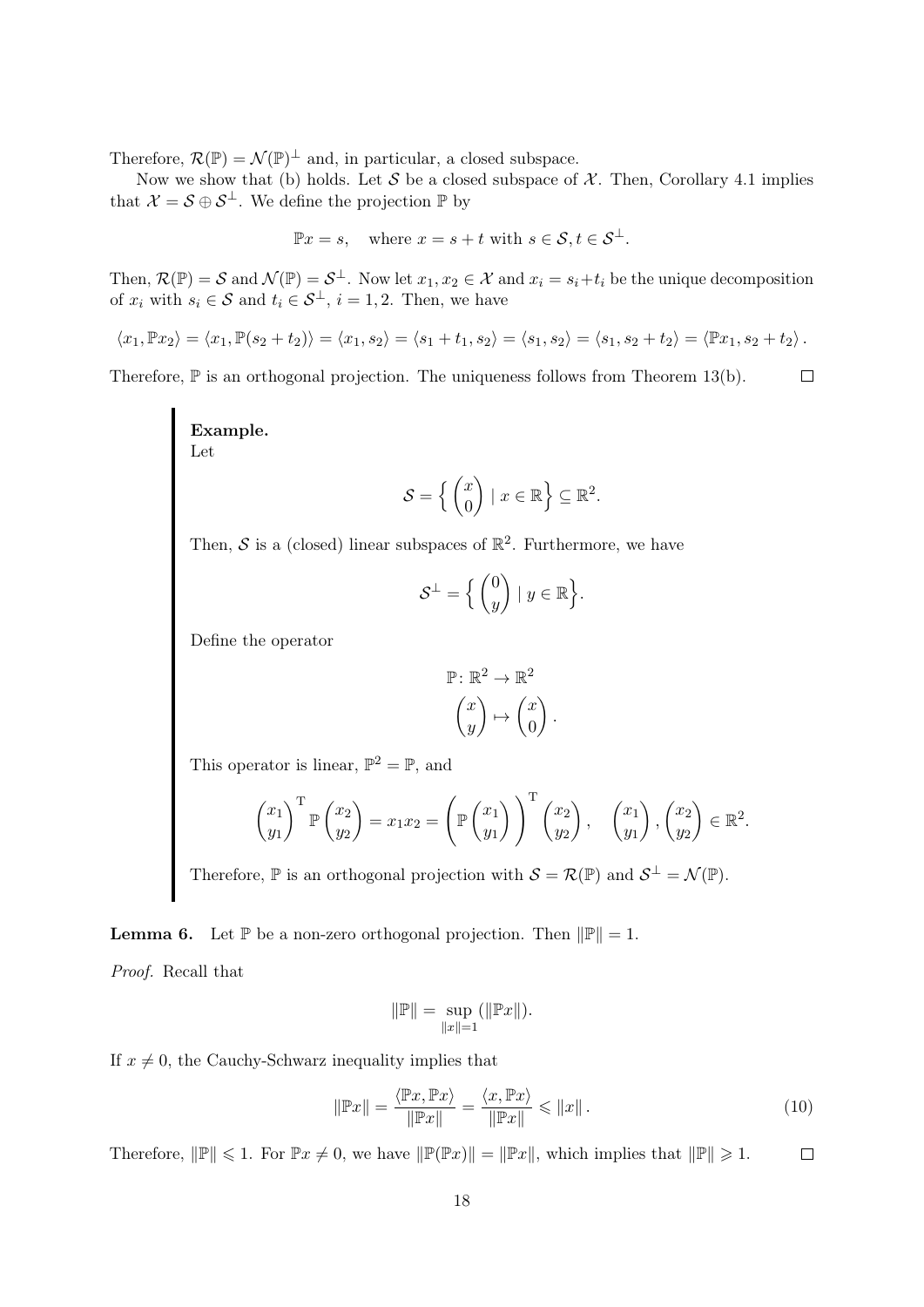**Proposition 6.3.** Let  $S = \{x_\alpha : \alpha \in \mathcal{I}\}\$ be an orthonormal system (but not necessarily an ONB) in a Hilbert space X. Let  $V = [S]$  be the closed linear span of S. Then the orthogonal projection  $\mathbb{P}_{\mathcal{V}}$  is given explicitly by

$$
\mathbb{P}_{\mathcal{V}}\,x = \sum_{\alpha \in \mathcal{I}} \langle x, x_{\alpha} \rangle x_{\alpha}.
$$

*Proof.* The set S can be extended to an ONB  $\beta$  of  $\chi$  (if  $\chi$  is separable, then this can be done by applying the Gram-Schmidt orthogonalization procedure, or in the general case, by using Zorn's Lemma). Thus we can enumerate  $\mathcal{B} = \{x_\alpha : \alpha \in \mathcal{J}\}\$  by an index set  $\mathcal J$  containing  $\mathcal I$ . Now, given an arbitrary  $x \in \mathcal{X}$ , define  $s, t \in \mathcal{X}$  according to

$$
s = \sum_{\alpha \in \mathcal{I}} \langle x, x_{\alpha} \rangle x_{\alpha}, \qquad t = \sum_{\alpha \in \mathcal{J} \setminus \mathcal{I}} \langle x, x_{\alpha} \rangle x_{\alpha}.
$$

Then, by Theorem 11, we have

$$
x = \sum_{\alpha \in \mathcal{J}} \langle x, x_{\alpha} \rangle x_{\alpha} = \sum_{\alpha \in \mathcal{I}} \langle x, x_{\alpha} \rangle x_{\alpha} + \sum_{\alpha \in \mathcal{J} \setminus \mathcal{I}} \langle x, x_{\alpha} \rangle x_{\alpha} = s + t.
$$

Moreover,

$$
\langle s, t \rangle = \left\langle \sum_{\alpha \in \mathcal{I}} \langle x, x_{\alpha} \rangle x_{\alpha}, \sum_{\beta \in \mathcal{J} \setminus \mathcal{I}} \langle x, x_{\beta} \rangle x_{\beta} \right\rangle
$$
  
= 
$$
\sum_{\substack{\alpha \in \mathcal{I} \\ \beta \in \mathcal{J} \setminus \mathcal{I}}} \langle x, x_{\alpha} \rangle \langle x, x_{\beta} \rangle \underbrace{\langle x_{\alpha}, x_{\beta} \rangle}_{=0, \text{ as } \alpha \neq \beta} = 0.
$$

Therefore, by Theorem 14, we have  $\mathbb{P}_{\mathcal{V}} x = s$ , as desired.

# 7 The dual of a Hilbert space

**Definition 31.** Let X be a Hilbert space. An element of  $\mathcal{B}(\mathcal{X}, \mathbb{F})$  is called a bounded linear functional.

#### Example.

Let X be a Hilbert space. For every  $y \in \mathcal{X}$ , the mapping

$$
\mathcal{X} \to \mathbb{F} \tag{11}
$$

 $\lambda$ 

$$
x \mapsto \langle x, y \rangle \tag{12}
$$

is a bounded linear functional, which we denote by  $f_y$ .

**Theorem 15** (Riesz representation theorem). Let  $f: \mathcal{X} \to \mathbb{F}$  be a bounded linear functional on a Hilbert space X. Then there exists a unique  $y_f \in \mathcal{X}$  such that  $f(x) = \langle x, y_f \rangle$  for all  $x \in \mathcal{X}$ .

Therefore, the mapping

$$
\theta_{\mathcal{X}}: \mathcal{X} \to \mathcal{B}(\mathcal{X}, \mathbb{F})
$$
  

$$
y \mapsto f_y = \langle \cdot, y \rangle
$$
 (13)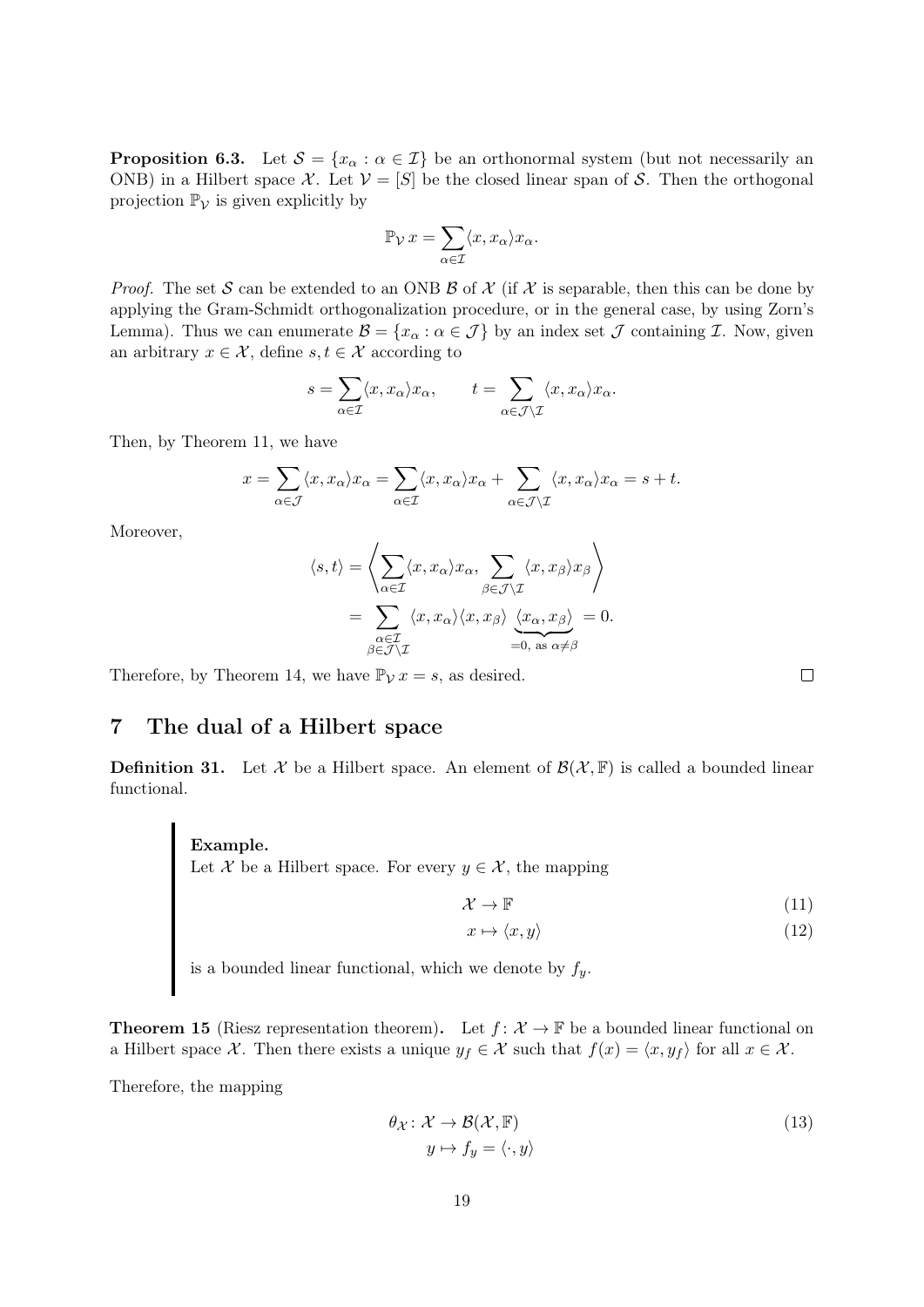is a bijection. In the case of  $\mathbb{F} = \mathbb{C}$ , this mapping is antilinear (as can be seen from  $\theta_{\mathcal{X}}(\alpha y) =$  $\langle \cdot, \alpha y \rangle = \overline{\alpha} \langle \cdot, y \rangle = \theta \chi(y)$ . Furthermore, the mapping  $\theta$  is an isometry:

$$
||f_y|| = \sup_{||x||=1} |f_y(x)| = \sup_{||x||=1} |\langle x, y \rangle| = ||y||, \quad y \neq 0.
$$

What is more,  $\mathcal{B}(\mathcal{X}, \mathbb{F})$  is a Hilbert space with inner product

$$
\langle f_x, f_y \rangle = \langle y, x \rangle.
$$

**Theorem 16.** Let  $\mathcal{X}, \mathcal{Y}$  be Hilbert spaces and  $\mathbb{T} \in \mathcal{B}(\mathcal{X}, \mathcal{Y})$  a bounded linear operator. Then, there exists a unique operator  $\mathbb{T}^* \in \mathcal{B}(\mathcal{Y}, \mathcal{X})$  such that

$$
\langle \mathbb{T}x, y \rangle = \langle x, \mathbb{T}^*y \rangle, \quad x \in \mathcal{X}, y \in \mathcal{Y} \tag{14}
$$

with  $\|\mathbb{T}^*\| = \|\mathbb{T}\|$ . Furthermore, we have  $\mathbb{T}^{**} = \mathbb{T}$ .

*Proof.* We first prove the existence. Let  $y \in \mathcal{Y}$  be arbitrary but fixet. The mapping  $x \mapsto \langle Tx, y \rangle$ is a bounded linear functional on  $X$ . Therefore, according to Riesz's representation theorem, there exists a unique  $z_y \in \mathcal{X}$  such that

$$
\langle \mathbb{T}x, y \rangle = \langle x, z_y \rangle, \quad x \in \mathcal{X}.
$$

We set  $\mathbb{T}^*y = z_y$ .

We now show that  $\mathbb{T}^*$  is unique. Suppose that

$$
\langle \mathbb{T}x, y \rangle = \langle x, \mathbb{T}_1^* y \rangle = \langle x, \mathbb{T}_2^* y \rangle, \quad x \in \mathcal{X}, y \in \mathcal{Y}
$$

Then, we have

$$
\langle x, (\mathbb{T}_1^* - \mathbb{T}_2^*)y \rangle = 0, \quad x \in \mathcal{X}, y \in \mathcal{Y}.
$$

Therefore,  $(\mathbb{T}_1^* - \mathbb{T}_2^*)y \in \mathcal{X}^\perp = \{0\}$  for all  $y \in \mathcal{Y}$ , which implies that  $\mathbb{T}_1^* - \mathbb{T}_2^* = 0$  and, in turn, that  $\mathbb{T}_1^* = \mathbb{T}_2^*$ 

The linearity of  $\mathbb{T}^*$  follows from the uniqueness and the linearity of the inner product. Furthermore, we have

$$
\|\mathbb{T}^*\| = \sup_{\|y\|=1} \|\mathbb{T}^* y\|
$$
  
\n
$$
= \sup_{\|y\|=1} \|z_y\|
$$
  
\n
$$
= \sup_{\|y\|=1} \| \langle \mathbb{T} \cdot, y \rangle \|
$$
  
\n
$$
= \sup_{\|y\|=1} \sup_{\|x\|=1} |\langle \mathbb{T} x, y \rangle|
$$
  
\n
$$
\leq \sup_{\|y\|=1} \sup_{\|x\|=1} \|\mathbb{T} x\| \|y\|
$$
\n(16)

$$
= \left\| \mathbb{T} \right\|, \tag{17}
$$

where (15) follows from the fact that the mapping  $\theta$  in (13) is an isometry and in (16) we applied the Cauchy-Schwarz inequality.  $\mathbb{T}^{**} = \mathbb{T}$  follows immediately from (14). Furthermore, we have

$$
\|\mathbb{T}\|=\|\mathbb{T}^{**}\|\leqslant\|\mathbb{T}^*\|\leqslant\|\mathbb{T}\| \,,
$$

which shows that  $\|\mathbb{T}^*\| = \|\mathbb{T}\|.$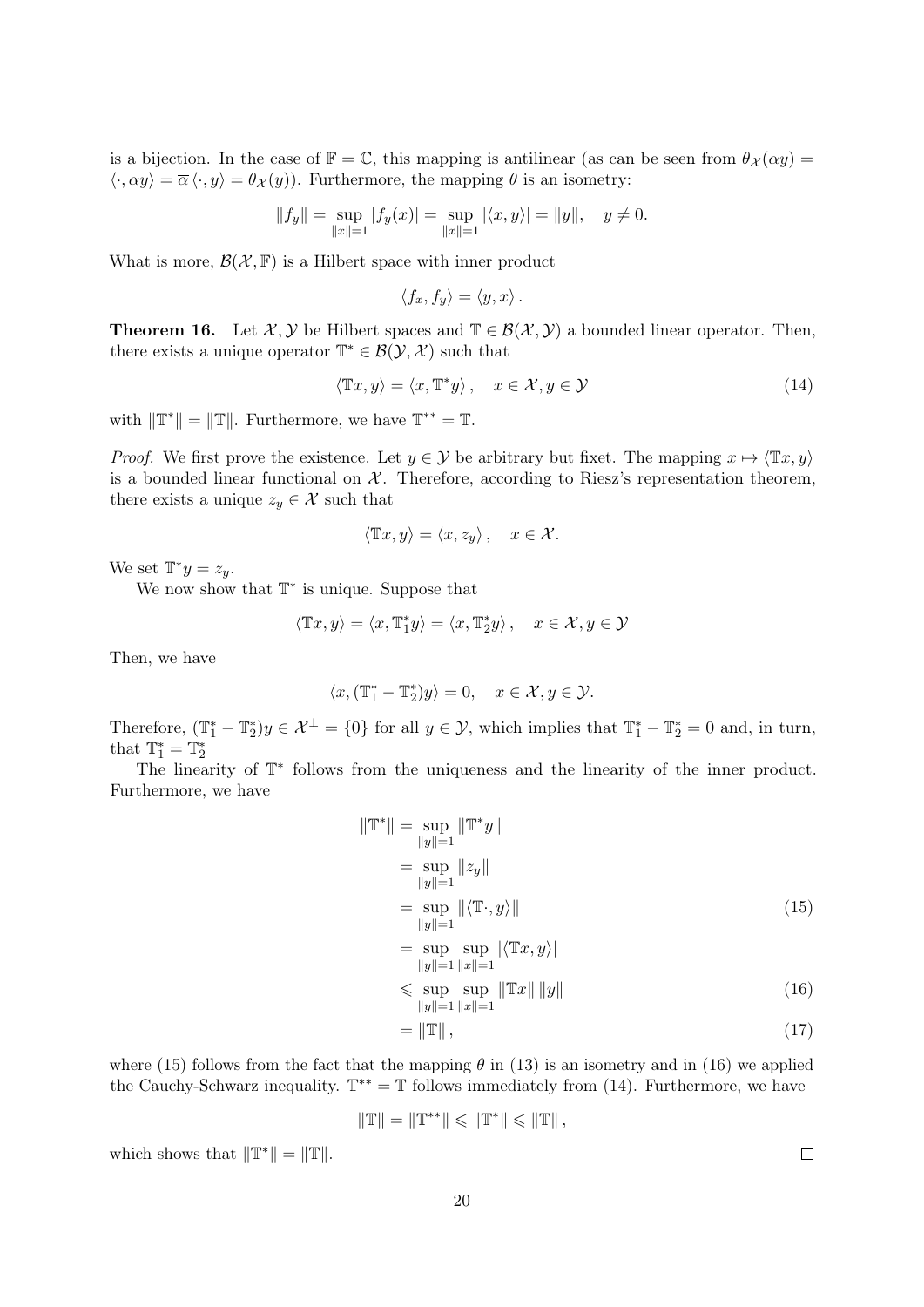**Definition 32.** Let  $\mathcal{X}, \mathcal{Y}$  be Hilbert spaces and  $\mathbb{T} \in \mathcal{B}(\mathcal{X}, \mathcal{Y})$ . The operator  $\mathbb{T}^* \in \mathcal{B}(\mathcal{Y}, \mathcal{X})$  in Theorem 16 is called the adjoint of  $\mathbb{T} \in \mathcal{B}(\mathcal{X}, \mathcal{Y})$ .

**Definition 33.** Let X be a Hilbert space and  $\mathbb{T} \in \mathcal{B}(\mathcal{X}, \mathcal{X})$ . Then,  $\mathbb{T}$  is

- 1. self-adjoint if  $\mathbb{T} = \mathbb{T}^*$ ;
- 2. unitary if  $\mathbb{T}$  is invertible and  $\mathbb{T}^{-1} = \mathbb{T}^*$ ;
- 3. normal if  $TT^* = T^*T$ .

**Examples.** 1. Every orthogonal projection  $\mathbb{P} \colon \mathcal{X} \to \mathcal{X}$  is a self-adjoint operator.

2. If  $\mathbb{T} \colon \mathcal{X} \to \mathcal{X}$  is a unitary operator then it is a linear isometry. Indeed,

 $\|\mathbb{T}x\|^2 = \langle \mathbb{T}x, \mathbb{T}x \rangle = \langle \mathbb{T}^* \mathbb{T}x, x \rangle = \langle \mathrm{Id} \, x, x \rangle = \|x\|^2$ , for all  $x \in \mathcal{X}$ .

The converse is not true, that is, a linear isometry may not be unitary. To see this, consider the Hilbert space  $\mathcal{X} = \{ \boldsymbol{x} = (x_1, x_2, \dots) \in \mathbb{R}^{\mathbb{N}} : \sum_{n \in \mathbb{N}} |x_n|^2 < \infty \}$  with inner product  $\langle x, y \rangle = \sum_{n \in \mathbb{N}} x_n y_n$ , and let  $\mathbb{T}(x_1, x_2, x_3, ...) = (0, x_1, x_2, ...)$  be the right-shift operator. Then T is a linear isometry, but it is not invertible, so it cannot be unitary.

**Lemma 7.** Let  $\mathcal{X}$  be a Hilbert space and  $\mathbb{T}$  self-adjoint. Then, we have

$$
\|\mathbb{T}\| = \sup \{ |\langle \mathbb{T}x, x \rangle| : \|x\| = 1 \}.
$$

Proof. Let

$$
\alpha = \sup \left\{ \left| \langle \mathbb{T}x, x \rangle \right| : \|x\| = 1 \right\}.
$$

From  $|\langle \mathbb{T}x, x \rangle| \leq \| \mathbb{T}x \| \|x\| \leq \| \mathbb{T} \| \|x\|^2$  it follows that  $\alpha \leq \| \mathbb{T} \|$ . It remains to show that  $\| \mathbb{T} \| \leq \alpha$ . It follows from the Cauchy Schwarz inequality that

$$
|\langle \mathbb{T}x, y \rangle| \leq \|\mathbb{T}x\| \|y\|, \quad x, y \in \mathcal{X}
$$

with equality if and only if  $\mathbb{T}x$  and y are colinear. Therefore, we can rewrite

$$
\|\mathbb{T}x\| = \sup\left\{ |\langle \mathbb{T}x, y \rangle| : \|y\| = 1 \right\},\tag{18}
$$

which implies that

$$
\|\mathbb{T}\| = \sup_{\|x\|=1} (\|\mathbb{T}x\|)
$$
  
= sup {|\langle \mathbb{T}x, y \rangle| : \|x\| = 1, \|y\| = 1}  
= sup {|\langle \mathbb{T}x, y \rangle| : \|x\| = 1, \|y\| = 1, \langle \mathbb{T}x, y \rangle \in \mathbb{R}}. (19)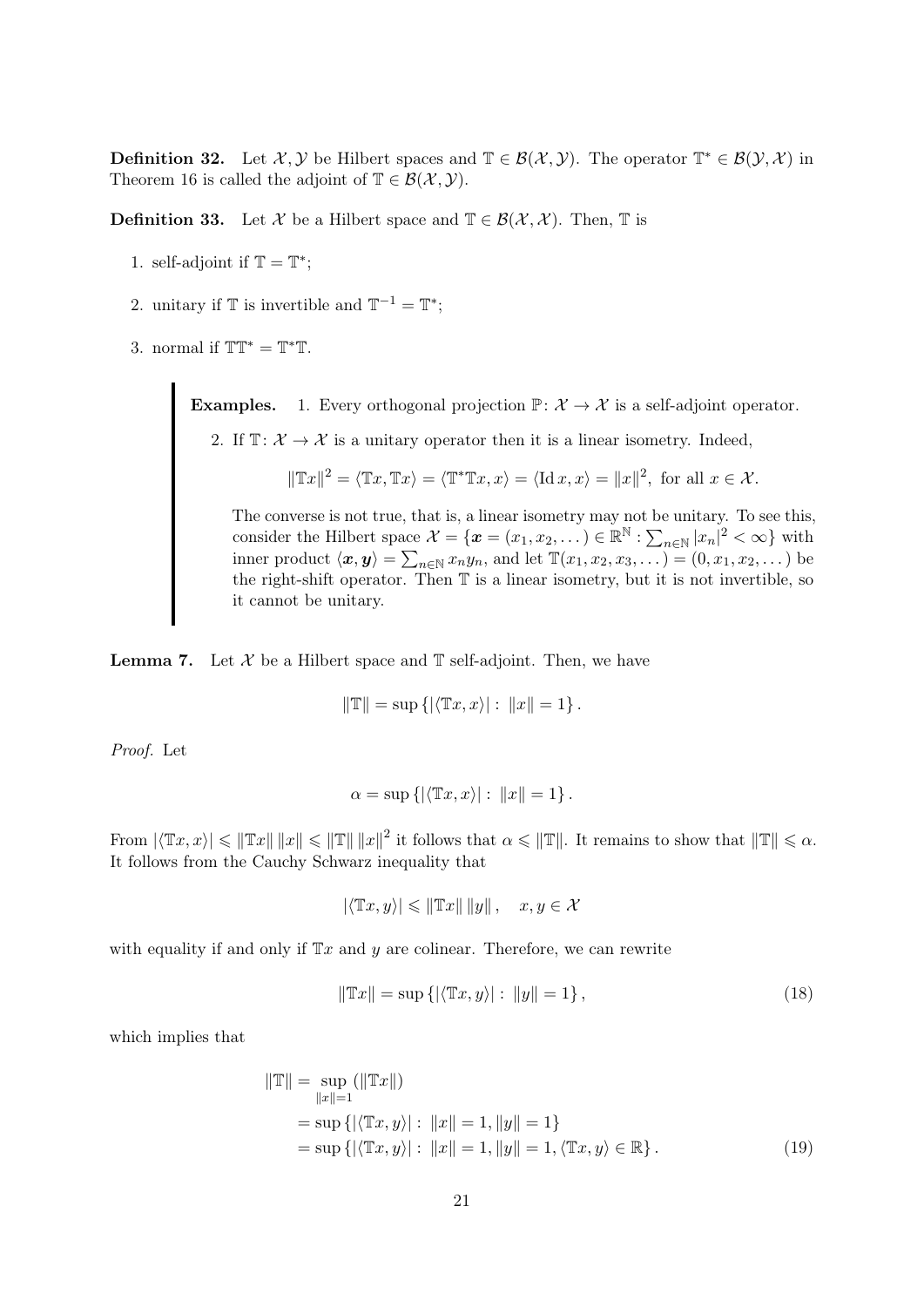It follows from the polarization formula ((2) for  $\mathbb{F} = \mathbb{C}$  and (1) for  $\mathbb{F} = \mathbb{R}$ ) in Theorem 3 for  $\langle \mathbb{T}x, y \rangle \in \mathbb{R}$  that

$$
|\langle \mathbb{T}x, y \rangle| = \frac{1}{4} \left| \|\mathbb{T}x + y\|^2 - \|\mathbb{T}x - y\|^2 \right|
$$
  
\n
$$
= \frac{1}{4} |\langle \mathbb{T}x + y, \mathbb{T}x + y \rangle - \langle \mathbb{T}x - y, \mathbb{T}x - y \rangle|
$$
  
\n
$$
= \frac{1}{4} |\langle \mathbb{T}(x + y), x + y \rangle - \langle \mathbb{T}(x - y), x - y \rangle|
$$
  
\n
$$
\leq \frac{1}{4} |\langle \mathbb{T}(x + y), x + y \rangle| + \frac{1}{4} |\langle \mathbb{T}(x - y), x - y \rangle|
$$
  
\n
$$
\leq \frac{\alpha}{4} (\|x + y\|^2 + \|x - y\|^2)
$$
  
\n
$$
= \frac{\alpha}{2} (\|x\|^2 + \|y\|^2) \quad , \quad x, y \in \mathcal{X} \text{ with } \langle \mathbb{T}x, y \rangle \in \mathbb{R}.
$$

Using this result in (19) gives  $\|\mathbb{T}\| \leq \alpha$ .

**Definition 34.** Let X be a Hilbert space. A self-adjoint operator  $\mathbb{T} \in \mathcal{B}(\mathcal{X}, \mathcal{X})$  is

- 1. positive semidefinite if  $\langle \mathbb{T}x, x \rangle \geq 0$  for all  $x \in \mathcal{X}$ . In this case, we write  $\mathbb{T} \geq 0$ .
- 2. positive definite if it is positive semidefinite and  $\langle Tx, x \rangle = 0$  implies that  $x = 0$ . In this case, we write  $\mathbb{T} > 0$ .

**Definition 35.** Let X be a Hilbert space and  $\mathbb{T} \in \mathcal{B}(\mathcal{X}, \mathcal{X})$ ,  $\mathbb{T} \geq 0$ . We call a self-adjoint operator  $A \in \mathcal{B}(\mathcal{X}, \mathcal{X})$  a square root of  $\mathbb{T}$  if  $\mathbb{T} = A^2$ .

**Proposition 7.1.** Let X be a Hilbert space and  $\mathbb{T} \in \mathcal{B}(\mathcal{X}, \mathcal{X}), \mathbb{T} > 0$ . Then, T has a unique positive definite square root.

**Definition 36.** An operator  $\mathbb{T} : \mathcal{X} \to \mathcal{Y}$  is invertible if it is surjective and injective.

# A Proof of Theorem 10

*Proof of Theorem 10.* We first prove the existence of  $y$  in (a). Set

$$
d = \inf\{\|x - z\| \mid z \in \mathcal{S}\}.\tag{20}
$$

From the definition of d, there exists a sequence  $\{y_n\}_{n\in\mathbb{N}}$  of elements  $y_n \in \mathcal{S}$  such that

$$
\lim_{n \to \infty} ||x - y_n|| = d. \tag{21}
$$

Suppose that this sequence is Cauchy. Since X is complete, there is a  $y \in \mathcal{X}$  such that  $\lim_{n\to\infty} y_n = y$ , and since S is closed, we have  $y \in S$ . Finally, it follows from the continuity of  $\|\cdot\|$  that  $\|x - y\| = \lim_{n \to \infty} \|x - y_n\| = d.$ 

It remains to show that  $\{y_n\}_{n\in\mathbb{N}}$  is Cauchy. The parallelogram law applied to  $(x - y_m)$  and  $(x - y_n)$  implies that

$$
2||x - y_n||^2 + 2||x - y_m||^2 = ||2x - y_m - y_n||^2 + ||y_m - y_n||^2
$$
  
= 4||x - (y\_m + y\_n)/2||^2 + ||y\_m - y\_n||^2  

$$
\ge 4d^2 + ||y_m - y_n||^2,
$$
 (22)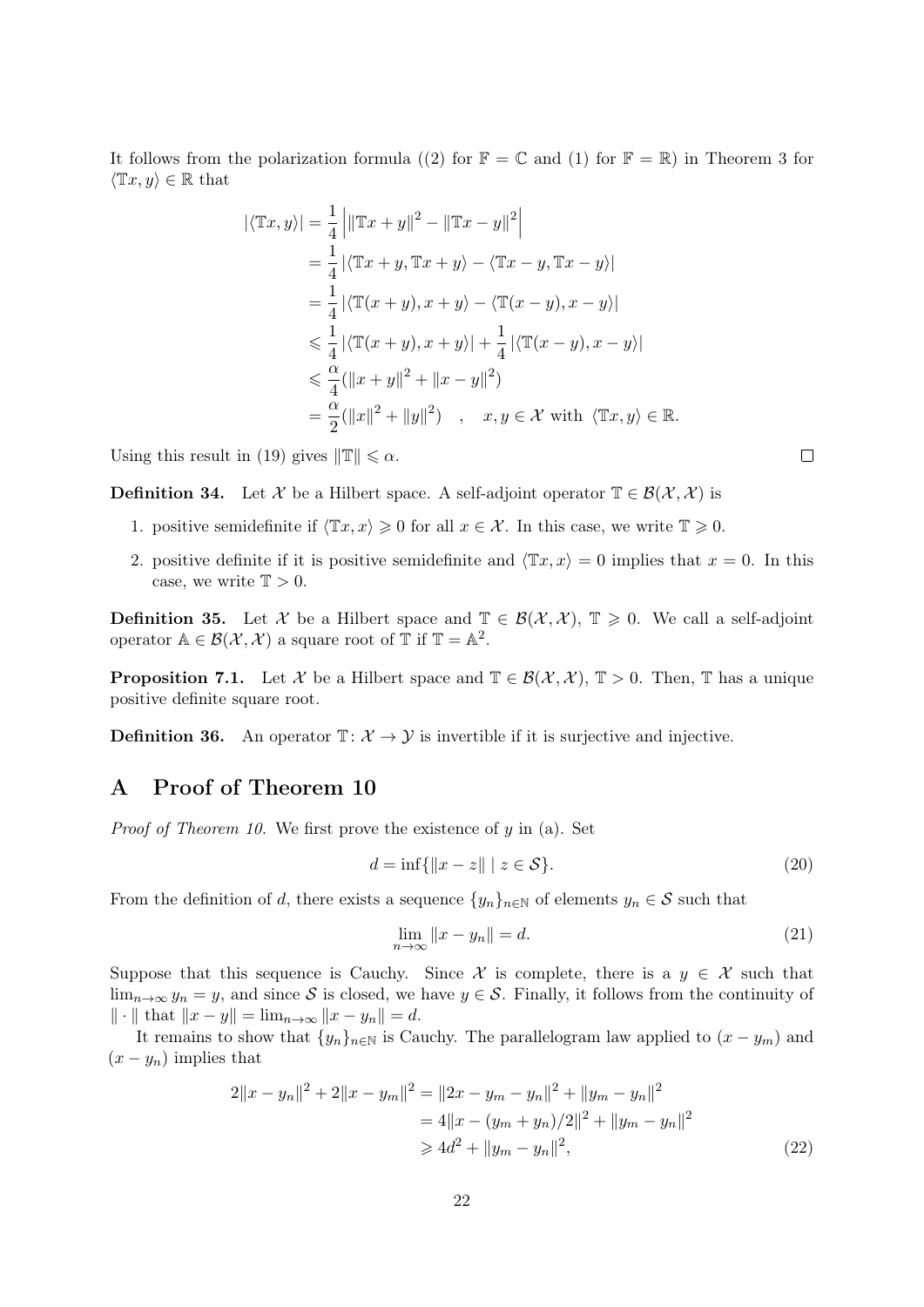where we used (20) and the fact that  $(y_m + y_n)/2 \in S$  in the last step. Furthermore, (21) implies that for each  $\varepsilon > 0$  there exists an  $N(\varepsilon)$  such that  $||x - y_n|| \leq d + \varepsilon$ . Combining this with (22), we find that

$$
||y_m - y_n||^2 \le 4(d + \varepsilon)^2 - 4d^2
$$
  
= 4\varepsilon(2d + \varepsilon).

Therefore,  $\{y_n\}_{n\in\mathbb{N}}$  is Cauchy.

Now let  $x \in \mathcal{X}$  and  $y \in \mathcal{S}$  be the unique closest point from (a). Then, for each  $\lambda \in \mathbb{F}$  and  $z \in \mathcal{S}$ , we have

$$
||x - y||^2 \le ||x - y + \lambda z||^2
$$
  
=  $||x - y||^2 + |\lambda|^2 ||z||^2 + \langle x - y, \lambda z \rangle + \langle \lambda z, x - y \rangle$   
=  $||x - y||^2 + |\lambda|^2 ||z||^2 + 2\Re(\overline{\lambda} \langle x - y, z \rangle).$ 

It follows that

$$
-2\Re(\bar{\lambda}\langle x-y,z\rangle) \leqslant |\lambda|^2 \|z\|^2, \quad \lambda \in \mathbb{C}, z \in \mathcal{S}.
$$

We can write  $\langle x - y, z \rangle = |\langle x - y, z \rangle| e^{i\varphi_z}$  (with  $\varphi_z \in \{0, \pi\}$  in the case of  $\mathbb{F} = \mathbb{R}$ ). Therefore, for  $\lambda = -\varepsilon e^{i\varphi_z}$ , we get

$$
2\left|\langle x-y,z\rangle\right|\leqslant\varepsilon\|z\|^2,\quad \varepsilon>0,z\in\mathcal{S}.
$$

Taking the limit  $\varepsilon \to 0$  gives

$$
|\langle x-y, z \rangle| = 0, \quad z \in \mathcal{S}.
$$

Now we prove the uniqueness in (a). Suppose  $y_1$  and  $y_2$  are elements of S such that  $||x - y_1|| = ||x - y_2|| = d.$  Then since  $x - y_1 \in S^{\perp}$  and  $y_1 - y_2 \in S$ , we have

$$
d^{2} = ||x - y_{2}||^{2} = ||x - y_{1}||^{2} + ||y_{1} - y_{2}||^{2}
$$

$$
= d^{2} + ||y_{1} - y_{2}||^{2},
$$

so  $y_1 = y_2$ .

Finally, we prove the uniqueness in (b). Let  $y_1$  and  $y_2$  be points in S such that  $x - y_1 \in S^{\perp}$ ,  $x - y_2 \in \mathcal{S}^{\perp}$ . Since  $x - y_1 \perp y_1 - z$  for all  $z \in \mathcal{S}$ , we have

$$
d^{2} = \inf_{z \in \mathcal{S}} \|x - z\|^{2} = \inf_{z \in \mathcal{S}} \left( \|x - y_{1}\|^{2} + \|y_{1} - z\|^{2} \right)
$$

$$
= \|x - y_{1}\|^{2} + \inf_{z \in \mathcal{S}} \|y_{1} - z\|^{2}
$$

$$
= \|x - y_{1}\|^{2}.
$$

Therefore  $||x - y_1|| = d$ , and by the same argument  $||x - y_2|| = d$ . By the proof of uniqueness in (a) it follows that  $y_1 = y_2$ .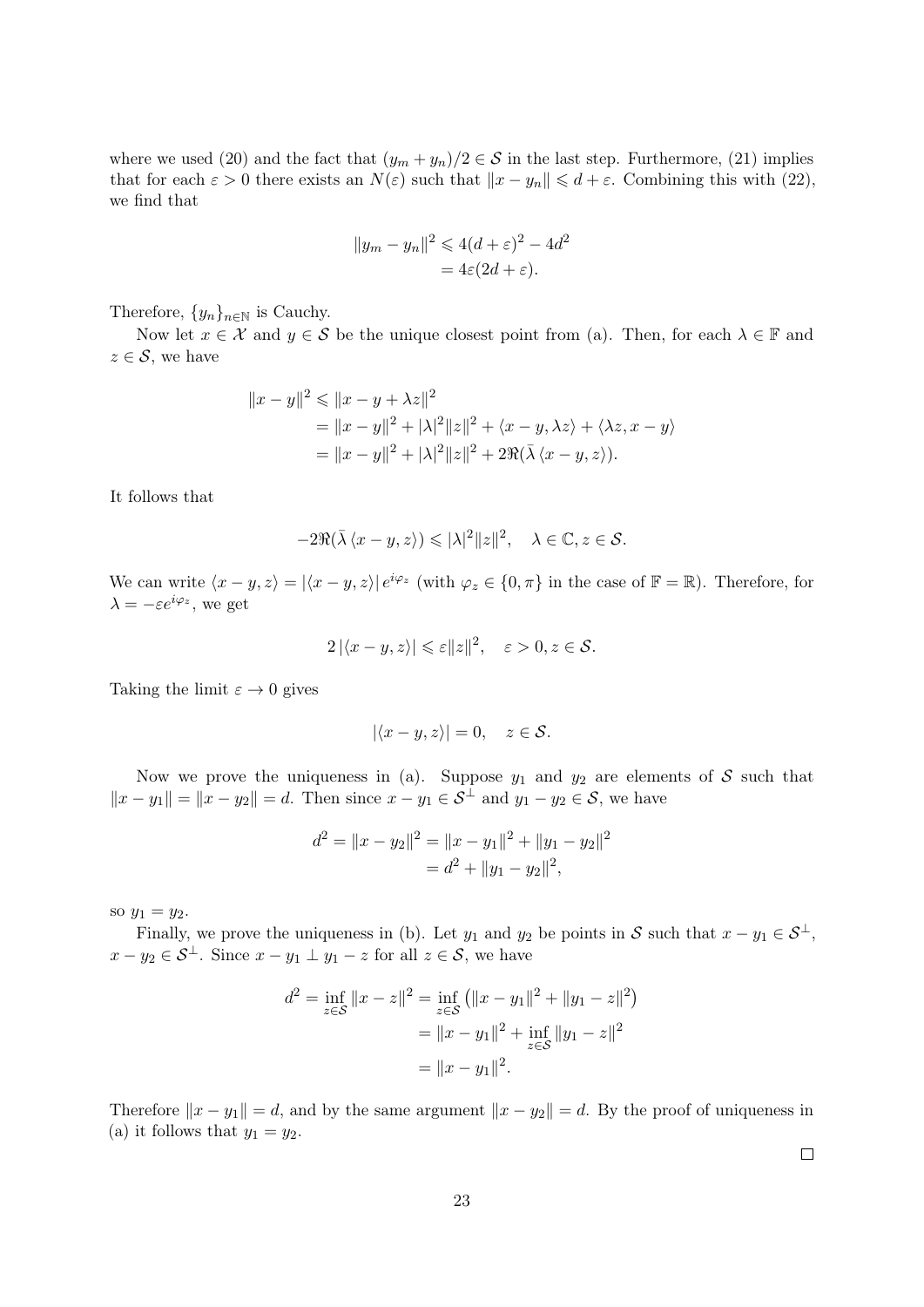# B Proof of Theorem 15

*Proof.* If  $\mathcal{N}(f) = \mathcal{X}$  we have  $y_f = 0$ . Suppose that  $\mathcal{N}(f) \neq \mathcal{X}$ . Since f is continuous,  $\mathcal{N}(f)$  is closed. Therefore, according to Corollary 4.1, we can decompose  $\mathcal{X} = \mathcal{N}(f) \oplus \mathcal{N}(f)^{\perp}$ . Since  $\mathcal{N}(f) \neq \mathcal{X}$ , there exists a non-zero  $z \in \mathcal{N}(f)^{\perp}$ . We can rewrite any  $x \in \mathcal{X}$  as

$$
x = \underbrace{\left(x - \frac{f(x)}{f(z)}z\right)}_{\in \mathcal{N}(f)} + \frac{f(x)}{f(z)}z
$$

Therefore for any  $x \in \mathcal{X}$  there exist  $\alpha \in \mathbb{F}$  and  $n \in \mathcal{N}(f)$  such that

 $x = \alpha z + n, \alpha$ .

Taking the inner product with z implies that

$$
\alpha = \frac{\langle x, z \rangle}{\left\| z \right\|^2}.
$$

Evaluating f on  $x = \alpha z + n$  gives

$$
f(x) = \alpha f(z) = \frac{f(z) \langle x, z \rangle}{\|z\|^2}.
$$

Therefore, we can set  $z_f = (\overline{f(z)}/||z||^2)z$ .

To prove uniqueness, suppose that

$$
f(x) = \langle x, y_1 \rangle = \langle x, y_2 \rangle, \quad x \in \mathcal{X}.
$$

In particular, we have

$$
f(y_1-y_2)=\langle y_1-y_2,y_1\rangle=\langle y_1-y_2,y_2\rangle,
$$

which implies that  $||y_1 - y_2|| = 0$ . Therefore,  $y_1 = y_2$ .

# C Spectrum of self-adjoint operators

**Definition 37.** Let X be a Hilbert space and  $\mathbb{T}$ :  $\mathcal{X} \to \mathcal{X}$ . The set

$$
\sigma(\mathbb{T}) = \{ \lambda \in \mathbb{F} \mid (\mathbb{T} - \lambda \mathbb{I}) \text{ is not invertible} \}
$$

is called the spectrum of T.

We can split the spectrum into  $\sigma = \sigma_1 \cup \sigma_2$ , where

$$
\sigma_1(\mathbb{T}) = \{ \lambda \in \mathbb{F} \mid (\mathbb{T} - \lambda \mathbb{I}) \text{ is not injective} \}
$$

$$
\sigma_2(\mathbb{T}) = \{ \lambda \in \mathbb{F} \mid (\mathbb{T} - \lambda \mathbb{I}) \text{ is not surjective} \}.
$$

**Lemma 8.** Let X be a Hilbert space and  $\mathbb{T} \in \mathcal{B}(\mathcal{X}, \mathcal{X})$  self-adjoint. Then, we have

(a) For all  $x \in \mathcal{X}$  we have  $\langle \mathbb{T}x, x \rangle \in \mathbb{R}$  and  $\sigma_1(\mathbb{T}) \subseteq \mathbb{R}$ ;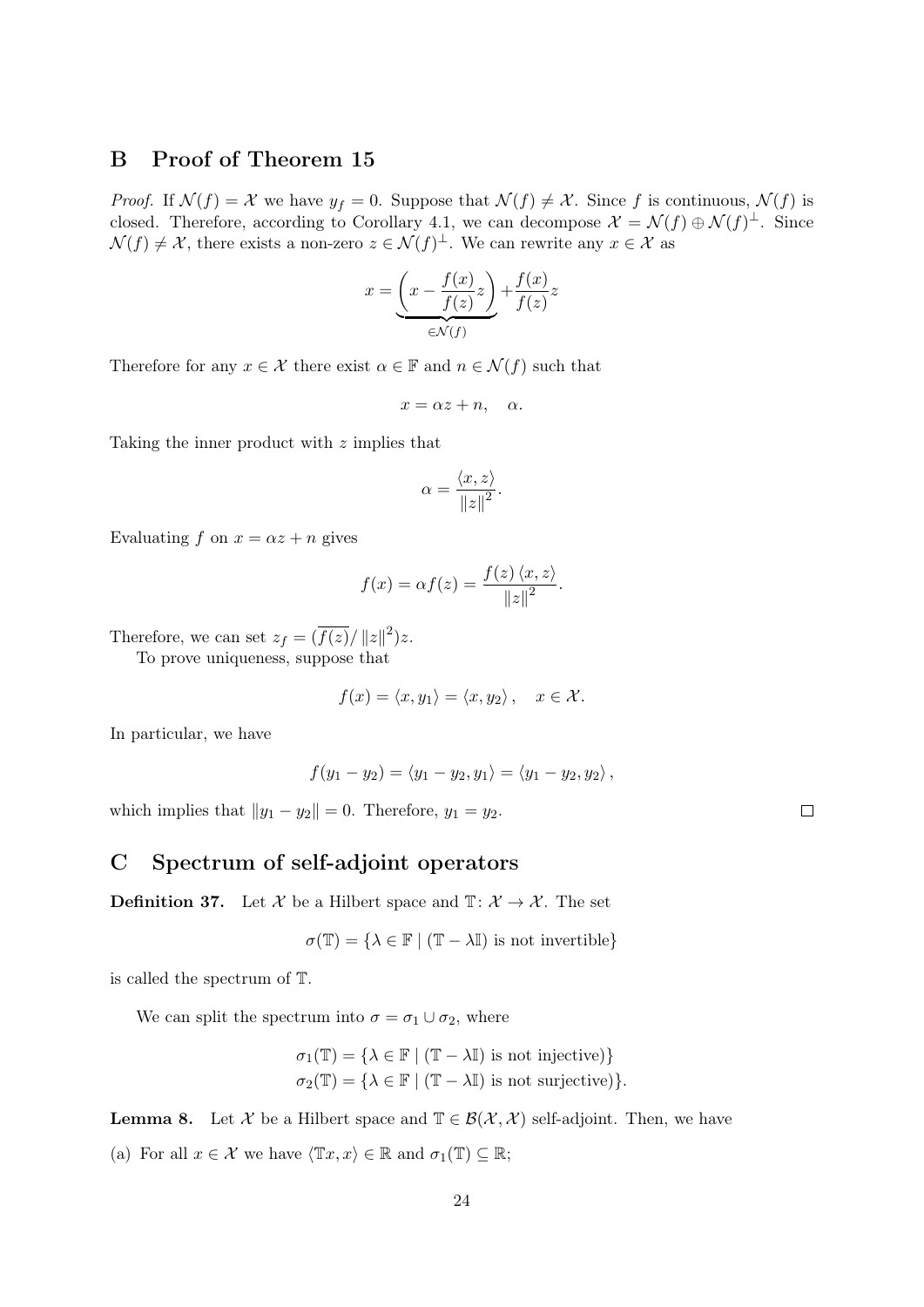(b) if  $\lambda \notin \sigma_1(\mathbb{T})$ , then  $\overline{\mathcal{R}(\mathbb{T} - \lambda \mathbb{I})} = \mathcal{X}$ ;

(c) if there exists an  $A > 0$  such that  $\|(\mathbb{T} - \lambda \mathbb{I})x\| \geq A \|x\|$  for all  $x \in \mathcal{X}$ , then  $\lambda \notin \sigma(\mathbb{T})$ .

*Proof.* • Proof of (a): Let  $x \in \mathcal{X}$ . Then

$$
\langle \mathbb{T}x, x \rangle = \langle x, \mathbb{T}x \rangle = \overline{\langle \mathbb{T}x, x \rangle} \in \mathbb{R}.
$$

Now let  $\lambda_1 \in \sigma_1(\mathbb{T})$ . Then there exists an  $x \in \mathcal{X}$ ,  $x \neq 0$ , such that  $\mathbb{T}x = \lambda x$ . Then  $\lambda ||x||^2 = \langle \mathbb{T}x, x \rangle \in \mathbb{R}$ , so  $\lambda \in \mathbb{R}$ .

• Proof of (b): We show that  $\mathcal{R}(\mathbb{T} - \lambda \mathbb{I})^{\perp} = \{0\}$ . Let  $x \in \mathcal{R}(\mathbb{T} - \lambda \mathbb{I})^{\perp}$ . Then, we have

$$
0 = \langle (\mathbb{T} - \lambda \mathbb{I})y, x \rangle
$$
  
=  $\langle y, (\mathbb{T} - \overline{\lambda} \mathbb{I})x \rangle, \quad y \in \mathcal{X}.$ 

Therefore,  $(\mathbb{T} - \overline{\lambda}\mathbb{I})x = 0$ . If  $x \neq 0$ , this implies that  $\overline{\lambda} \in \sigma_1(\mathbb{T}) \subseteq \mathbb{R}$  and, in turn, that  $\lambda \in \sigma_1(\mathbb{T})$ , which is a contradiction. Therefore,  $x = 0$ .

• Proof of (c): it follows immediately that  $\lambda \notin \sigma_1(\mathbb{T})$ . Therefore, it remains to show that  $\lambda \notin \sigma_2(\mathbb{T})$ . According to (b), it remains to show that  $\mathcal{R}(\mathbb{T} - \lambda \mathbb{I})$  is closed. Let  ${y_n = (\mathbb{T} - \lambda \mathbb{I})x_n}_{n \in \mathbb{N}}$  be a sequence in  $\mathcal{R}(\mathbb{T} - \lambda \mathbb{I})$  such that  $y = \lim_{n \to \infty} y_n$ . Then, we have

$$
||y_n - y_m|| = ||(\mathbb{T} - \lambda \mathbb{I})(x_n - x_m)||
$$
  
\n
$$
\geq A ||(x_n - x_m)||.
$$

Therefore,  $\{x_n\}_{n\in\mathbb{N}}$  is a Cauchy sequence in a Hilbert space and, therefore, converges to x. By the continuity of  $\mathbb{T} - \lambda \mathbb{I}$ , we have  $y = (\mathbb{T} - \lambda \mathbb{I})x \in \mathcal{R}(\mathbb{T} - \lambda \mathbb{I}).$ 

$$
\qquad \qquad \Box
$$

**Lemma 9.** Let X be a Hilbert space and  $\mathbb{T} \in \mathcal{B}(\mathcal{X}, \mathcal{X})$  self-adjoint. Then  $\sigma(\mathbb{T}) \subseteq \mathbb{R}$ .

*Proof.* Let  $\lambda = \alpha + i\beta \in \mathbb{C}$  with  $\beta > 0$ . We have to show that  $\lambda \notin \sigma(\mathbb{T})$ . We have

$$
\langle (\mathbb{T} - \lambda \mathbb{I})x, x \rangle = \underbrace{\langle \mathbb{T}x, x \rangle}_{\in \mathbb{R}} - \lambda \underbrace{\|x\|^2}_{\in \mathbb{R}}, \quad x \in \mathcal{X}.
$$

This implies that

$$
2i \operatorname{Im}(\langle (\mathbb{T} - \lambda \mathbb{I})x, x \rangle) = (\overline{\lambda} - \lambda) ||x||^2, \quad x \in \mathcal{X}
$$

$$
= -2i\beta ||x||^2, \quad x \in \mathcal{X}
$$

and, in turn, that

$$
||x|| ||(\mathbb{T} - \lambda \mathbb{I})x|| \geq |\langle (\mathbb{T} - \lambda \mathbb{I})x, x \rangle|
$$
  
\n
$$
\geq |\beta| ||x||^2, \quad x \in \mathcal{X},
$$

where we used the Cauchy-Schwarz inequality in the first step. Therefore, Lemma 8 implies that  $\lambda \notin \sigma(\mathbb{T}).$  $\Box$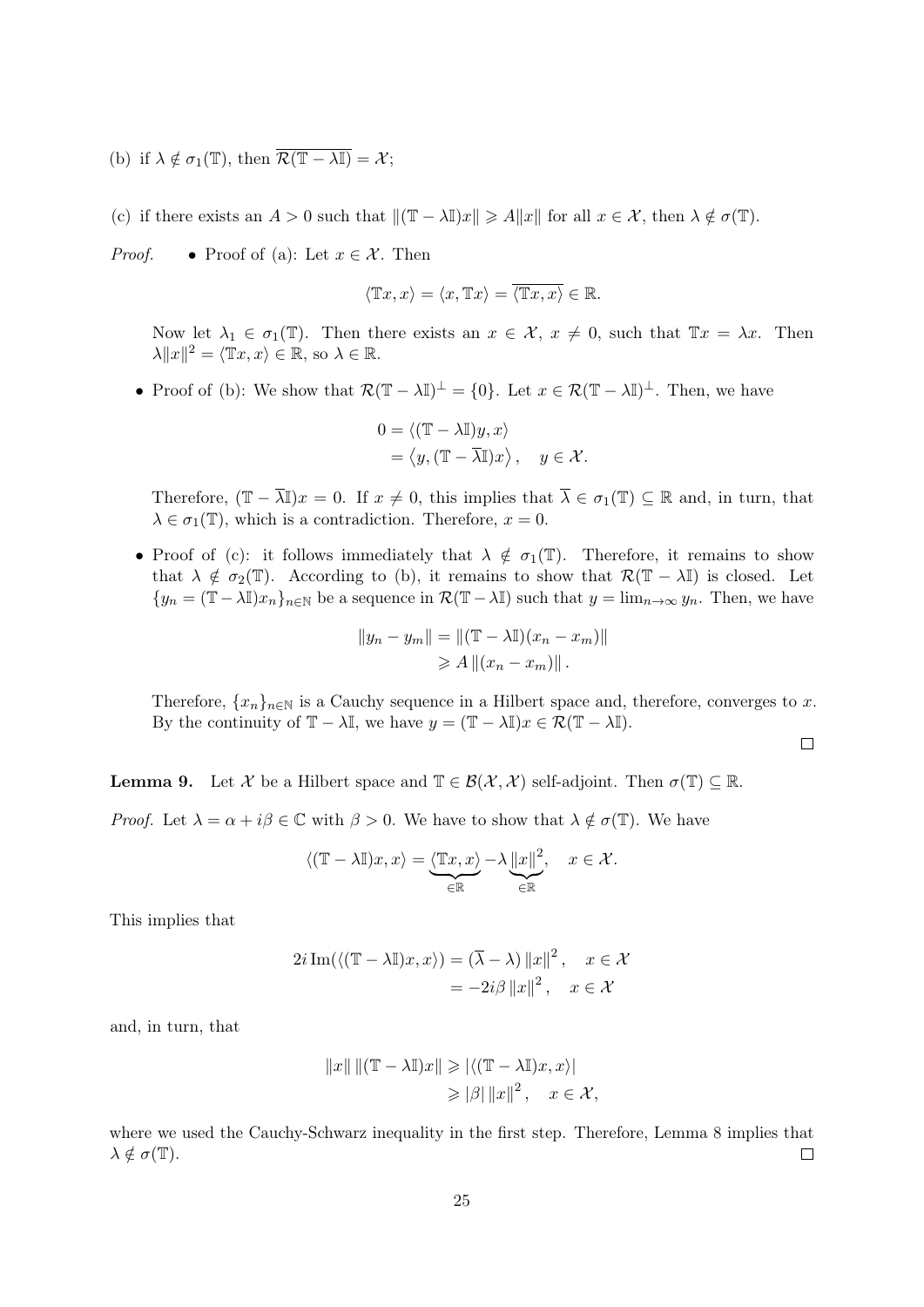**Theorem 17.** Let  $\mathbb{T} \in \mathcal{B}(\mathcal{X}, \mathcal{X})$  self-adjoint and set

$$
m = \inf_{\|x\|=1} \langle \mathbb{T}x, x \rangle \qquad \text{and} \qquad M = \sup_{\|x\|=1} \langle \mathbb{T}x, x \rangle.
$$

Then  $\sigma(\mathbb{T}) \subseteq [m, M].$ 

Proof. First note that

$$
m \|x\|^2 \leqslant \underbrace{\|x\|^2 \left\langle \mathbb{T} \frac{x}{\|x\|}, \frac{x}{\|x\|} \right\rangle}_{\langle \mathbb{T} x, x \rangle} \leqslant M \|x\|^2 \,, \quad x \in \mathcal{X}.
$$

Suppose that  $\lambda = m - c$  with  $c > 0$ . Then, the Cauchy-Schwarz inequality implies that

$$
||x|| ||(\mathbb{T} - \lambda \mathbb{I})x|| \ge | \langle (\mathbb{T} - \lambda \mathbb{I})x, x \rangle |
$$
  
\n
$$
\ge \langle (\mathbb{T} - \lambda \mathbb{I})x, x \rangle
$$
  
\n
$$
\ge ||x||^2 (m - \lambda)
$$
  
\n
$$
= c ||x||^2, \quad x \in \mathcal{X}.
$$

Therefore, Lemma 8 implies that  $\lambda \notin \sigma(\mathbb{T})$ .

Now suppose that  $\lambda = M + c$  with  $c > 0$ . Then, the Cauchy-Schwarz inequality implies that

$$
||x|| ||(\mathbb{T} - \lambda \mathbb{I})x|| \ge | \langle (\mathbb{T} - \lambda \mathbb{I})x, x \rangle |
$$
  
\n
$$
\ge - \langle (\mathbb{T} - \lambda \mathbb{I})x, x \rangle
$$
  
\n
$$
\ge ||x||^2 (\lambda - M)
$$
  
\n
$$
= c ||x||^2, \quad x \in \mathcal{X}.
$$

Again, Lemma 8 implies that  $\lambda \notin \sigma(\mathbb{T})$ .

### D Pseudo-inverse of a bounded linear operator

Let  $\mathcal X$  and  $\mathcal Y$  be Hilbert spaces. It is often desirable to find some kind of "inverse" for an operator  $\mathbb{T}: \mathcal{X} \to \mathcal{Y}$  that is not invertible in the strict sense.

**Theorem 18** (Inverse mapping theorem). Let  $\mathcal{X}, \mathcal{Y}$  be Banach spaces. If  $\mathbb{T} \in \mathcal{B}(\mathcal{X}, \mathcal{Y})$  is invertible, then its inverse  $\mathbb{T}^{-1} \in \mathcal{B}(\mathcal{Y}, \mathcal{X})$ . Consequently,  $\mathbb{T}(\mathcal{S})$  is closed if and only if S is closed.

**Theorem 19.** Let  $\mathcal{X}, \mathcal{Y}$  be Hilbert spaces and  $\mathbb{T} \in \mathcal{B}(\mathcal{X}, \mathcal{Y})$ . Then, we have

$$
\overline{\mathcal{R}(\mathbb{T})} = \mathcal{N}(\mathbb{T}^*)^{\perp} \tag{23}
$$

$$
\mathcal{N}(\mathbb{T}) = \mathcal{R}(\mathbb{T}^*)^{\perp}.
$$
\n(24)

*Proof.* We first show (23). If  $y \in \mathcal{R}(\mathbb{T})$ , there exists a  $z \in \mathcal{X}$  such that  $y = \mathbb{T}z$ . Then, we have

$$
\langle y, \tilde y \rangle = \langle \mathbb{T} z, \tilde y \rangle = \langle z, \mathbb{T}^* \tilde y \rangle = 0, \quad \tilde y \in \mathcal{N}(\mathbb{T}^*),
$$

which implies that  $\mathcal{R}(\mathbb{T}) \subseteq \mathcal{N}(\mathbb{T}^*)^{\perp}$ . Since  $\mathcal{N}(\mathbb{T}^*)^{\perp}$  is closed, it follows that  $\overline{\mathcal{R}(\mathbb{T})} \subseteq \mathcal{N}(\mathbb{T}^*)^{\perp}$ . On the other hand, if  $y \in \mathcal{R}(\mathbb{T})^{\perp}$ , we have

$$
0 = \langle \mathbb{T}x, y \rangle = \langle x, \mathbb{T}^*y \rangle, \quad x \in \mathcal{X},
$$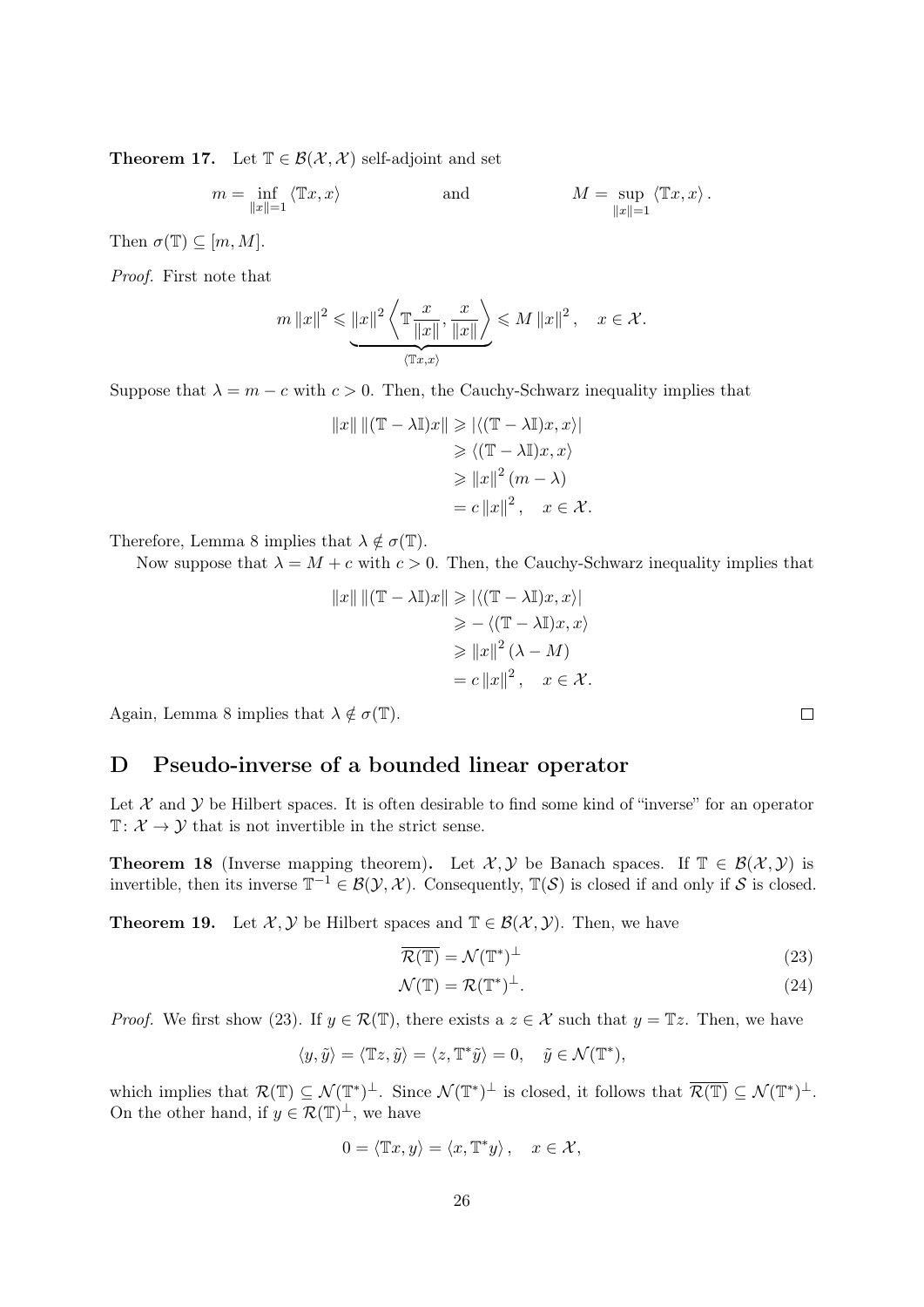which implies that  $\mathbb{T}^*y = 0$ . This means that  $\mathcal{R}(\mathbb{T})^{\perp} \subseteq \mathcal{N}(\mathbb{T}^*)$ . By taking the complement of this relation we get  $\mathcal{N}(\mathbb{T}^*)^{\perp} \subseteq \mathcal{R}(\mathbb{T})^{\perp \perp} = \overline{\mathcal{R}(\mathbb{T})}$ . To prove (24), we first apply (23) to  $\mathbb{T}^*$ , use  $\mathbb{T}^{**} = \mathbb{T}$ , and apply complements.  $\Box$ 

An equivalent formulation of this theorem is that if  $\mathbb{T} \in \mathcal{B}(\mathcal{X}, \mathcal{Y})$  for two Hilbert spaces  $\mathcal{X}, \mathcal{Y},$ then  $\mathcal Y$  can be written as the orthogonal direct sum

$$
\mathcal{Y}=\overline{\mathcal{R}(\mathbb{T})}\oplus \mathcal{N}(\mathbb{T}^*).
$$

The equation  $y = \mathbb{T}x$  has a solution  $x \in \mathcal{X}$  if and only if  $y \in \mathcal{R}(\mathbb{T})$ . Therefore, if  $\mathbb{T} \in \mathcal{B}(\mathcal{X}, \mathcal{Y})$ has closed range, the equation  $y = \mathbb{T}x$  has a solution  $x \in \mathcal{X}$  if and only if  $y \perp \mathcal{N}(\mathbb{T}^*)$ .

**Theorem 20.** Let X, y be Hilbert spaces and  $\mathbb{T} \in \mathcal{B}(\mathcal{X}, \mathcal{Y})$ . Then,  $\mathcal{R}(\mathbb{T})$  is closed if and only if  $\mathcal{R}(\mathbb{T}^*)$  is closed.

*Proof.* We show that  $\mathcal{R}(\mathbb{T}^*)$  closed implies that  $\mathcal{R}(\mathbb{T})$  is closed. We have the following situation:

$$
\mathcal{X} \stackrel{\mathbb{T}}{\longrightarrow} (\overline{\mathcal{R}(\mathbb{T})} \oplus \mathcal{R}(\mathbb{T})^{\perp}) \stackrel{\mathbb{T}^*}{\longrightarrow} \mathcal{R}(\mathbb{T}^*) \subseteq \mathcal{Y}.
$$

Using (23), if follows that the mapping

$$
\mathbb{U} \colon \overline{\mathcal{R}(\mathbb{T})} \to \mathcal{R}(\mathbb{T}^*)
$$

$$
y \mapsto T^*(y)
$$

is a bounded invertible linear operator. Since  $\mathcal{R}(\mathbb{R}^*)$  is closed in X which is complete,  $\mathcal{R}(\mathbb{T}^*)$  is itself complete and hence a Hilbert space in its own right. Therefore, the adjoint

$$
\mathbb{U}^*\colon \mathcal{R}(\mathbb{T}^*)\to \overline{\mathcal{R}(\mathbb{T})}
$$

exists and is a bounded invertible linear operator (with inverse  $\mathbb{U}^{*-1} = \mathbb{U}^{-1*}$ ). We now show that  $\overline{\mathcal{R}(\mathbb{T})} \subset \mathcal{R}(\mathbb{T})$ , which implies that  $\mathcal{R}$  is closed. Let  $y \in \overline{\mathcal{R}(\mathbb{T})}$  and denote by  $\mathbb{P}$  the orthogonal projection onto  $\overline{\mathcal{R}(\mathbb{T})}$ . Then,  $y = \mathbb{U}^*(x)$  for some  $x \in \mathcal{R}(\mathbb{T}^*)$ , and we have

$$
\langle y, z \rangle = \langle y, \mathbb{P}z \rangle
$$
  
=  $\langle \mathbb{U}^* x, \mathbb{P}z \rangle$   
=  $\langle x, \mathbb{U} \mathbb{P}z \rangle$   
=  $\langle x, \mathbb{T}^* \mathbb{P}z \rangle$   
=  $\langle x, \mathbb{T}^* z \rangle$   
=  $\langle \mathbb{T}x, z \rangle, \quad z \in \mathcal{Y}.$ 

Therefore,  $y = \mathbb{T}x \in \mathcal{R}(\mathbb{T})$ .

The following lemma gives a condition that ensures the existence of a right-inverse.

**Lemma 10.** Let  $\mathcal{X}, \mathcal{Y}$  be Hilbert spaces and  $\mathbb{T} \in \mathcal{B}(\mathcal{X}, \mathcal{Y})$  with closed range  $\mathcal{R}(\mathbb{T})$ . Then there exists a unique operator  $\mathbb{T}^{\dagger} \in \mathcal{B}(\mathcal{X}, \mathcal{Y})$  satisfying

$$
\mathcal{N}(\mathbb{T}^{\dagger}) = \mathcal{R}(\mathbb{T})^{\perp} \tag{25}
$$

$$
\mathcal{R}(\mathbb{T}^{\dagger}) = \mathcal{N}(\mathbb{T})^{\perp} \tag{26}
$$

$$
\mathbb{T}\mathbb{T}^{\dagger}y = y, \quad y \in \mathcal{R}(\mathbb{T}).\tag{27}
$$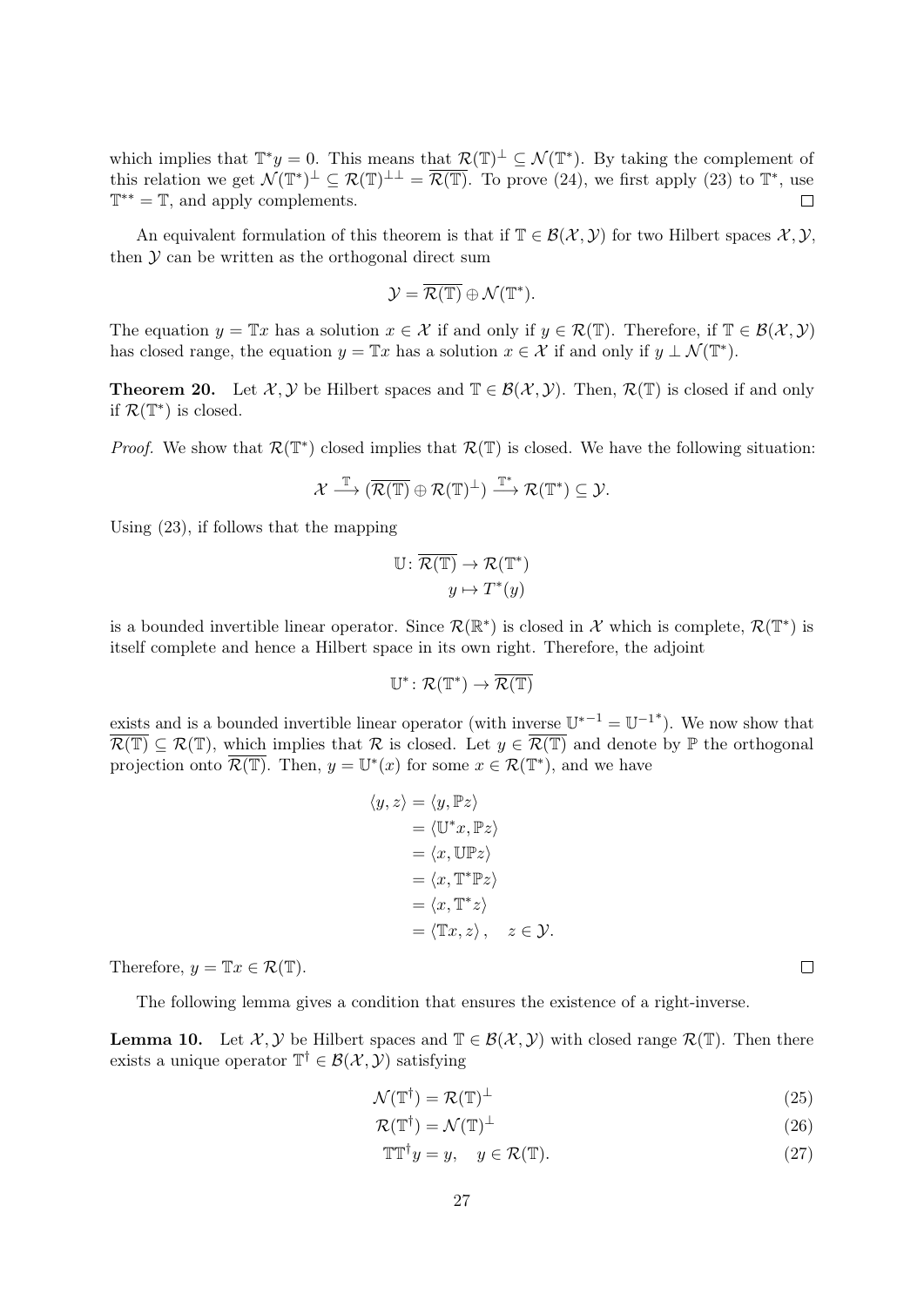Proof. We have the orthogonal direct sums

$$
\mathcal{X} = \mathcal{N}(\mathbb{T}) \oplus \mathcal{N}(\mathbb{T})^{\perp}
$$

$$
\mathcal{Y} = \mathcal{R}(\mathbb{T}) \oplus \mathcal{R}(\mathbb{T})^{\perp}.
$$

To prove the existence of  $\mathbb{T}^{\dagger}$ , we consider the linear operator

$$
\widetilde{\mathbb{T}} = \mathbb{T}|_{\mathcal{N}(\mathbb{T})^{\perp}} : \mathcal{N}(\mathbb{T})^{\perp} \to \mathcal{R}(\mathbb{T}).
$$

It is clear that  $\tilde{\mathbb{T}}$  is linear and bounded.  $\tilde{\mathbb{T}}$  is injective because if  $\tilde{\mathbb{T}}x = 0$ , it follows that  $x \in \mathcal{N}(\mathbb{T})^{\perp} \cap \mathcal{N}(\mathbb{T}) = \{0\}$ . To show that  $\widetilde{\mathbb{T}}$  is surjective, let  $y \in \mathcal{R}(\mathbb{T})$ . Then, there exists an  $x \in \mathcal{X}$  such that  $y = \mathbb{T}(x)$ . We can write  $x = u + v$  with  $u \in \mathcal{N}(\mathbb{T})$  and  $v \in \mathcal{N}(\mathbb{T})^{\perp}$ . Therefore,  $y = \mathbb{T}(u + v) = \mathbb{T}(u) + \mathbb{T}(v) = \mathbb{T}(u) = \mathbb{T}(u) \in \mathcal{R}(\mathbb{T})$ . It follows that  $\mathbb{T}^{-1}$  exists and  $\widetilde{\mathbb{T}}^{-1} \in \mathcal{B}(\mathcal{R}(\mathbb{T}), \mathcal{N}(\mathbb{T})^{\perp})$  by Theorem 18. We define the operator  $\mathbb{T}^{\dagger}$  as

$$
\mathbb{T}^{\dagger}(y) = \widetilde{\mathbb{T}}^{-1}(y), \quad y \in \mathcal{R}(\mathbb{T})
$$
\n(28)

$$
\mathbb{T}^{\dagger}(y) = 0, \quad y \in \mathcal{R}(\mathbb{T})^{\perp}.
$$
 (29)

It follows immediately that  $\mathbb{T}^{\dagger}$  has the desired properties. To prove uniqueness, suppose that  $\mathbb{T}_1^{\dagger}$ 1 and  $\mathbb{T}_2^{\dagger}$ <sup>†</sup><sub>2</sub> fulfill Properties (25)–(27) and let  $y \in \mathcal{Y}$ . We can decompose  $y = w + z$  with  $w \in \mathcal{R}(\mathbb{T})$ and  $z \in \mathcal{R}(\mathbb{T})^{\perp}$ . Then, we have

$$
\mathbb{T}_i^{\dagger}(y) = \mathbb{T}_i^{\dagger}(w) + \mathbb{T}_i^{\dagger}(z) = \mathbb{T}_i^{\dagger}(w) = \widetilde{\mathbb{T}}^{-1}(w), \quad i = 1, 2.
$$

Therefore,  $\mathbb{T}_1^{\dagger} = \mathbb{T}_2^{\dagger}$ 2 .

**Definition 38** (Pseudo-inverse). Let  $\mathcal{X}, \mathcal{Y}$  be Hilbert spaces and  $\mathbb{T} \in \mathcal{B}(\mathcal{X}, \mathcal{Y})$  with closed range  $\mathcal{R}(\mathbb{T})$ . The unique operator  $\mathbb{T}^{\dagger} \in \mathcal{B}(\mathcal{X}, \mathcal{Y})$  satisfying Properties  $(25)-(27)$  is called the pseudo-inverse of  $T^{\dagger}$ .

**Proposition D.1** (Properties of  $\mathbb{T}^{\dagger}$ ). Let  $\mathcal{X}, \mathcal{Y}$  be Hilbert spaces and  $\mathbb{T} \in \mathcal{B}(\mathcal{X}, \mathcal{Y})$  with closed range  $\mathcal{R}(\mathbb{T})$ . Then, the following properties hold.

- (a) The orthogonal projection of  $\mathcal Y$  onto  $\mathcal R(\mathbb T)$  is given by  $\mathbb T\mathbb T^{\dagger}$ .
- (b) The orthogonal projection of  $\mathcal X$  onto  $\mathcal R(\mathbb T^\dagger)$  is given by  $\mathbb T^\dagger \mathbb T$ .
- (c)  $\mathbb{T}^*$  has closed range and  $(\mathbb{T}^*)^{\dagger} = (\mathbb{T}^{\dagger})^*$ .
- (d) On  $\mathcal{R}(\mathbb{T})$ , the operator  $\mathbb{T}^{\dagger}$  is given explicitly by  $\mathbb{T}^{\dagger} = \mathbb{T}^*(\mathbb{T}^*)^{-1}$ .
- (e) If T is surjective, then given  $y \in \mathcal{Y}$ , the equation  $Tx = y$  has a unique solution of minimal norm, namely  $x = \mathbb{T}^{\dagger}y$ .
- *Proof.* (a) Follows from Theorem 14 and Properties (25) and (27);
	- (b): Property (26) implies that  $\mathbb{T}^{\dagger} \mathbb{T} x = 0$  for all  $x \in \mathcal{R}(\mathbb{T}^{\dagger})^{\perp}$ . Now let  $x \in \mathcal{R}(\mathbb{T}^{\dagger})$ . Then,  $x = \mathbb{T}^{\dagger}y$  for some  $y \in \mathcal{Y}$ . Decomposing  $y = u + v$  with  $u \in \mathcal{R}(\mathbb{T})$  and  $v \in \mathcal{R}(\mathbb{T})^{\perp}$ , Property (25) implies that  $x = \mathbb{T}^{\dagger}u$ . Therefore, Property (26) implies that  $\mathbb{T}^{\dagger}\mathbb{T}x = \mathbb{T}^{\dagger}\mathbb{T}\mathbb{T}^{\dagger}u = \mathbb{T}^{\dagger}u = x$ . Theorem 14 now shows that  $T^{\dagger}T$  is an orthogonal projection onto  $\mathcal{R}(T^{\dagger})$ ;

J.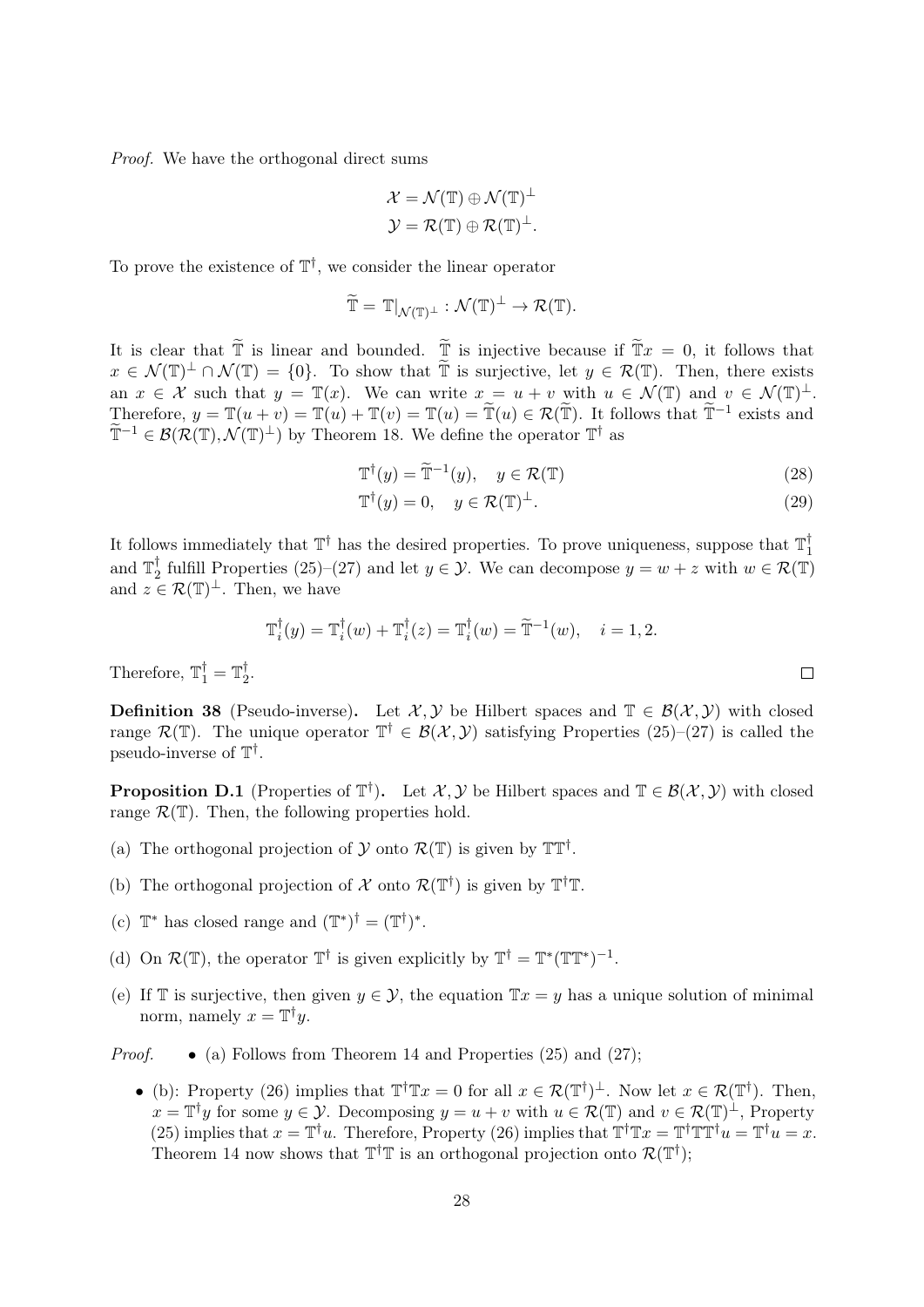• (c): It follows from Theorem 20 that  $\mathbb{T}^*$  has closed range. This implies that  $\mathbb{T}^{* \dagger}$  is well defined and is the unique operator satisfying

$$
\mathcal{N}(\mathbb{T}^*) = \mathcal{R}(\mathbb{T}^*)^{\perp}
$$

$$
\mathcal{R}(\mathbb{T}^*) = \mathcal{N}(\mathbb{T}^*)^{\perp}
$$

$$
\mathbb{T}^*\mathbb{T}^*\mathbb{T}^*x = x, \quad x \in \mathcal{R}(\mathbb{T}^*).
$$

Furthermore, it follows from  $(25)-(27)$  and  $(23)$  together with  $(24)$ , that  $\mathbb{T}^{\dagger}^*$  satisfies the same properties. Therefore,  $(\mathbb{T}^*)^{\dagger} = (\mathbb{T}^{\dagger})^*$ ;

• It follows from  $\mathcal{R}(\mathbb{T}) = \mathcal{N}(\mathbb{T}^*)^{\perp}$  and  $\mathcal{N}(\mathbb{T}) = \mathcal{R}(\mathbb{T}^*)^{\perp}$  that the operator  $\mathbb{U} : \mathcal{R}(\mathbb{T}) \to \mathcal{R}(\mathbb{T})$ ,  $y \mapsto \mathbb{T} \mathbb{T}^* y$  is invertible and the operator

> $\mathbb{T}^*(\mathbb{T} \mathbb{T}^*)^{-1}$ on  $\mathcal{R}(\mathbb{T})$  and 0 on  $\mathcal{R}(\mathbb{T})^{\perp}$

fulfills  $(25)-(27)$ ;

•  $x = \mathbb{T}^{\dagger}y$  is a solution of  $y = \mathbb{T}x$ , i.e.,  $y = \mathbb{T} \mathbb{T}^{\dagger}y$ . Suppose that  $y = \mathbb{T}z$  for some  $z \in \mathcal{X}$  and set  $e = \mathbb{T}^{\dagger}y - z$ . It follows that  $e \in \mathcal{N}(\mathbb{T})$ . Since  $\mathbb{T}^{\dagger}y \in \mathcal{N}(\mathbb{T})^{\perp}$ , we have  $e \perp \mathbb{T}^{\dagger}y$ , which implies that  $||z||^2 = ||\mathbb{T}^{\dagger} y - e||^2 = ||\mathbb{T}^{\dagger} y||^2 + ||e||^2$ , which is minimal for  $e = 0$ .

 $\Box$ 

# E Application to frame theory

Let  $\{f_k\}_{k=0}^{\infty}$  be a frame with frame bounds  $0 < A \leqslant B < \infty$  for a Hilbert space X. It has been seen in the lecture that the frame operator

$$
\begin{array}{rcl} \mathbb{S}\colon & \mathcal{X} & \to & \mathcal{X} \\ & x & \mapsto & \sum_{k=0}^{\infty} \left\langle x, f_{k} \right\rangle f_{k} \end{array}
$$

is bounded, invertible, self-adjoint, and positive, and that  $\{\mathbb{S}^{-1}f_k\}_{k=0}^{\infty}$  is a frame with frame bounds  $0 < B^{-1} \leq A^{-1} < \infty$ . In fact,  $\{\mathbb{T}f_k\}_{k=0}^{\infty}$  is a frame for a larger class of operators  $\mathbb{T}$ , as stated in the following theorem.

**Theorem 21.** Let X be a Hilbert spaces and  $\mathbb{T} \in \mathcal{B}(\mathcal{X}, \mathcal{X})$  with closed range  $\mathcal{R}(\mathbb{T})$  and  $\{f_k\}_{k=0}^{\infty}$ be a frame with

$$
A \|x\|^2 \leqslant \sum_{k=0}^{\infty} |\langle x, f_k \rangle|^2 \leqslant B \|x\|^2 \,, \quad x \in \mathcal{X}.
$$

Then,  $\{\mathbb{T}f_k\}_{k=0}^{\infty}$  is a frame in  $\overline{\text{span}}\{\mathbb{T}f_k\}_{k=0}^{\infty}$  with

$$
A ||\mathbb{T}^{\dagger}||^{-2} ||y||^2 \leq \sum_{k=0}^{\infty} |\langle y, \mathbb{T}f_k \rangle|^2 \leq B ||\mathbb{T}||^2 ||y||^2, \quad y \in \overline{\text{span}} \{\mathbb{T}f_k\}_{k=0}^{\infty}.
$$
 (30)

Proof. In order to prove Theorem 21, we make use of the following lemma, which shows that it is enough to check the frame condition on a dense set.

**Lemma 11.** Suppose that  $\{f_k\}_{k=0}^{\infty}$  is a sequence of elements in X and there exist constants  $0 < A \leq B < \infty$  such that

$$
A \|x\|^2 \leqslant \sum_{k=0}^{\infty} |\langle x, f_k \rangle|^2 \leqslant B \|x\|^2 \tag{31}
$$

for all x in a dense subset of  $\mathcal X$ . Then (31) holds for all  $x \in \mathcal X$ .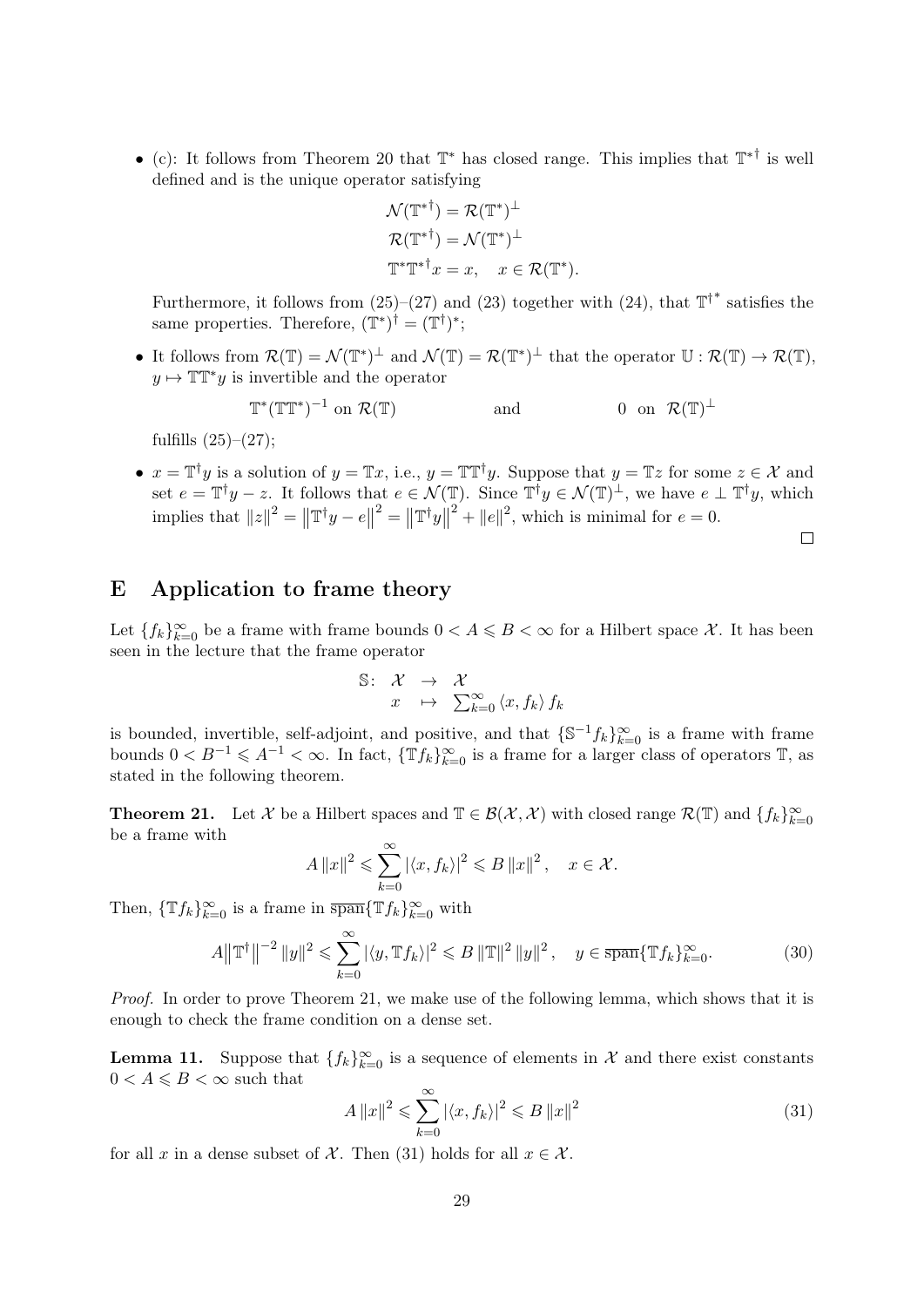The upper frame bound in (30) follows from

$$
\sum_{k=0}^{\infty} \left| \langle y, \mathbb{T} f_k \rangle \right|^2 = \sum_{k=0}^{\infty} \left| \langle \mathbb{T}^* y, f_k \rangle \right|^2 \leqslant B \left\| \mathbb{T}^* y \right\|^2 \leqslant B \left\| \mathbb{T} \right\|^2 \left\| y \right\|^2, \quad y \in \mathcal{X}.
$$

Now we prove that the lower frame bound in (30) holdes for all  $y \in \text{span}\{\mathbb{T}f_k\}_{k=0}^{\infty}$ . We know that the operator  $T T^{\dagger}$  is the orthogonal projection onto  $\mathcal{R}(T)$  and, in particular, it is self-adjoint. Let  $y \in \text{span}\{\mathbb{T}f_k\}_{k=0}^{\infty}$ . Then,  $y \in \mathcal{R}(\mathbb{T})$ , and we obtain that

$$
y = (\mathbb{T}\mathbb{T}^{\dagger})y = (\mathbb{T}\mathbb{T}^{\dagger})^*y = (\mathbb{T}^{\dagger})^*\mathbb{T}^*y.
$$

This gives

$$
||y||^2 \le ||(\mathbb{T}^{\dagger})^*||^2 ||\mathbb{T}^*y||^2
$$
\n(32)

$$
= \|(\mathbb{T}^{\dagger})\|^{2} \left\|\mathbb{T}^{*} y\right\|^{2}.
$$
\n
$$
(33)
$$

Furthermore, we have

$$
\|\mathbb{T}^*y\|^2 \leq \frac{1}{A} \sum_{k=0}^{\infty} |\langle \mathbb{T}^*y, f_k \rangle|^2 = \frac{1}{A} \sum_{k=0}^{\infty} |\langle y, \mathbb{T}f_k \rangle|^2.
$$
 (34)

Plugging (34) into (32) gives

$$
||y||^2 \leqslant \frac{||\mathbb{T}^{\dagger}||^2}{A} \sum_{k=0}^{\infty} |\langle y, \mathbb{T} f_k \rangle|^2,
$$

which shows that the lower frame condition is satisfied for all  $y \in \text{span}\{\mathbb{T}f_k\}_{k=0}^{\infty}$ . Using Lemma 11, we can conclude that  $\{\mathbb{T}f_k\}_{k=0}^{\infty}$  forms a frame for  $\overline{\text{span}}\{\mathbb{T}f_k\}_{k=0}^{\infty}$ .  $\Box$ 

In the special case where  $\mathbb T$  is a surjective bounded operator,  $\mathbb T$  has closed range. Furthermore, every  $y \in \mathcal{Y}$  can be written as  $y = \mathbb{T}x$ , where  $x \in \mathcal{X}$ . Since  $\{f_k\}_{k=0}^{\infty}$  is a frame, one has

$$
x = \sum_{k=0}^{\infty} \langle x, \mathbb{S}^{-1} f_k \rangle f_k,
$$

and it follows that

$$
y = \sum_{k=0}^{\infty} \langle x, \mathbb{S}^{-1} f_k \rangle \, \mathbb{T} f_k,
$$

which shows that  $\mathcal{Y} = \overline{\text{span}} \{ \mathbb{T} f_k \}_{k=0}^{\infty}$ . This result leads to the following corollary.

**Corollary E.1.** Assume that  $\{f_k\}_{k=0}^{\infty}$  is a frame for X with frame bounds  $0 < A \leq B < \infty$ and that  $\mathbb{T} \colon \mathcal{X} \to \mathcal{Y}$  is a bounded surjective operator. Then  $\{\mathbb{T}f_k\}_{k=0}^{\infty}$  is a frame for  $\mathcal{Y}$  with frame bounds  $A \parallel T^{\dagger} \parallel$  $^{-2}, B \|\mathbb{T}\|^2.$ 

As a consequence, if we have at our disposal a frame, we can construct many other frames by applying surjective operators to it.